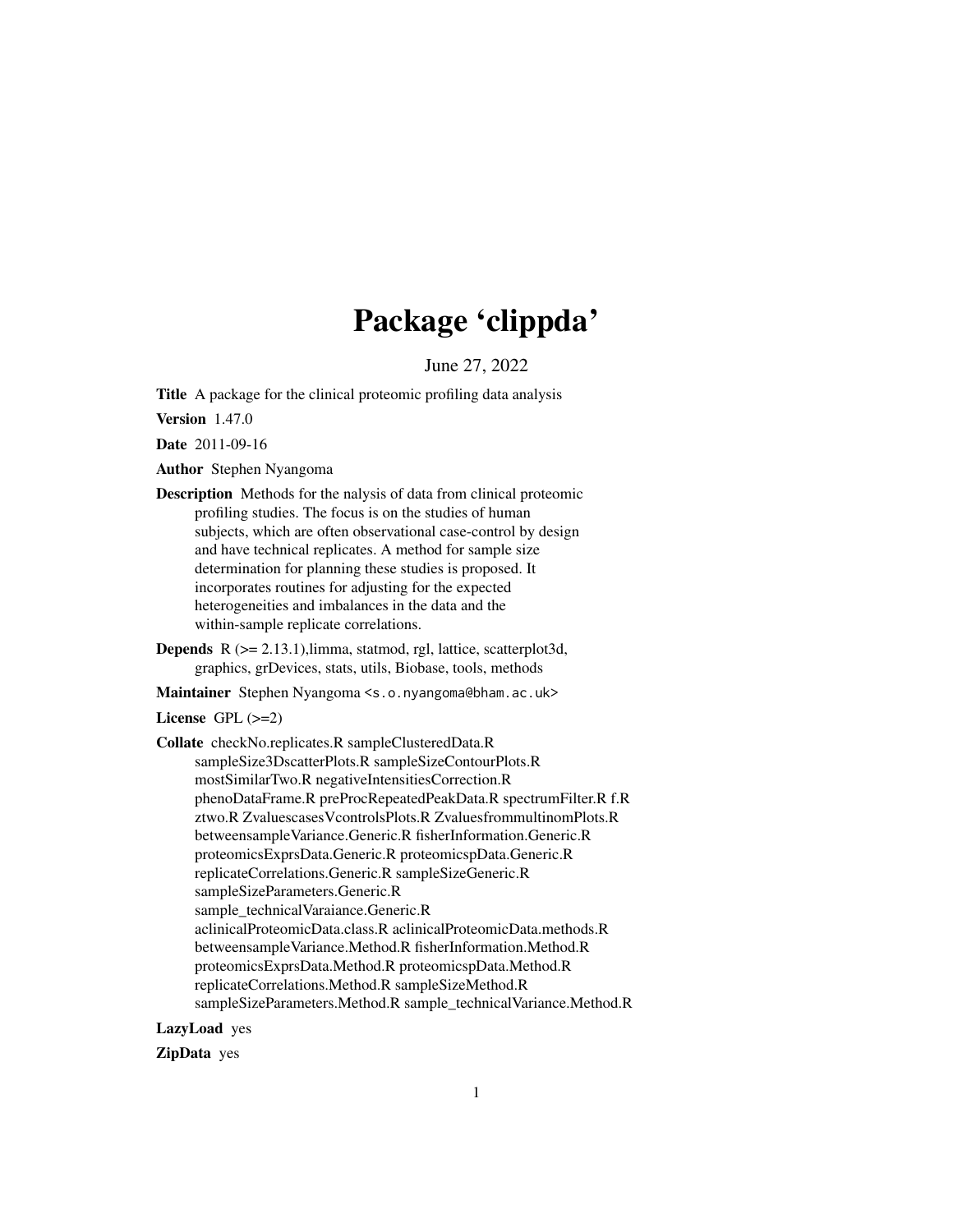URL <http://www.cancerstudies.bham.ac.uk/crctu/CLIPPDA.shtml>

biocViews Proteomics, OneChannel, Preprocessing,

DifferentialExpression, MultipleComparison

git\_url https://git.bioconductor.org/packages/clippda

git\_branch master

git\_last\_commit f4b8c26

git\_last\_commit\_date 2022-04-26

Date/Publication 2022-06-27

## R topics documented:

| 3                                      |
|----------------------------------------|
| 6                                      |
| $\overline{7}$                         |
| 8                                      |
| 10                                     |
| 11                                     |
| 12                                     |
| 13                                     |
| 15                                     |
| 16                                     |
| 18                                     |
| 20                                     |
| 21                                     |
| 22                                     |
| 23                                     |
| 24                                     |
| 25                                     |
| 27                                     |
| 28                                     |
| 29                                     |
| 30                                     |
| 30                                     |
| 31                                     |
| 32                                     |
| 33                                     |
| 35                                     |
| 35                                     |
| 37                                     |
| 39                                     |
| 40                                     |
| 41                                     |
| sample_technicalVariance-methods<br>42 |
| 42                                     |
| 43                                     |
| 44                                     |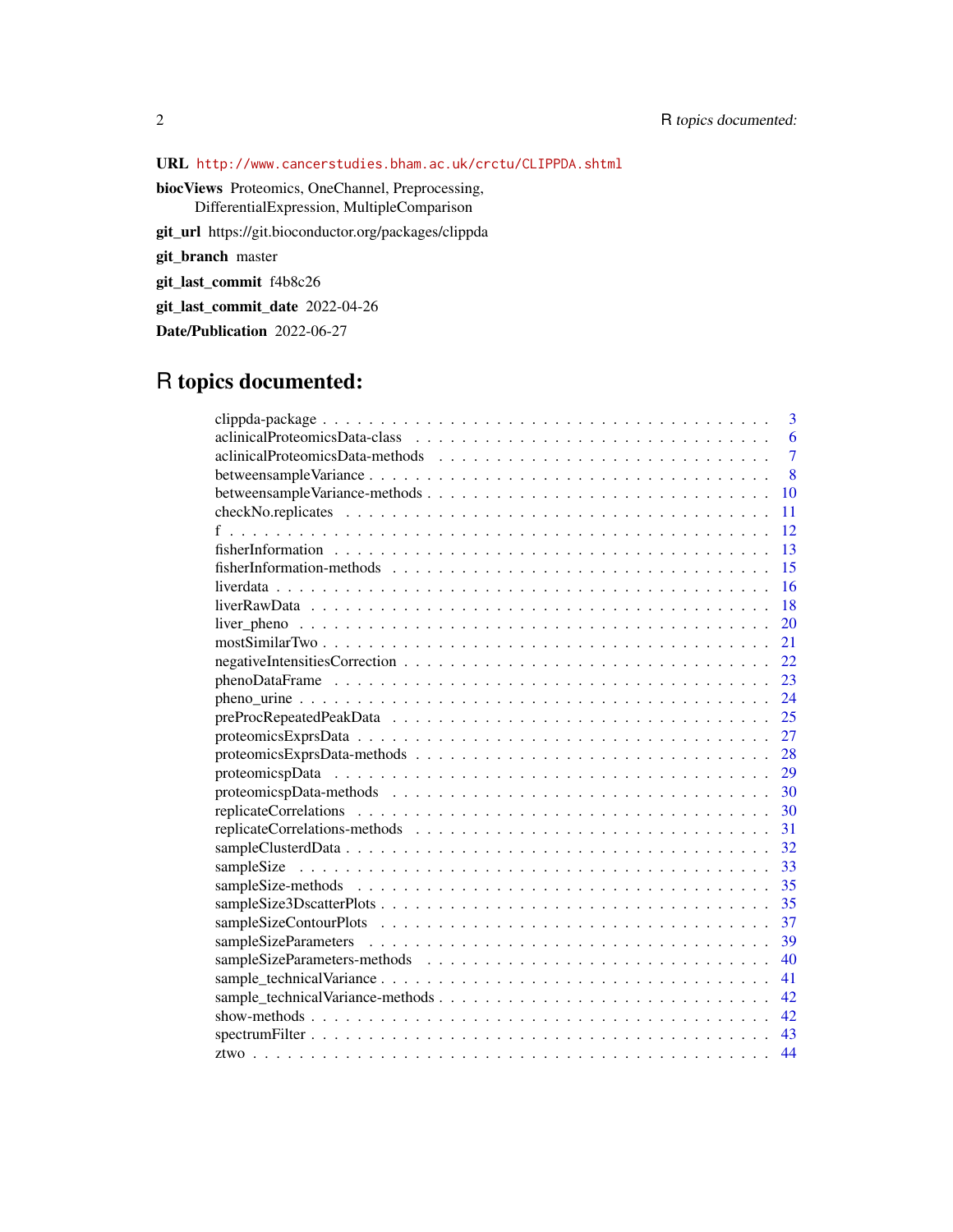<span id="page-2-0"></span>

|       | $Zv$ aluescases V controls Plots $\ldots$ , $\ldots$ , $\ldots$ , $\ldots$ , $\ldots$ , $\ldots$ , $\ldots$ , $\ldots$ , $\ldots$ , $\phantom{+}45$ |    |
|-------|-----------------------------------------------------------------------------------------------------------------------------------------------------|----|
| Index |                                                                                                                                                     | 50 |

clippda-package *A package for clinical proteomics profiling data analysis*

#### Description

This package is still under development but it is intended to provide a range of tools for analysing clinical genomics, methylation and proteomics, data with the non-standard repeated expression measurments arising from technical replicates. Most of these studies are observational case-control by design and the results of analyses must be appropriately adjusted for confounding factors and imbalances in the data. This regression-type problem is different from the regression problem in limma, in which all the covariates are some kind of contrasts and are therefore important. Our method is specifically suitable for analysing single-channel microarrays and proteomics data with repeated probe, or peak measurements, especially in the case where there is no one-to-one correspondence between cases and controls and the data cannot be analysed as log-ratios. In the current version (version 0.1.0), we are more concerned with the problem of sample size calculations for these data sets. But some tools for pre-processing of the repeated peaks data, including tools for checking for the consistency in the number of replicates across samples, the consistency of the peak information between replicate spectra and tools for data formatting and averaging, are included. clippda also implements a routine for evaluating differential-expression between cases and controls, especially for data in which each sample is assayed more than once, and are obtained from studies which are observational, or those for which the data are heterogeneous (e.g. data for cancer studies in which controls are not directly sampled, but are obtained from samples from suspected cases that turn out to be benign disease, after an operation, for example. In this case there could be serious imbalances in demographics between the cases and controls). The test statistics considered are derived from the methods developed by Nyangoma et al. (2009). These new methods for evaluating differential-expression are compared with the empirical Bayes method in the limma package. To limit the number of false positive discoveries, we control the tail probability of the proportion of false positives, (TPPFP). Further details can be found in the package vignette.

#### Details

| Package:  | anRpackage    |
|-----------|---------------|
| Type:     | Package       |
| Version:  | 0.1.0         |
| Date:     | 2009-03-25    |
| License:  | $GPL$ $(>=2)$ |
| LazyLoad: | yes           |

This package provides a method for calculating the sample size required when planning proteomic profiling studies using repeated peak measurements. At the planning stage, an experimenter typically does not yet have information on the heterogeneity of the data expected. We provide a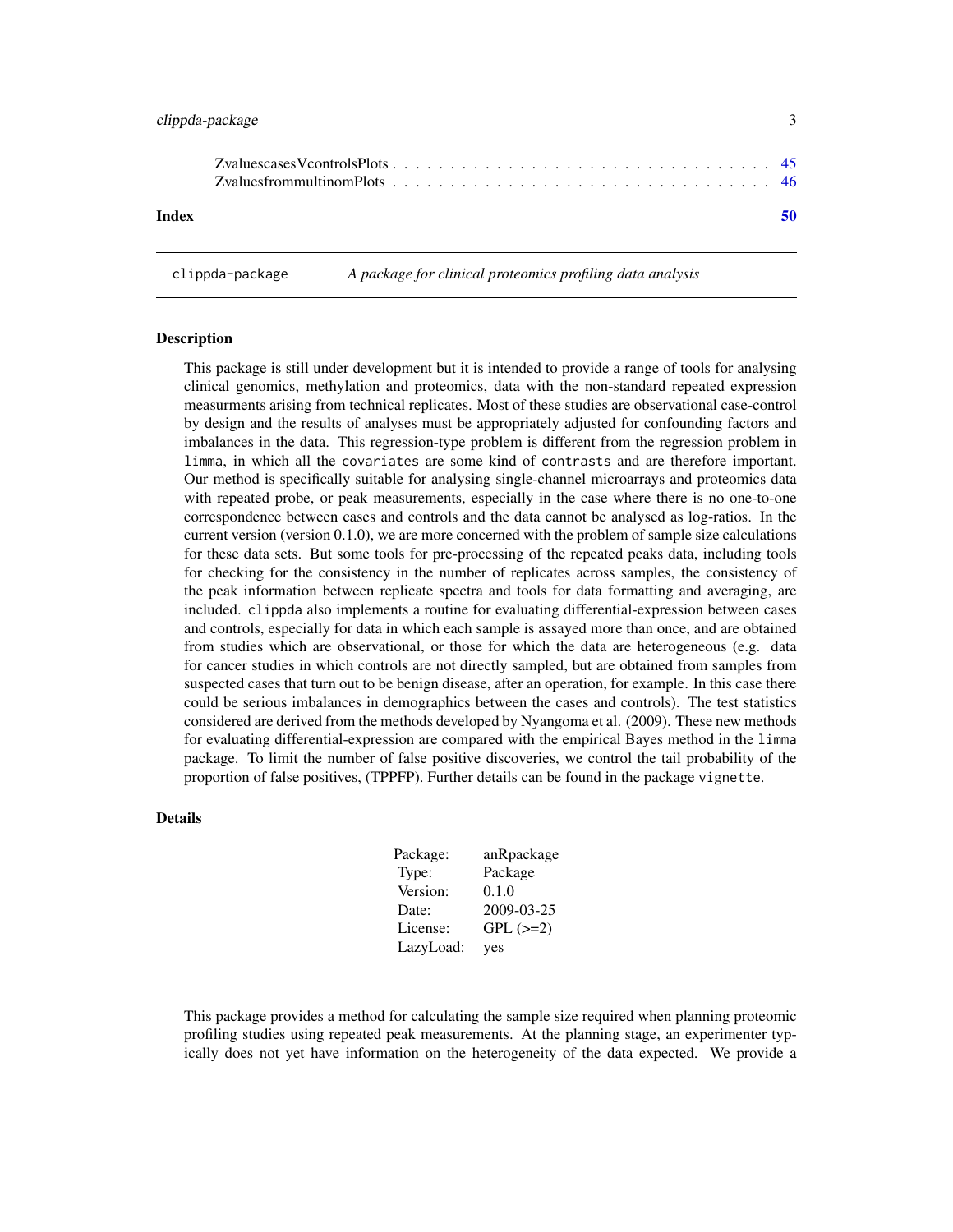method which makes it possible to input, and adjust for the effect of, the expected heterogeneity in the sample size calculations. The code for calculating sample size is the sampleSize function. It requires the computation of the between- and within-sample variations, the differences in mean between cases and controls, the intraclass correlations between duplicate peak data, and the heterogeneity correction factor. These can be computed from pilot data using the functions: betweensampleVariance, withinsampleVariance, replicateCorrelations and FisherInformation, respectively. Before the data can be analysed using these functions, it must be adequately preprocessed, and this package provides a number of tools for doing this. We provide a grid of the clinically important differences versus protein variances (with superimposed sample size contours). On this grid, we have plotted sample sizes computed using parameters from several real-life proteomic data from a range of cancer-types, fluid-types, cancer stages and experimental protocols of SELDI and MALDI. These values provide sample size ranges which may be used to estimate the number of samples required. The example below takes you through some of the processes of sample size calculations using this package.

#### Author(s)

Stephen Nyangoma

Maintainer: S Nyangoma <s.o.nyangoma@bham.ac.uk>

## References

Birkner, et al. Issues of processing and multiple testing of SELDI-TOF MS Proteomic Data. Stat Appl Genet Mol Biol 2006, 5.1

Nyangoma, Stephen O.; Collins, Stuart I.; Altman, Douglas G.; Johnson, Philip; and Billingham, Lucinda J. (2012) Sample Size Calculations for Designing Clinical Proteomic Profiling Studies Using Mass Spectrometry, Statistical Applications in Genetics and Molecular Biology: Vol. 11: Iss. 3, Article 2.

Nyangoma SO, et al. Multiple Testing Issues in Discriminating Compound-Related Peaks and Chromatograms from High Frequency Noise, Spikes and Solvent-Based Noise in LC - MS Data Sets. Stat Appl Genet Mol Biol 2007, 6, 1, Article 23

Smyth GK, et al.: Use of within-array replicate spots for assessing differential expression in microarray experiments. Bioinformatics 2005, 21, 2067 - 75

Smyth GK: Linear models and emperical Bayes methods for assessing differential expression in microarray experiments. Stat Appl Genet Mol Biol 2004, 3, 1, Article 3

#### Examples

#### #########################################################################################

# The routine for calculating sample size required when planning a clinical proteomic

# profiling study is provided in the sampleSize function. First, this functions performs # computations for sample size parameters, that include: the biological variance, the

# tecnical variance, the differences to be estimated, the intraclass correlation

# (if unknown). These computations are done ase follows:

#########################################################################################

######################################################################################### # biological variation, difference to be estimated, and the p-values for differential-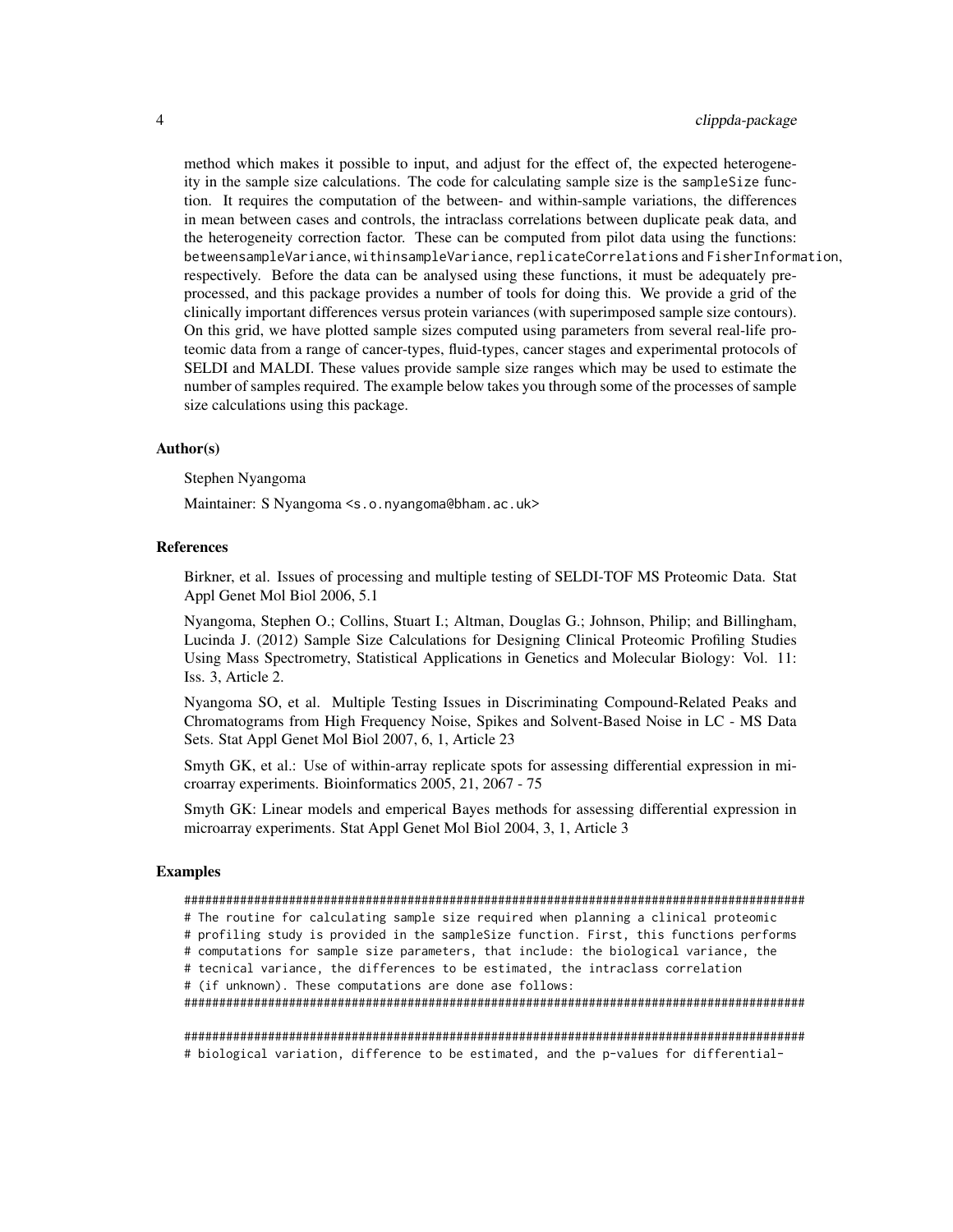## clippda-package 5

```
# expression are computed using the generic function: betweensampleVariance
# It requires data of a aclinicalProteomicsData class, as input
########################################################################
```
################################################### # Creating data of a aclinicalProteomicsData class ###################################################

data(liverdata)

data(liver\_pheno)

OBJECT=new("aclinicalProteomicsData")

OBJECT@rawSELDIdata=as.matrix(liverdata)

OBJECT@covariates=c("tumor" , "sex")

OBJECT@phenotypicData=as.matrix(liver\_pheno)

OBJECT@variableClass=c('numeric','factor','factor')

OBJECT@no.peaks=53

Data=OBJECT

### ################################################################################# # Data manipulation carried out internally by the betweensampleVariance function #################################################################################

rawData <- proteomicsExprsData(Data)

no.peaks <- Data@no.peaks

JUNK\_DATA <- sampleClusteredData(rawData,no.peaks)

JUNK\_DATA=negativeIntensitiesCorrection(JUNK\_DATA)

# we use the log base 2 expression values

LOG\_DATA <- log2(JUNK\_DATA)

####################################################################################### # compute biological variation, difference to be estimated, and the p-values #######################################################################################

BiovarDiffSig <- betweensampleVariance(OBJECT)

BiovarDiffSig

##################### # technical variance #####################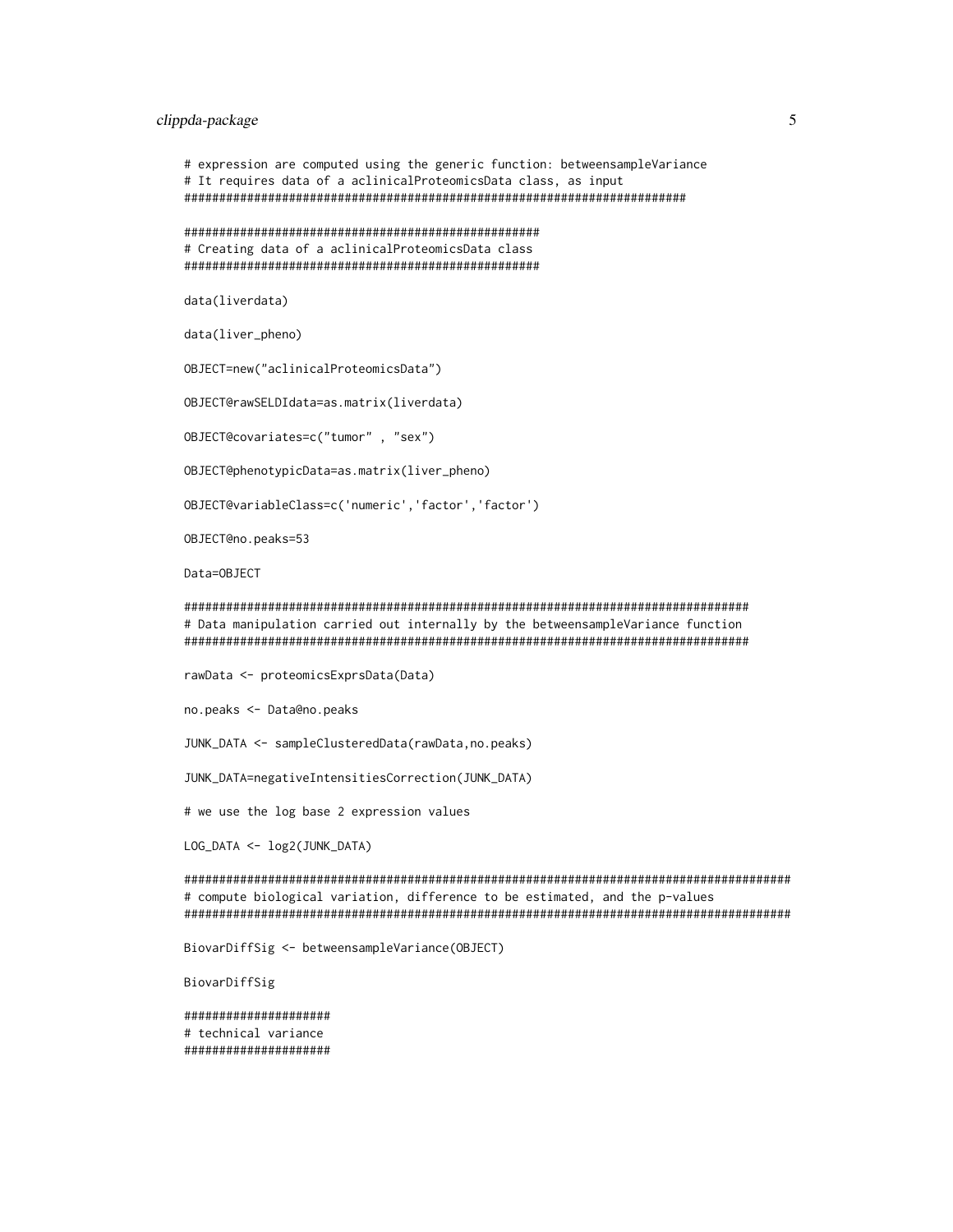```
sample_technicalVariance(Data)
```

```
#######################################################################################
# heterogeneity correction-factor is the second diagonal element of the output
# matrix from the fisherInformation function, i.e. from the expected Fisher Information
########################################################################################
Z <- as.vector(fisherInformation(Data)[2,2])/2
Z
###################################################################################
# The outputs of these functions are converted into statistics used in
# the sample size calculations using a wraper function sampleSizeParameters
# it gives the consensus parameter values. You must specify the p-value and the
# intraclass correation, cutoff. The description of how these parameters
# are chosen is given in Nyangoma, et al. (2009).
###################################################################################
intraclasscorr <- 0.60 #cut-off for intraclass correlation
signifcut <- 0.05 #significance cut-off
sampleparameters=sampleSizeParameters(Data,intraclasscorr,signifcut)
#######################################################################################
# SAMPLE SIZE CALCULATIONS
#The function sampleSize calculates the protein variance, difference to be estimated,
# the technical varaince. These parameters are computed from statistics of peaks with
# medium biological variation.
# It also gives sample sizes for beta=c(0.90,0.80,0.70) and alpha = c(0.001, 0.01,0.05)
#######################################################################################
samplesize <- sampleSize(OBJECT,intraclasscorr,signifcut)
samplesize
```
aclinicalProteomicsData-class *Class "aclinicalProteomicsData"*

#### Description

This is a class object for the mass spectrometry data sets, which are in the same format as the raw data from the Biomarkers wizard software. It has slots of matrices of raw mass spectrometry and phenotypic data sets, a character variable for the classes of all the covariates in the phenotypic data matrix, a character variable for the covariates of interest, and numeric value for the number of peaks of interest.

<span id="page-5-0"></span>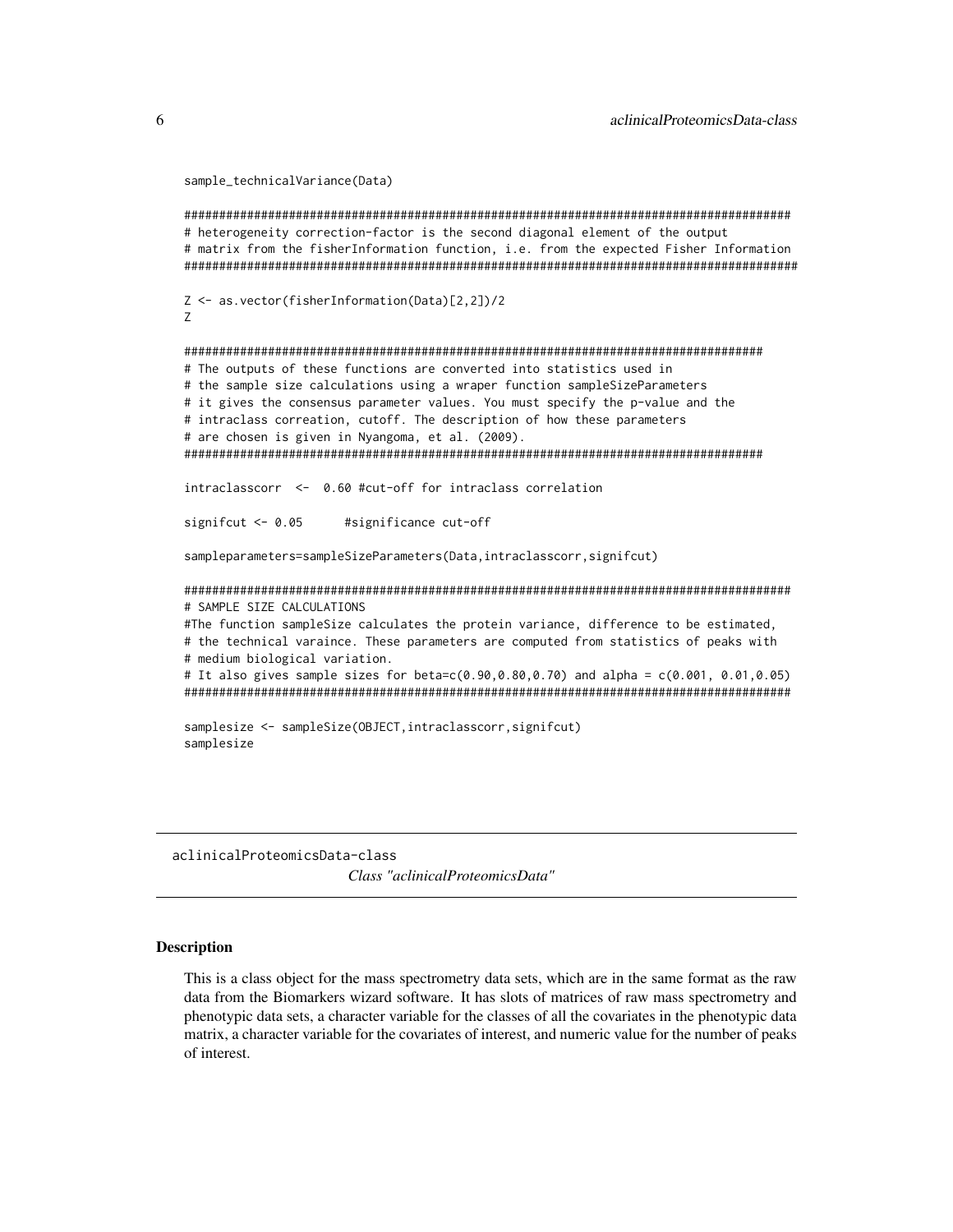## <span id="page-6-0"></span>Objects from the Class

Objects can be created by calls of the form new("aclinicalProteomicsData", ...).

## Slots

rawSELDIdata: Object of class "matrix" phenotypicData: Object of class "matrix" variableClass: Object of class "character" covariates: Object of class "character" no.peaks: Object of class "numeric"

## Methods

show: Display an aclinicalProteomicsData instance.

## Author(s)

S Nyangoma

#### Examples

```
showClass("aclinicalProteomicsData")
```

```
data(liverdata)
data(liver_pheno)
```

```
OBJECT = new("aclinicalProteomicsData",
            rawSELDIdata=as.matrix(liverdata),
             phenotypicData=as.matrix(liver_pheno),
             variableClass=c('numeric','factor','factor'),
             no.peaks=53)
```
show(OBJECT)

aclinicalProteomicsData-methods *S4 method for the aclinicalProteomicsData class*

#### Description

An S4 method for the object aclinicalProteomicsData class objects.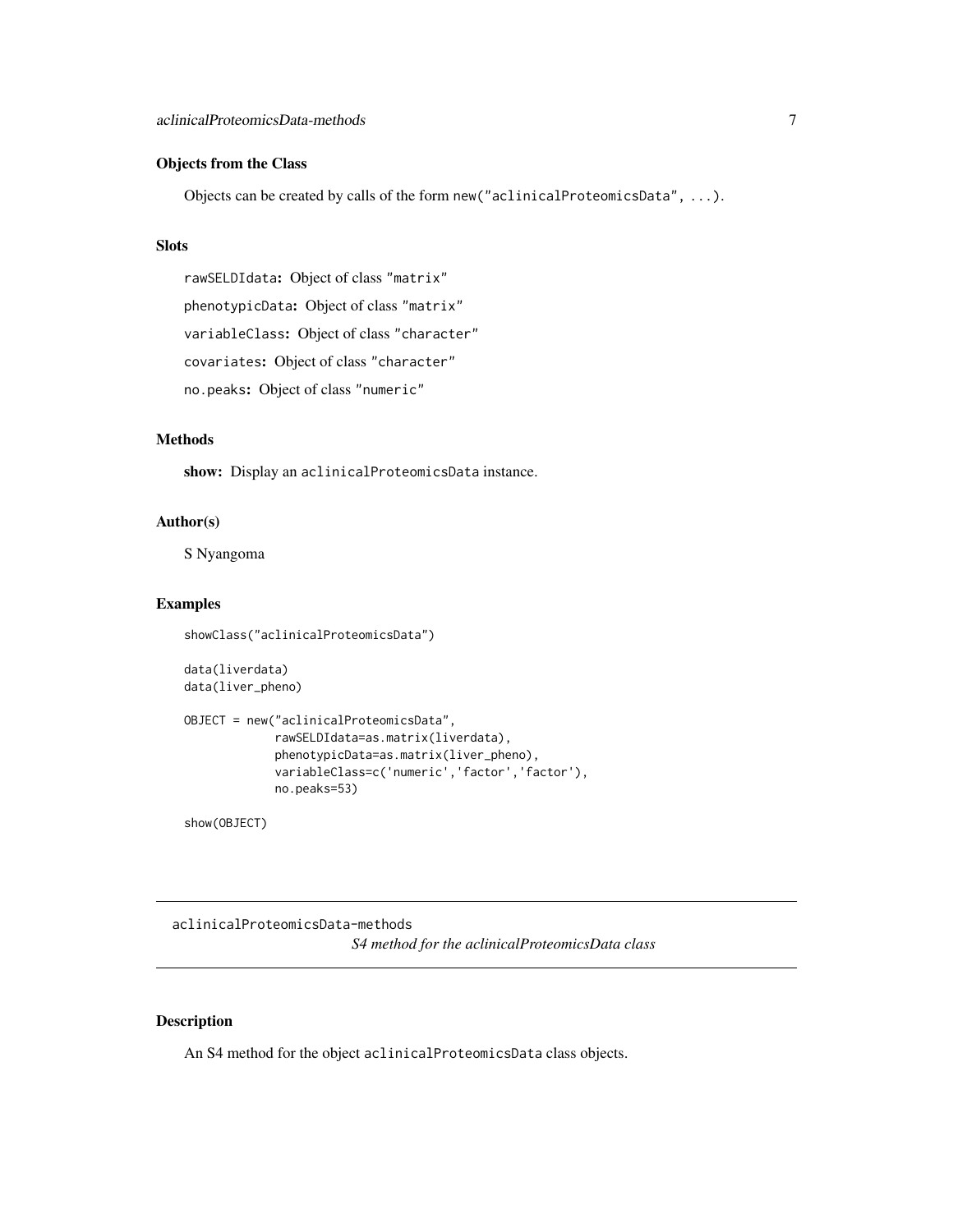## Examples

```
setClass("clinicalProteomicsData",representation(rawSELDIdata="matrix",phenotypicData="matrix",varInfo="charac
variableClass="character",no.peaks="numeric"),
prototype(rawSELDIdata=matrix(0),phenotypicData=matrix(0),varInfo=as.character(0),variableClass=as.character(0
```

```
slotNames("aclinicalProteomicsData")
```

```
setMethod("show","aclinicalProteomicsData",
function(object) {
cat("clinical proteomics data")
cat("Type :", class(object), "\n")
cat("raw data :", paste(object@rawSELDIdata), "\n")
cat("phenotypic data :", paste(object@phenotypicData), "\n")
cat("variable information :", paste(object@varInfo), "\n")
cat("variable class :", paste(object@variableClass), "\n")
cat("number of peaks :", paste(object@no.peaks), "\n")
}
)
slotNames( new("clinicalProteomicsData"))
## library(clippda)
data(liverdata)
data(liver_pheno)
OBJECT=new("clinicalProteomicsData")
OBJECT@rawSELDIdata=as.matrix(liverdata)
OBJECT@varInfo=c("tumor" , "sex")
OBJECT@phenotypicData=as.matrix(liver_pheno)
OBJECT@variableClass=c('numeric','factor','factor')
OBJECT@no.peaks=53
```

```
show(OBJECT)
```
betweensampleVariance *A generic function for computing the biological variance and mean differences between cases and controls*

## Description

This generic function fits a regression model to the averaged replicate data. The outputs are the between sample variance, and the differences in mean expression between cases and controls, adjusted for confounders.

#### Usage

```
betweensampleVariance(Data, ...)
```
<span id="page-7-0"></span>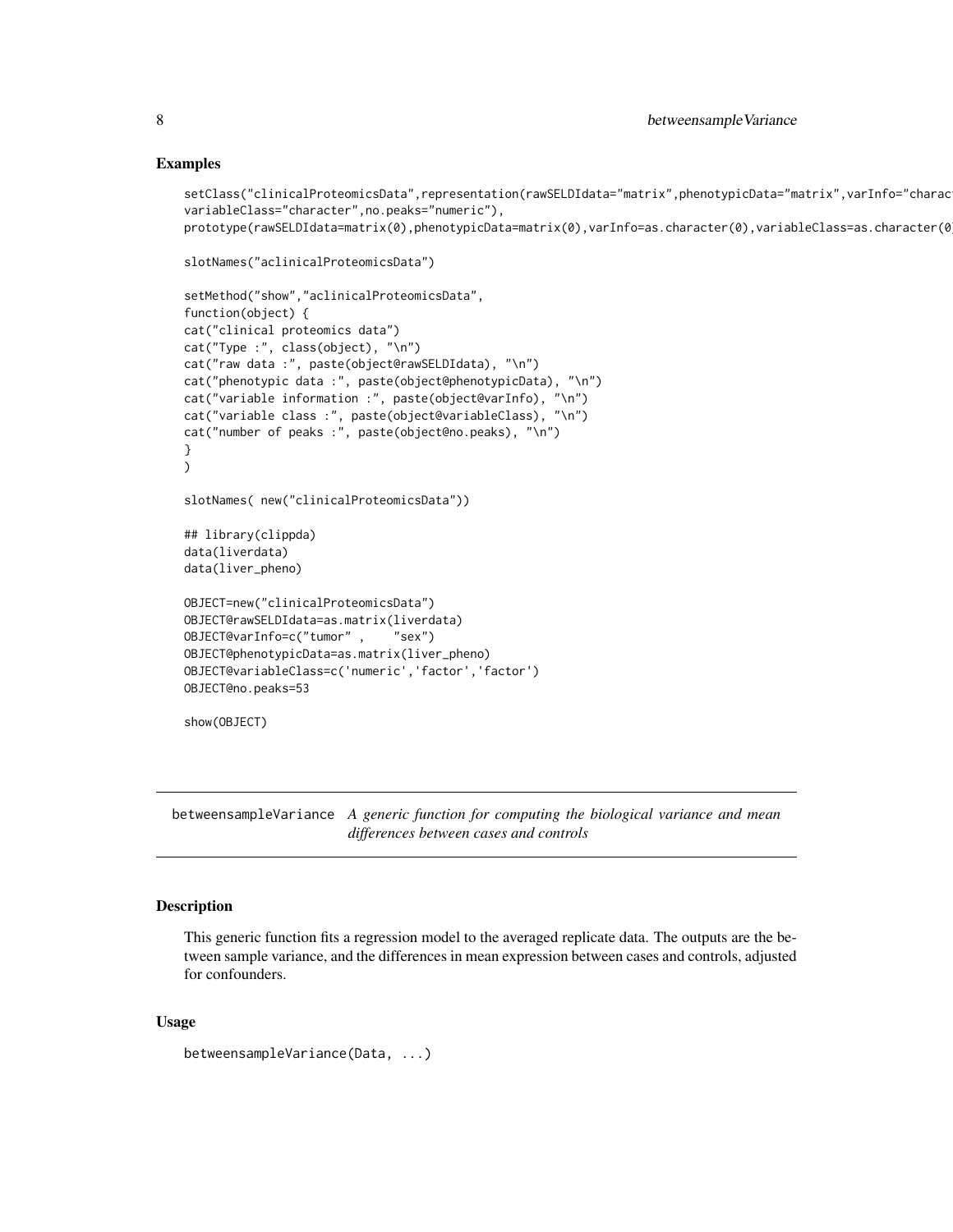## Arguments

| Data                 | An object of aclinical Proteomics Data class.                                   |
|----------------------|---------------------------------------------------------------------------------|
| $\ddot{\phantom{0}}$ | Some methods for this generic function may take additional, optional arguments. |
|                      | At present none do.                                                             |

## Value

It returns a list with the following components:

| betweensamplevariance |                                                                                                                                  |
|-----------------------|----------------------------------------------------------------------------------------------------------------------------------|
|                       | A vector of the between-sample variance for each peak.                                                                           |
| differences           | A vector of the differences in mean expression values between the cases and<br>controls, adjusted for confounders for each peak. |
| significance          | A data frame, or a vector of the differential-expression p-values for each peak.                                                 |

## Author(s)

Stephen Nyangoma

## Examples

######################################## ##### methods for the generic function ########################################

showMethods("betweensampleVariance")

```
###################################################
# Creating data of a aclinicalProteomicsData class
###################################################
```
data(liverdata)

data(liver\_pheno)

OBJECT=new("aclinicalProteomicsData")

OBJECT@rawSELDIdata=as.matrix(liverdata)

OBJECT@covariates=c("tumor" , "sex")

OBJECT@phenotypicData=as.matrix(liver\_pheno)

OBJECT@variableClass=c('numeric','factor','factor')

OBJECT@no.peaks=53

Data=OBJECT

################################################################################# # Data manipulation carried out internally by the betweensampleVariance function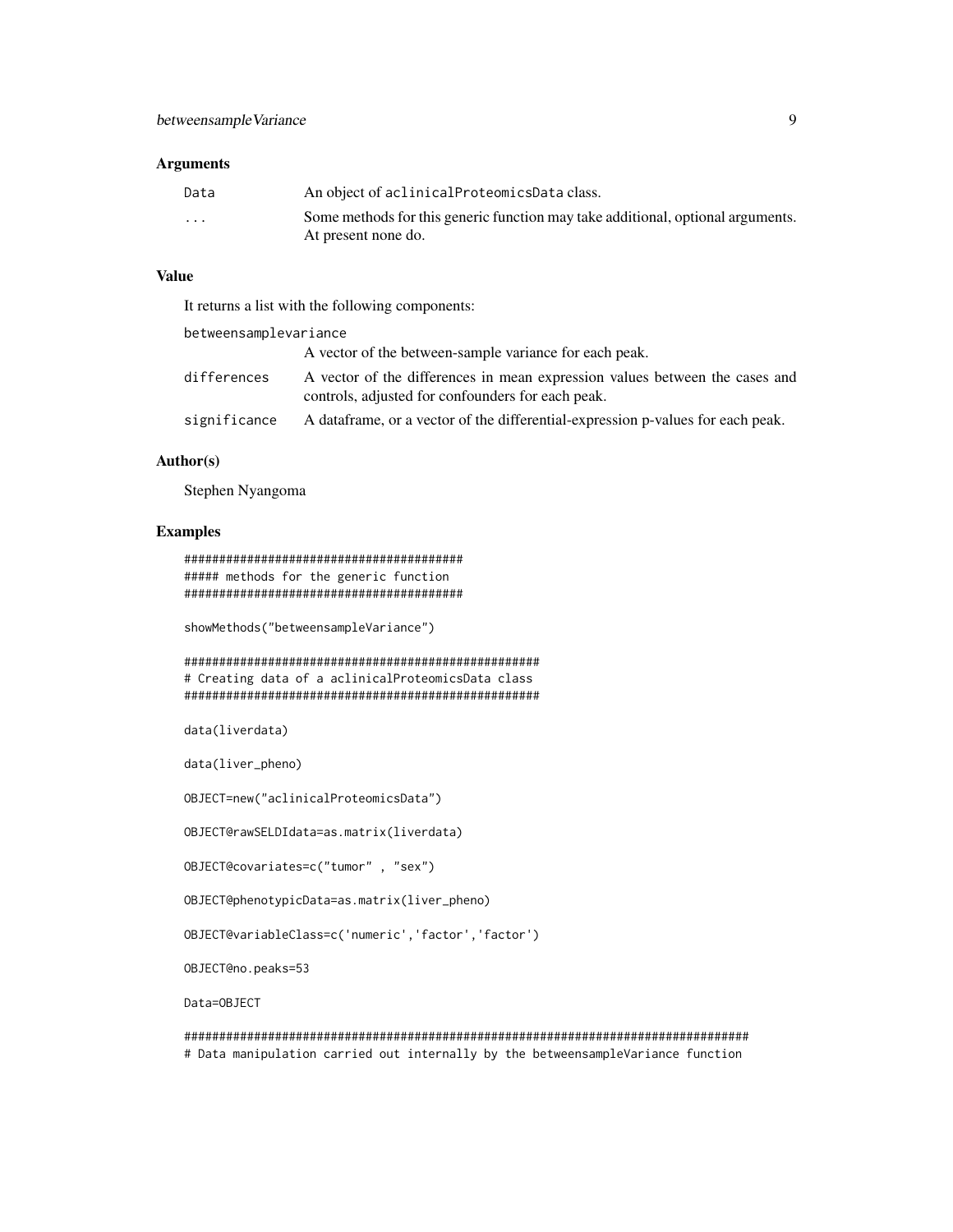```
#################################################################################
rawData <- proteomicsExprsData(Data)
no.peaks <- Data@no.peaks
JUNK_DATA <- sampleClusteredData(rawData,no.peaks)
JUNK_DATA=negativeIntensitiesCorrection(JUNK_DATA)
# we use the log-basetwo2 expression values
LOG_DATA <- log2(JUNK_DATA)
#######################################################################################
# compute biological variation, difference to be estimated, and the p-values
#######################################################################################
BiovarDiffSig <- betweensampleVariance(OBJECT)
BiovarDiffSig
```
betweensampleVariance-methods *Methods for Function betweensampleVariance*

#### **Description**

Methods for function betweensampleVariance are defined with class "aclinicalProteomicsData" in the signature.

## Methods

Data = "aclinicalProteomicsData" This is a class object for the mass spectrometry data sets, which are in the same format as the raw data from the Biomarkers wizard software. It has slots of matrices of raw mass spectrometry and phenotypic data sets, a character variable for the classes of all the covariates in the phenotypic data matrix, a character variable for the covariates of interest, and numeric value for the number of peaks of interest. See also aclinicalProteomicsData-class.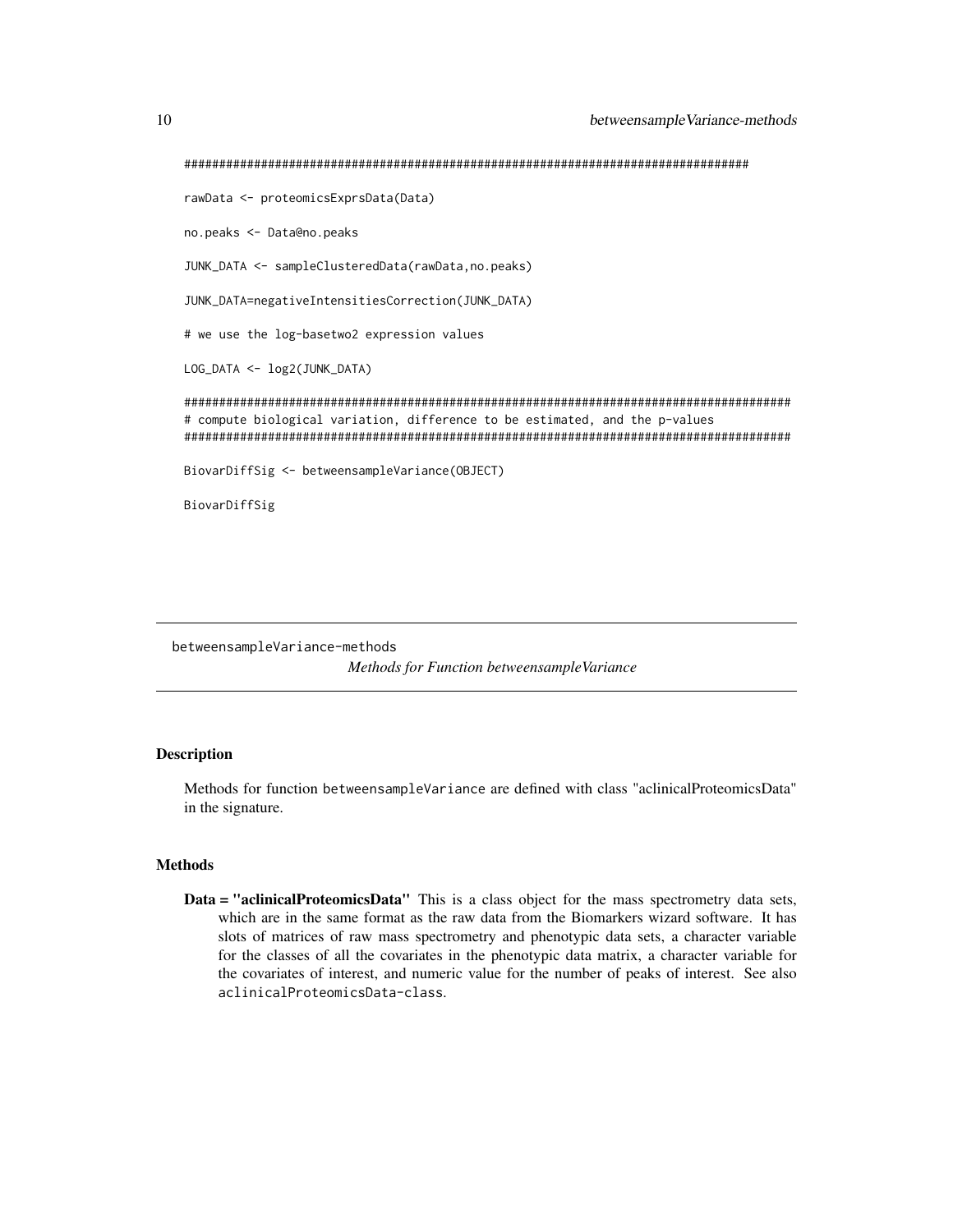<span id="page-10-0"></span>checkNo.replicates *A function to detect disparity in the number of replicates across assays*

#### Description

Sometimes in a mass spectrometry experiment, it happens that a few samples have been mislabelled. Mislabelling means that some replicates are in the wrong sample group, and this results in some samples having more (or less) replicates than the number intended by the experimentalist. Apart from disparity in the number of replicates due to mislabelling, a few samples, e.g. the quality control (QC) samples, are often assayed several times. The aim is to analyze data with the same number of technical replicates (in this case, duplicates) for every sample. The function checkNo.replicates identifies samples with a disparate number of replicates. The identified samples are treated as follows:

(i) The QC samples can be independently analysed to ascertain the reproducibility of the data.

(ii) The samples with no replicates are discarded from further analysis.

(iii) The samples with more replicates than expected, due to mislabelling (or otherwise), are preprocessed using the function: mostSimilarTwo which detects and discards replicates which give conflicting peak information compared to the rest of the replicates. Here, the two most similar replicates are treated as the correct replicates for the sample in question.

#### Usage

```
checkNo.replicates(rawData, no.peaks, no.replicates)
```
## Arguments

| rawData  | Duplicate data in the same format as the raw data from the Biomarker wizard<br>software. |
|----------|------------------------------------------------------------------------------------------|
| no.peaks | The number of peaks detected by the Biomarker wizard                                     |
|          | no. replicates The number of replicates intended by the biologist.                       |

## Value

It returns a vector whose elements are labels for samples with a disparate number peaks.

#### Author(s)

Stephen Nyangoma

## Examples

data(liverRawData)

rawData <- liverRawData

no.peaks <- 53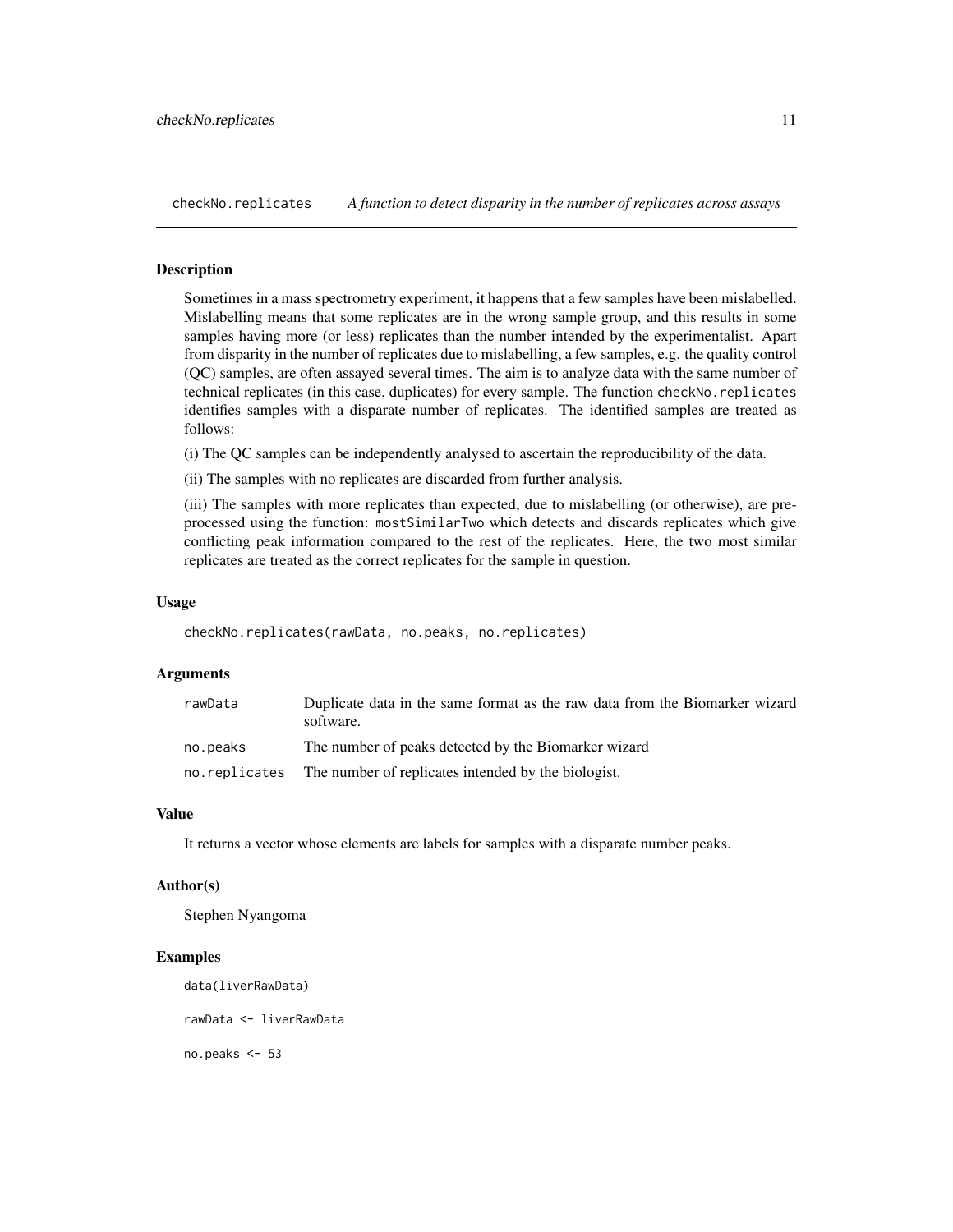```
no.replicates <- 2
```
checkNo.replicates(rawData,no.peaks,no.replicates)

f *A function to compute adjustments for the effct of covariates (Z values) for an experiment with a binary exposure and a binary confounder*

## Description

A function to compute the Z values when planning an experiment with a binary exposure and a binary confounder. You input the probabilities of 3-cells of the resulting multinomial distribution.

## Usage

 $f(x, y, z)$ 

## Arguments

| X | Proportion of elements in cell 1 of a multinomial population with four cells.                                                                                                                                    |
|---|------------------------------------------------------------------------------------------------------------------------------------------------------------------------------------------------------------------|
| y | Proportion of elements in cell 2 of a multinomial population with four cells.                                                                                                                                    |
| z | Proportion of elements in cell 1 of a multinomial population with four cells.<br>The z here is different from the Z which contains information on the effect of<br>covariates and data imbalance on sample size. |

## Value

It returns a single real number (greater than or equal 2), representing Z.

## Author(s)

Stephen Nyangoma

## References

Nyangoma SO, Ferreira JA, Collins SI, Altman DG, Johnson PJ, and Billingham LJ: Sample size calculations for planning clinical proteomic profiling studies using mass spectrometry. (Working paper)

## See Also

The function ZvaluesformultinomialPlots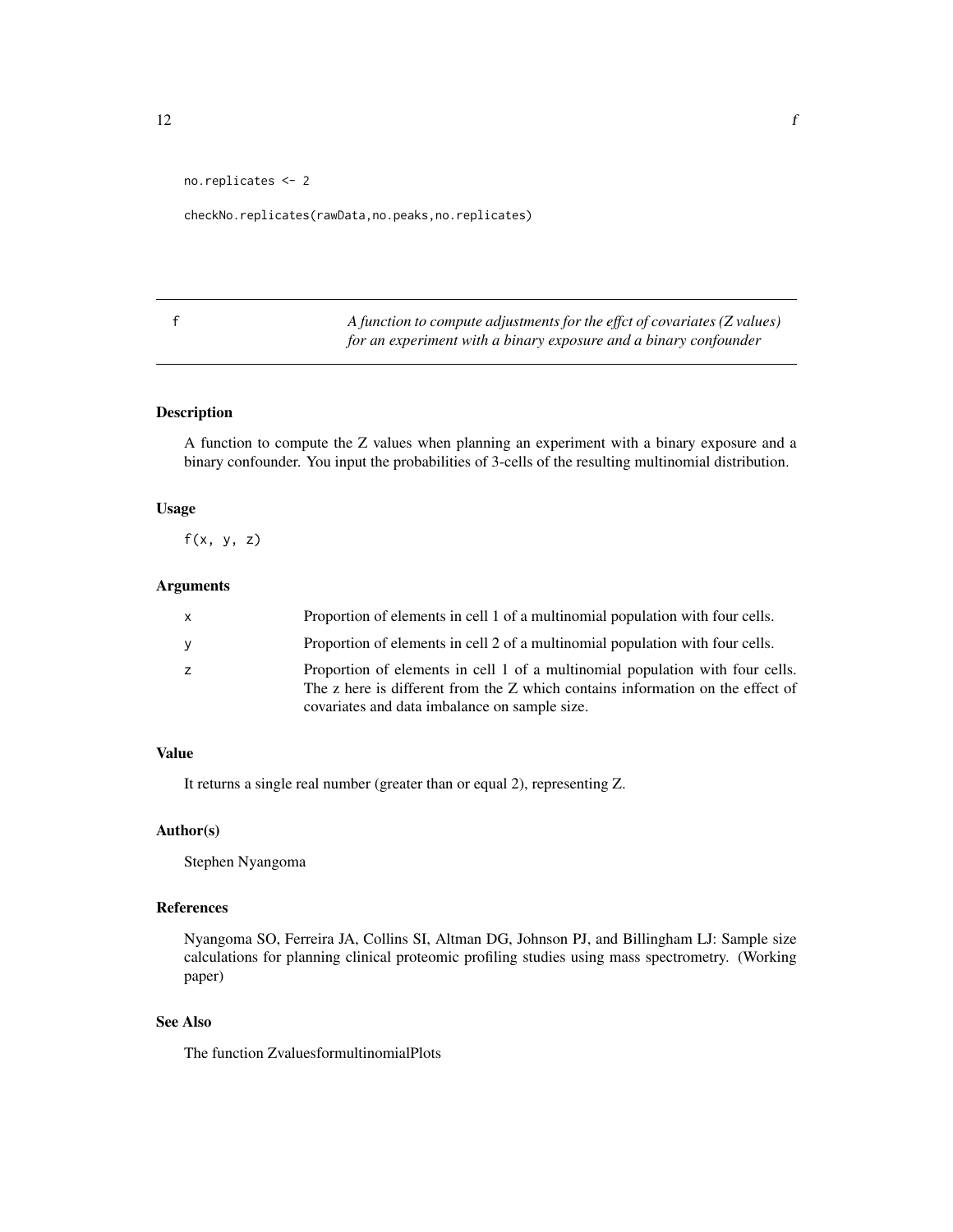## <span id="page-12-0"></span>fisherInformation 13

#### Examples

```
# for a 1:1:1:1 experiment
x=.25;y=.25;z=.25
# compute Z
Z=f(x,y,z)Z
## The function is currently defined as
function (x,y,z) {
Z=(1-x-z)*(x+y)/(2*((1-x-z)*(1-x-y)*(1-y-z))-(1-x-y-z)^2)Z
 }
```
fisherInformation *A generic function to compute the heterogeneity correction factor in sample size calculations*

#### Description

This generic function computes the inverse of the expected 'Fisher' information matrix,  $I^{\wedge -1}/$ theta (see the definition of theta in section 2.3 of Nyangoma et al., 2009). The second diagonal element of this matrix is the variance of the mean difference between cases and controls, having adjusted for the effect of confounders. The elements of I are sums of the proportions of samples having given attributes, or sums of proportions of class memberships of given conditional contingency tables obtained from the cross tabulated the attributes of the samples under study. Thus it contains information on the heterogeneity in the data due to imbalances in the proportions of samples having given attributes.

#### Usage

```
fisherInformation(Data, ...)
```
## Arguments

| Data     | An object of aclinical Proteomics Data class. It extracts and uses a data frame<br>of the clinical information about the samples from a slot in the Data. |
|----------|-----------------------------------------------------------------------------------------------------------------------------------------------------------|
| $\cdots$ | Some methods for this generic function may take additional, optional arguments.<br>At present none do.                                                    |

## Details

Note that continuous variables must first be discretized, and the variable names must coincide with the column names of PhenoInfo extracted from the object. Currently this function only accepts a maximum of three binary variables. The existing methods (e.g. Diggle et al. 1997, page 31) for continuous repeated data consider only a single exposure variable. We recommend that some form of variable selection be used to determine which covariates to include in the analysis.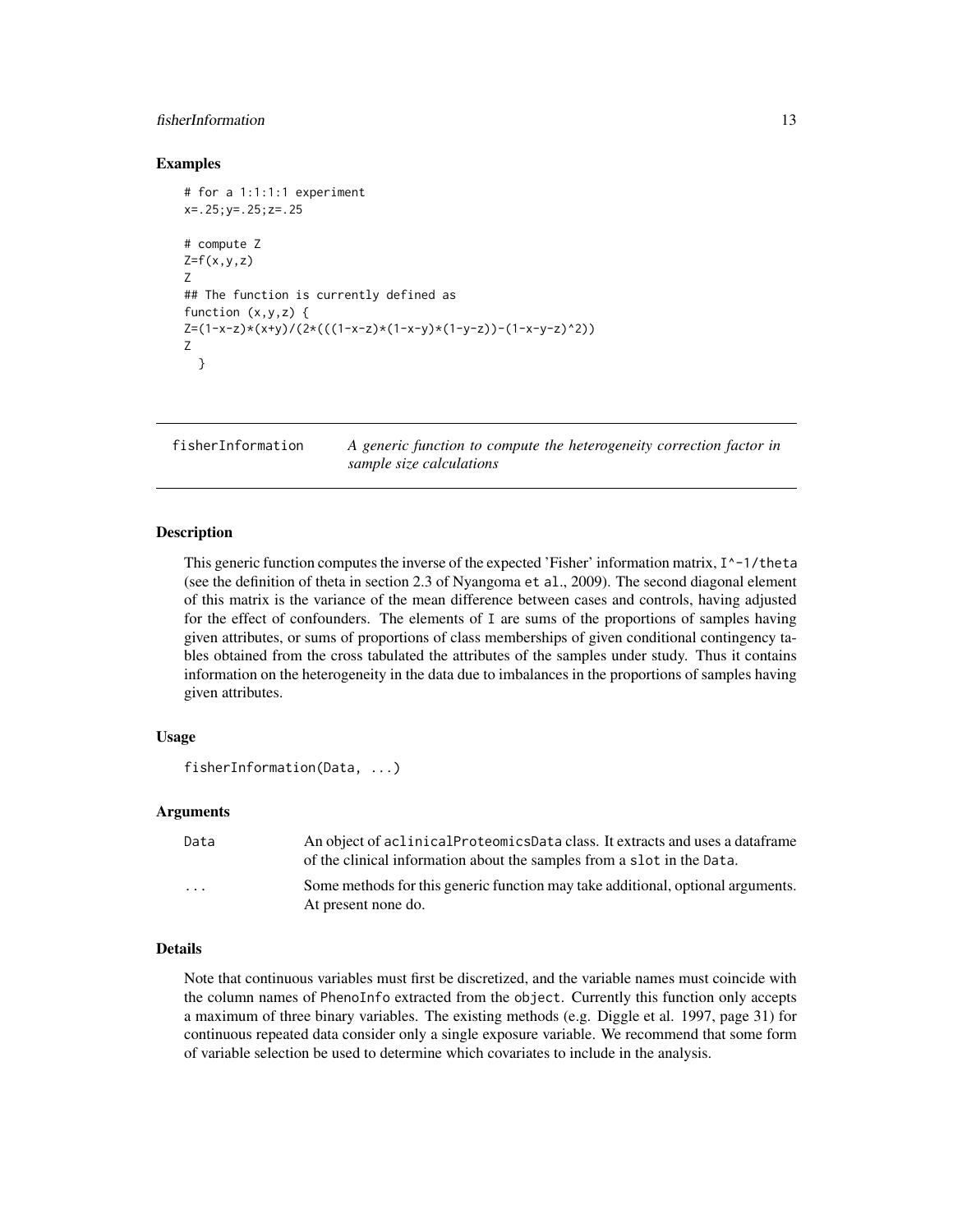Value

This function returns a matrix: and its second diagonal element (divided by 2) is the quantity called Z (or the heterogeneity-correction factor) in the sample size calculation function, sampleSize.

#### Author(s)

Stephen Nyangoma

## References

1. Nyangoma SO, Ferreira JA, Collins SI, Altman DG, Johnson PJ, and Billingham LJ (2009): Sample size calculations for planning clinical proteomic profiling studies using mass spectrometry. Bioinformatics (Submitted)

2. Diggle PJ, Heagerty P, Liang K.-Y and Zeger SL. (2002). Analysis of Longitudinal Data (second edition). Oxford: Oxford University Press

#### Examples

```
#########################################################################################
#The matrices of interest are of the form (see eq. 15, 18 and 22 Nyangoma et al. (2009))
#########################################################################################
```

```
#Examples are:
```

```
###################
# 1 binary variable
###################
```
data.frame(x1=c(1,'b'),x2=c('b','b'))

```
#####################
# 2 binary variables
#####################
data.frame(x1=c(1,'b','c'),x2=c('b','b','d'),x3=c('c','d','c'))
```

```
##########################################
# 3 binary variables
```
data.frame(x1=c(1,'b','c','d'),x2=c('b','b','e','f'),x3=c('c','e','c','g'),x4=c('d','f','g','d'))

```
##############################################################################
##############################################################################
# Data # pheno_urine
# the phenotypic information of the urine cancer patients and normal controls.
#####
# I have discretized protein concentration
# concentration<=70 and concentration>70
##########################################
##########################################
```
#data(pheno\_urine)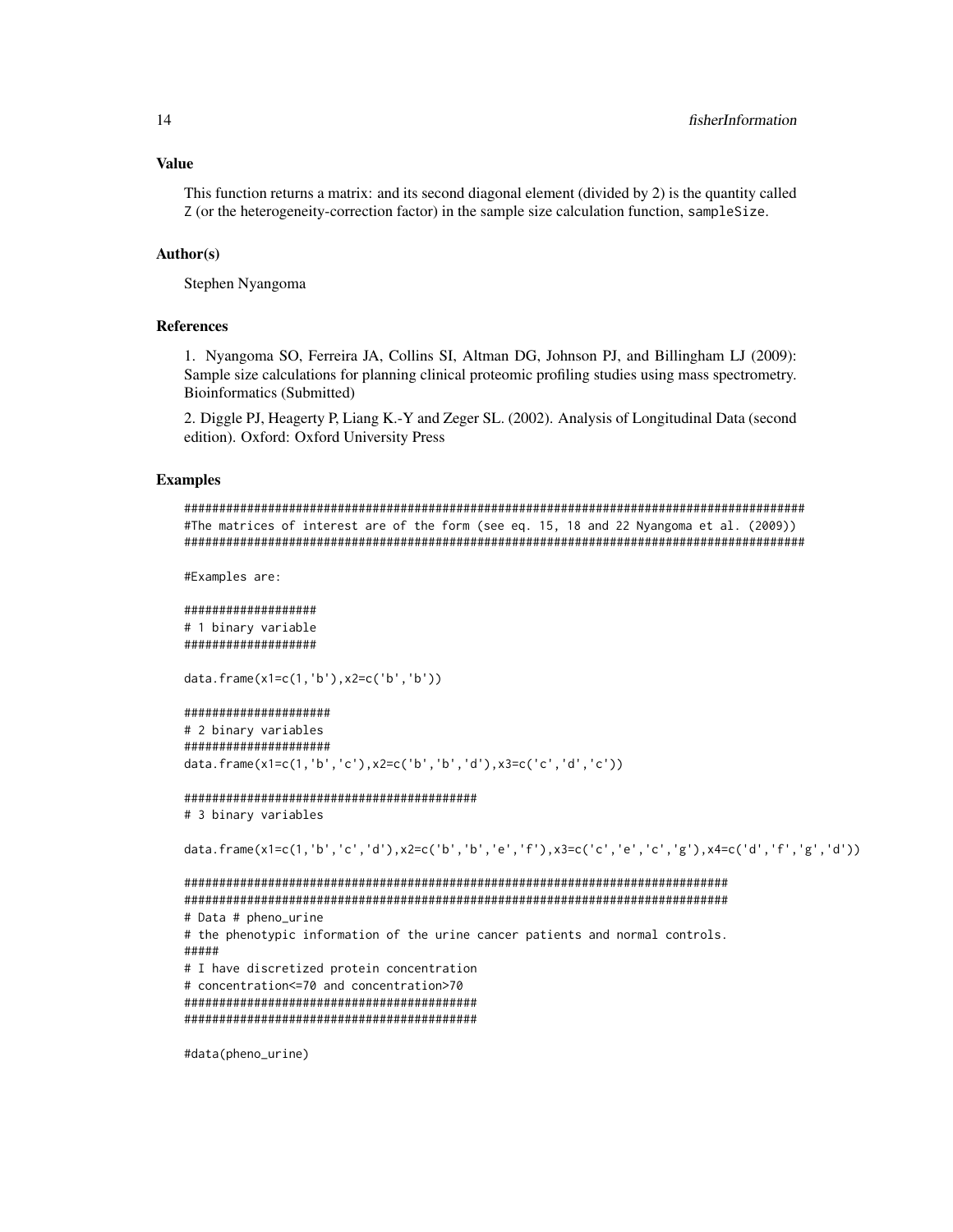```
#PhenoInfo <- pheno_urine
#variables <- c('Tumor','Sex','Protein_concIndex')
#variables=c('Tumor','Sex')
#variables=c('Tumor')
# Tumor must contain characters "c" and "n"
#Protein_concIndex <- pheno_urine[!(pheno_urine$stage == 'late'),]$Protein_conc
#Protein_concIndex[Protein_concIndex<=70] <- 0
#Protein_concIndex[Protein_concIndex>70] <- 1
#Protein_concIndex=as.factor(Protein_concIndex)
#PhenoInfo <- data.frame(pheno_urine[!(pheno_urine$stage == 'late'),],Protein_concIndex)
#FisherInformation(PhenoInfo,variables)
data(liverdata)
data(liver_pheno)
OBJECT=new("aclinicalProteomicsData")
OBJECT@rawSELDIdata=as.matrix(liverdata)
OBJECT@covariates=c("tumor" , "sex")
OBJECT@phenotypicData=as.matrix(liver_pheno)
OBJECT@variableClass=c('numeric','factor','factor')
OBJECT@no.peaks=53
inversefisherinformation <- fisherInformation(OBJECT)
inversefisherinformation
```
fisherInformation-methods

*Methods for Function fisherInformation*

#### Description

Methods for function fisherInformation are defined with class "aclinicalProteomicsData" in the signature.

#### Methods

Data = "aclinicalProteomicsData" This is a class object for the mass spectrometry data sets, which are in the same format as the raw data from the Biomarkers wizard software. It has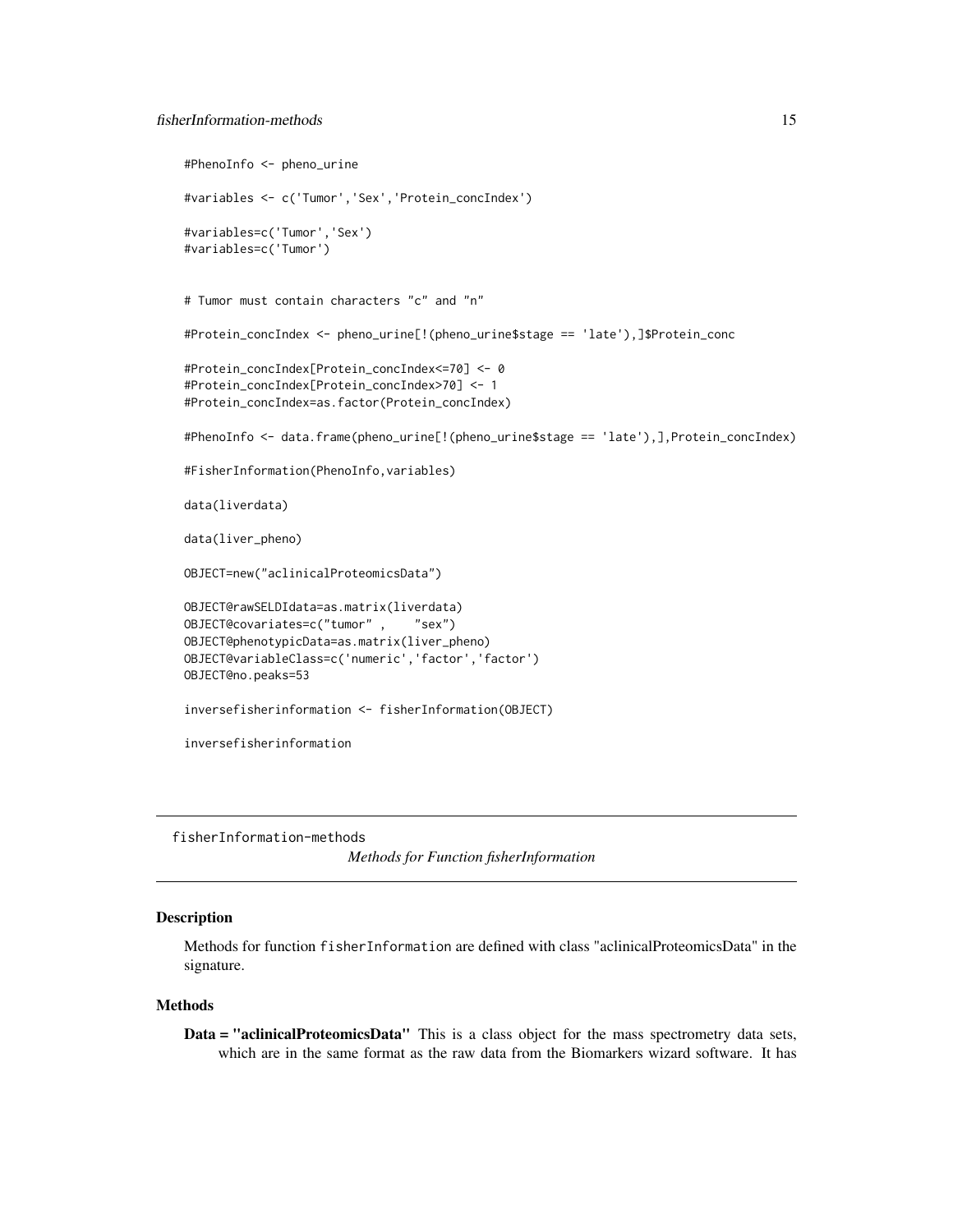<span id="page-15-0"></span>slots of matrices of raw mass spectrometry and phenotypic data sets, a character variable for the classes of all the covariates in the phenotypic data matrix, a character variable for the covariates of interest, and numeric value for the number of peaks of interest. See also aclinicalProteomicsData-class.

liverdata *A dataframe of the protein expression data, peak information, and sample information*

#### Description

A dataframe of the duplicate protein expression data, peak information, sample information (e.g. sample ID, stage, gender, etc.). This is a pre-processed version of "raw .csv" file from the Biomarker wizard. The pre-processing involves filtering out samples with conflicting peak information, and detecting and discarding samples with no replicates.

## Usage

data(liverdata)

#### Format

A data frame with 13886 observations on the following 6 variables.

SampleTag a numeric vector of sample ID.

CancerType a factor, with levels c and n, indicating cancer class

Spectrum a numeric vector, indicating the experimental run.

Peak a numeric vector identifying the peak.

Intensity a numeric vector of expression values.

Substance.Mass a numeric vector contaning the m/z (mass-to-charge ratio) value.

#### Source

Ward DG, Cheng Y, N'Kontchou G, Thar TT, Barget N, Wei W, Billingham LJ, Martin A, Beaugrand M, Johnson PJ: Changes in the serum proteome associated with the development of hepatocellular carcinoma in hepatitis C-related cirrhosis. Br J Cancer. 2006, 94(2):287-92.

#### References

Ward DG, Cheng Y, N'Kontchou G, Thar TT, Barget N, Wei W, Billingham LJ, Martin A, Beaugrand M, Johnson PJ: Changes in the serum proteome associated with the development of hepatocellular carcinoma in hepatitis C-related cirrhosis. Br J Cancer. 2006, 94(2):287-92.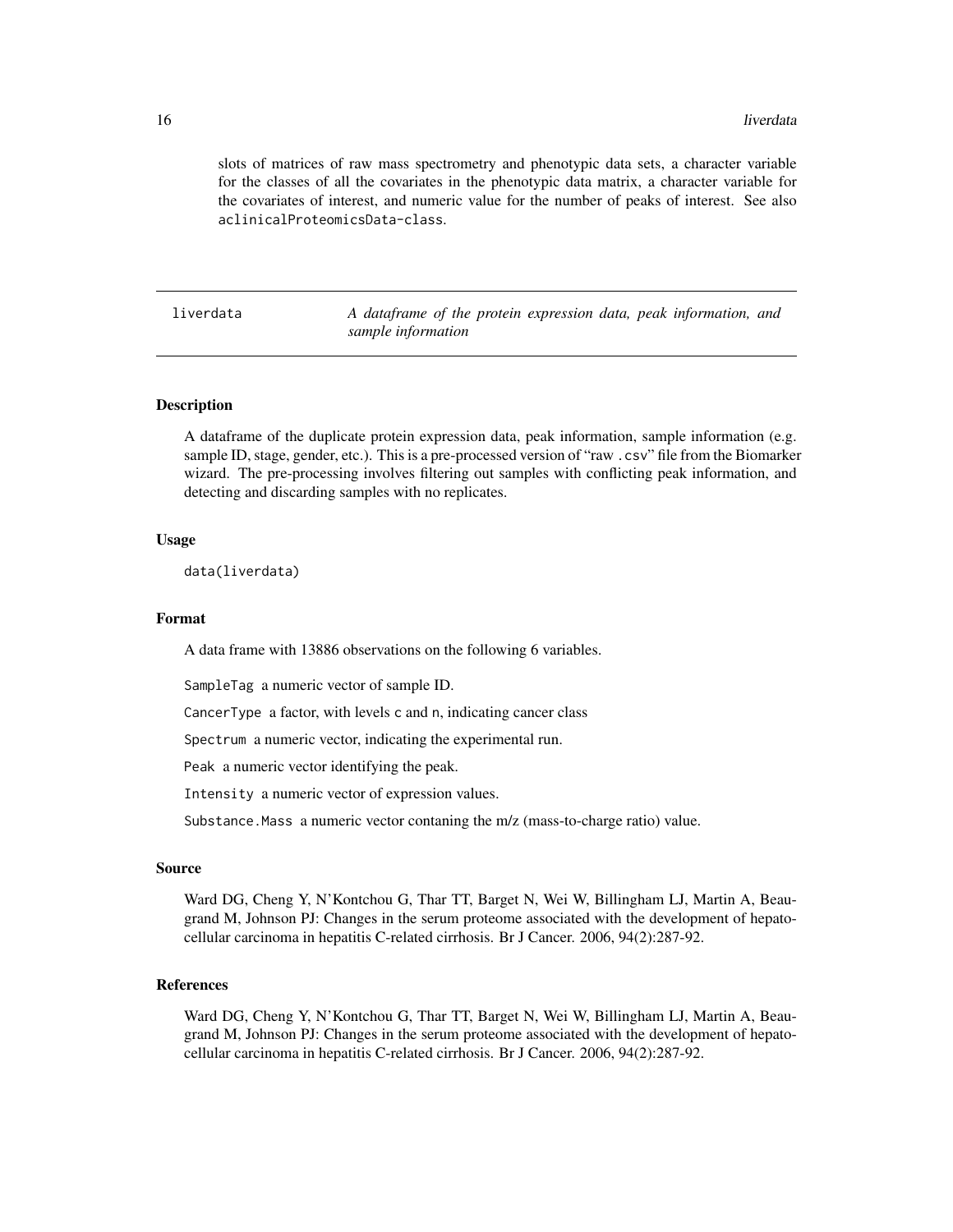#### liverdata and the set of the set of the set of the set of the set of the set of the set of the set of the set of the set of the set of the set of the set of the set of the set of the set of the set of the set of the set of

#### Examples

```
#######################################################
#######################################################
## a pre-proceesed version of the raw .csv file from the
## Biomarker wizard.
#######################################################
#######################################################
data(liverdata)
data(liverRawData)
############################################################################################
############################################################################################
# liverdata is obtained by pre-processing of the raw .csv file from the Biomarker wizard
# as follows. These samples pre-processed to:
# (i) discard the information on samples which have no replicate data, and
# (ii) for samples with more than 2 replicate expression data, only duplicates with most
# similar peak information are retained for use in subsequent analyses.
# A wrapper function for executing these two pre-processing steps is preProcRepeatedPeakData
#############################################################################################
#############################################################################################
threshold <-0.80no.replicates <- 2
no.peaks <- 53
Data <- preProcRepeatedPeakData(liverRawData, no.peaks, no.replicates, threshold)
###########################################################################################
###########################################################################################
# Only sample with ID 250 has no replicates and has been omitted from the data to be used
# in subsequent analyses. This fact may varified by using:
###########################################################################################
###########################################################################################
setdiff(unique(liverRawData$SampleTag),unique(liverdata$SampleTag))
setdiff(unique(Data$SampleTag),unique(liverdata$SampleTag))
#########################################################################
# Now filter out the samples with conflicting replicate peak information
# using the spectrumFilter function:
#########################################################################
TAGS <- spectrumFilter(Data,threshold,no.peaks)$SampleTag
NewRawData2 <- spectrumFilter(Data,threshold,no.peaks)
dim(Data)
dim(liverdata)
dim(NewRawData2)
```
######################################################################################### #########################################################################################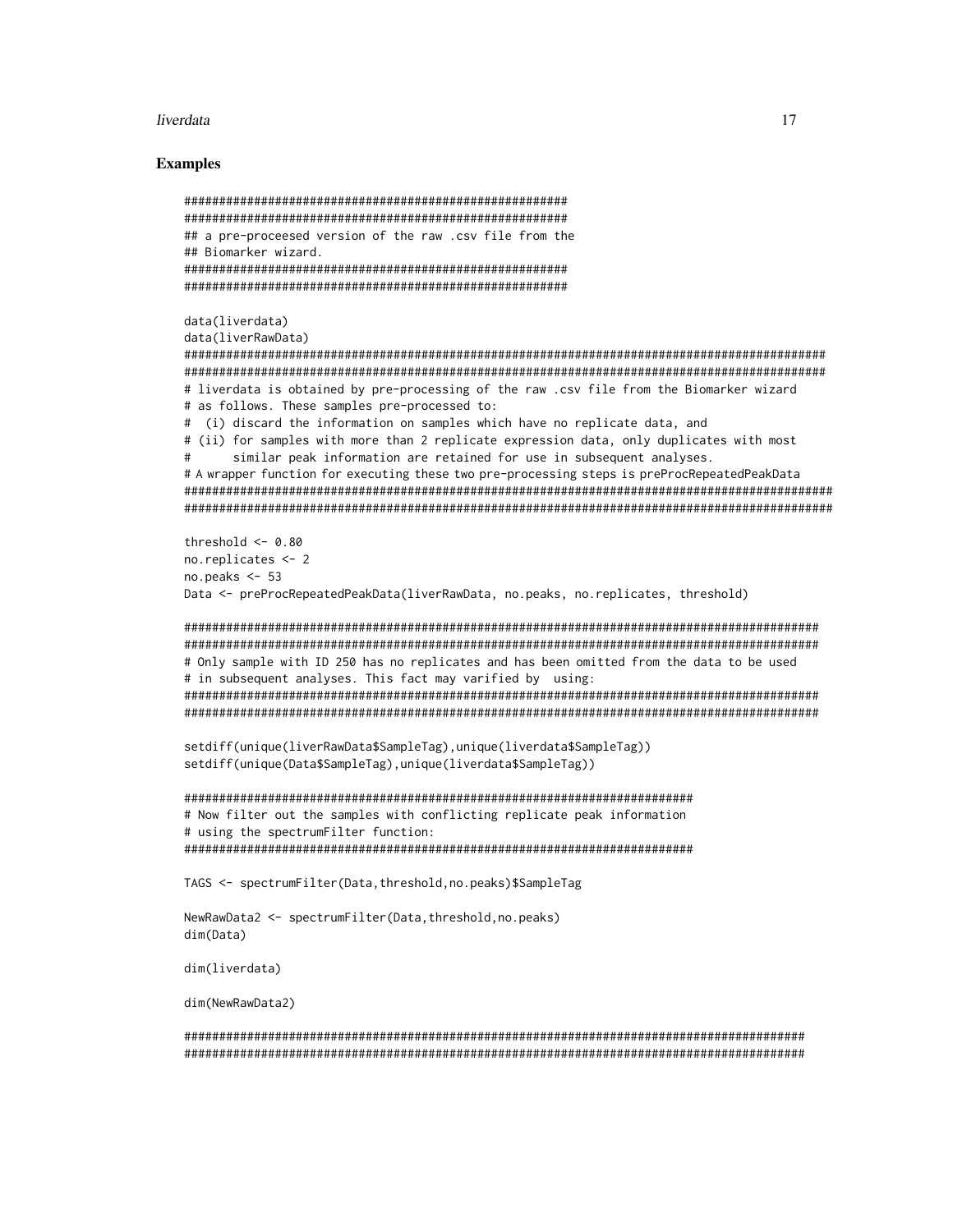```
# In the case of this data (the liver data), all technical replicates have coherent peak
# information, since no sample information has been discarded by spectra filter.
#########################################################################################
#########################################################################################
##########################################################################################
##########################################################################################
# Let us have a look at what the pre-processing does to samples with more than 2 replicate
# spectra. Both samples with IDs 25 and 40 have more than 2 replicates.
##########################################################################################
##########################################################################################
length(liverRawData[liverRawData$SampleTag == 25,]$Intensity)/no.peaks
length(liverRawData[liverRawData$SampleTag == 40,]$Intensity)/no.peaks
######################################################################################
######################################################################################
# Take correlations of the log-intensities to find which of the 2 replicates have the
# most coherent peak information.
########################################################################################
########################################################################################
Mat1 <- matrix(liverRawData[liverRawData$SampleTag == 25,]$Intensity,53,3)
Mat2 <-matrix(liverRawData[liverRawData$SampleTag == 40,]$Intensity,53,4)
cor(log2(Mat1))
cor(log2(Mat2))
#use mostSimilarTwo function to get duplicate spectra with most coherent peak information
Mat1 <- matrix(liverRawData[liverRawData$SampleTag == 25,]$Intensity,53,3)
Mat2 <-matrix(liverRawData[liverRawData$SampleTag == 40,]$Intensity,53,4)
sort(mostSimilarTwo(cor(log2(Mat1))))
sort(mostSimilarTwo(cor(log2(Mat2))))
#######################################################################################
#######################################################################################
#Next, check that the pre-processed data, \Robject{NewRawData2}, contains similar
# information to liverdata (the allready pre-processed data, included in the clippda).
#######################################################################################
#######################################################################################
names(NewRawData2)
dim(NewRawData2)
names(liverdata)
```

```
dim(liverdata)
setdiff(NewRawData2$SampleTag,liverdata$SampleTag)
setdiff(liverdata$SampleTag,NewRawData2$SampleTag)
summary(NewRawData2$Intensity)
summary(liverdata$Intensity)
```
<span id="page-17-0"></span>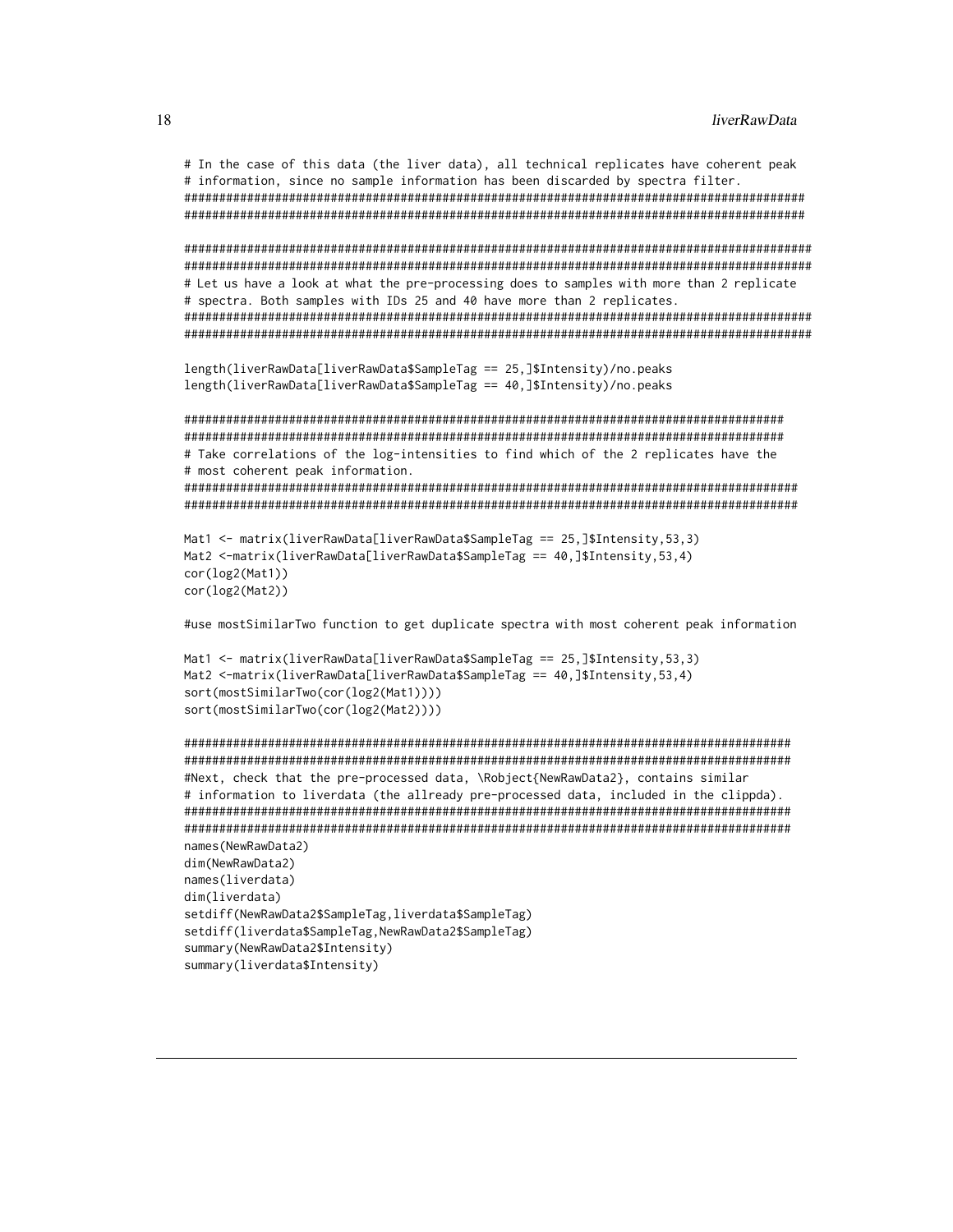## liverRawData 19

## Description

A dataframe of the protein expression data, peak information, sample information (e.g. sample ID, stage, gender, etc.). This is the "raw .csv" files from the Biomarker wizard.

## Usage

data(liverRawData)

## Format

A data frame with 14098 observations on the following 6 variables.

SampleTag a numeric vector of sample ID.

CancerType a factor, with levels c and n, indicating cancer class

Spectrum a numeric vector indicating the experimental run.

Peak a numeric vector identifying a peak.

Intensity a numeric vector of expression values.

Substance.Mass a numeric vector indicating the m/z value.

## Source

Ward DG, Cheng Y, N'Kontchou G, Thar TT, Barget N, Wei W, Billingham LJ, Martin A, Beaugrand M, Johnson PJ: Changes in the serum proteome associated with the development of hepatocellular carcinoma in hepatitis C-related cirrhosis. Br J Cancer. 2006, 94(2):287-92.

#### References

Ward DG, Cheng Y, N'Kontchou G, Thar TT, Barget N, Wei W, Billingham LJ, Martin A, Beaugrand M, Johnson PJ: Changes in the serum proteome associated with the development of hepatocellular carcinoma in hepatitis C-related cirrhosis. Br J Cancer. 2006, 94(2):287-92.

#### Examples

data(liverRawData)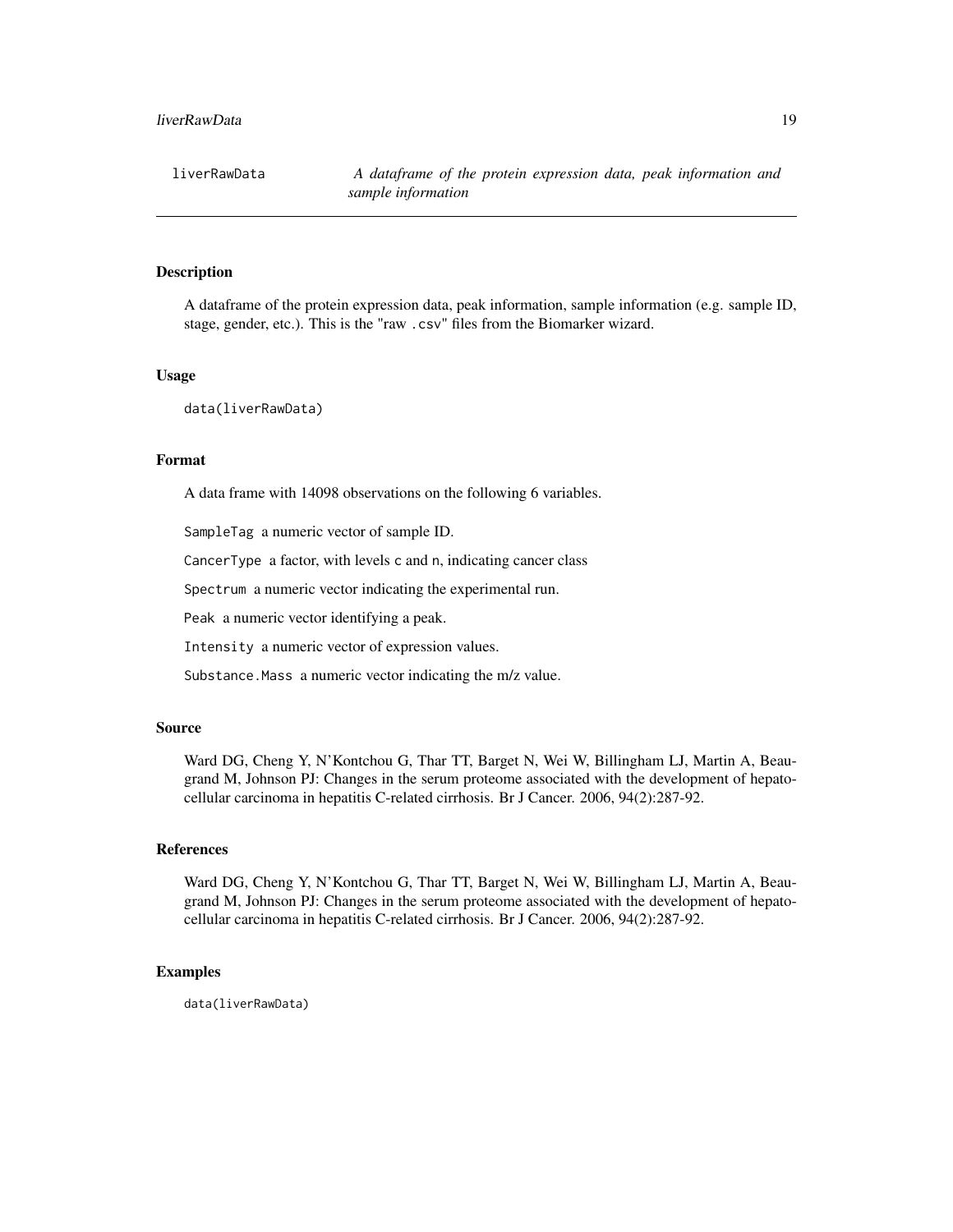<span id="page-19-0"></span>

## Description

A dataframe containing the sample phenotypic information.

#### Usage

data(liver\_pheno)

#### Format

A data frame with 131 observations on the following 3 variables.

SampleTag a character/numeric vector of sample ID.

tumor a factor, with levels c and n, describing the class of the samples.

sex a factor, with levels F and M, describing the gender of the persons from which the sample has been taken.

## Source

Ward DG, Cheng Y, N'Kontchou G, Thar TT, Barget N, Wei W, Billingham LJ, Martin A, Beaugrand M, Johnson PJ: Changes in the serum proteome associated with the development of hepatocellular carcinoma in hepatitis C-related cirrhosis. Br J Cancer. 2006, 94(2):287-92.

#### References

Ward DG, Cheng Y, N'Kontchou G, Thar TT, Barget N, Wei W, Billingham LJ, Martin A, Beaugrand M, Johnson PJ: Changes in the serum proteome associated with the development of hepatocellular carcinoma in hepatitis C-related cirrhosis. Br J Cancer. 2006, 94(2):287-92.

## Examples

data(liver\_pheno)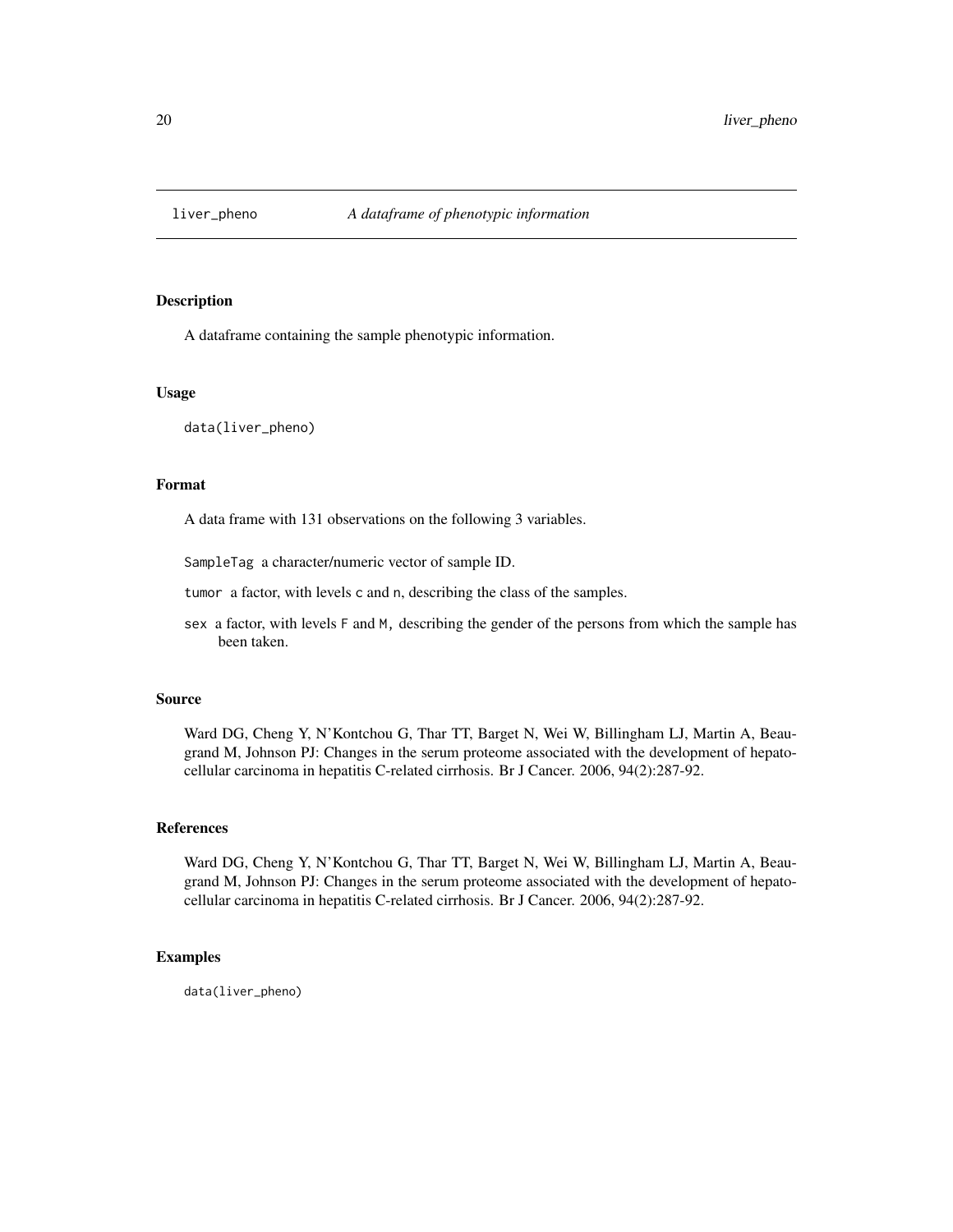<span id="page-20-0"></span>mostSimilarTwo *A function which indentifies two columns of a matrix, or dataframe, with the highest pairwise positive correlations*

#### Description

A common practice in the analysis of repeated mass spectrometry data is to average the replicate expression values, a method which is only valid if there is some coherence in the peak information across replicates. The function mostSimilarTwo identifies the two columns of a matrix (or a dataframe) with the highest pairwise positive correlations. The most highly correlated replicates contain the most similar compounds. This function may also be used to reduce the number of spectra being analysed to two.

#### Usage

```
mostSimilarTwo(Mat)
```
#### Arguments

Mat A dataframe, with the columns being the variables of interest, for example the spectra.

#### Details

The main application of this function is in the pre-processing of mass spectrometry data. In a mass spectrometry experiment, it often happens that there is mislabelling of samples, which results in some replicates being assigned to the wrong sample class. This function sifts through this data to identify the two spectra with the most coherent signal information between them. Thus, its function has the potential to help in reducing the number of false-positive discoveries. Its other application is in the reduction of the number of replicates to two, which are then analysed using tools for duplicate peak (or gene) expression data.

## Value

It returns a vector with two elements, being the column indices for the two most correlated variables.

#### Author(s)

Stephen Nyangoma

#### References

Ward DG, Nyangoma S, Joy H, Hamilton E, Wei W, Tselepis C, Steven N, Wakelam MJ, Johnson PJ, Ismail T, Martin A: Proteomic profiling of urine for the detection of colon cancer. Proteome Sci. 2008, 16(6):19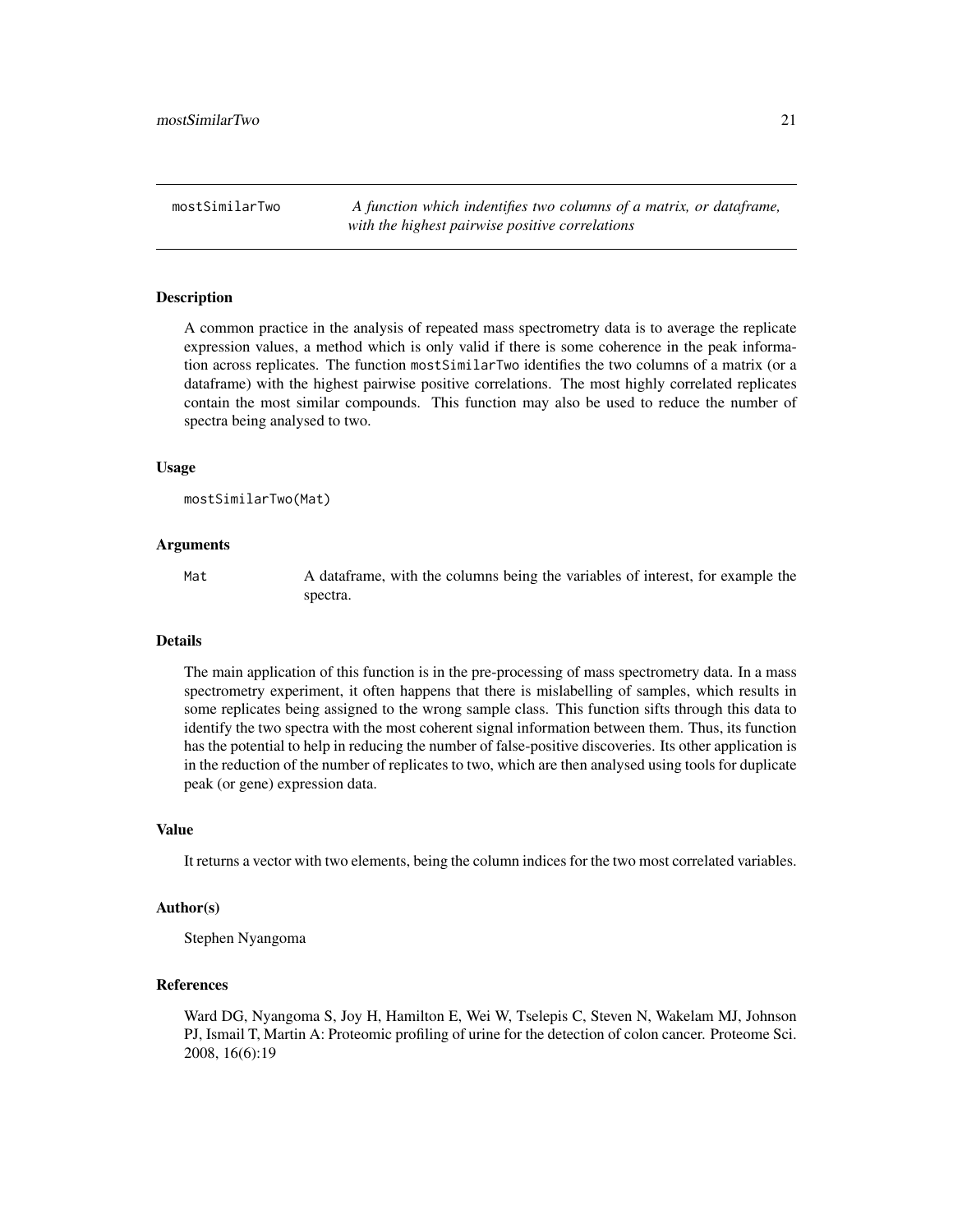#### Examples

## $n < -10$

Mat <- data.frame(x1=rnorm(n, mean = 0, sd = 1),x2=rnorm(n, mean = 0, sd = 3),x3=rnorm(n, mean = 1, sd = 1),x4= rnorm(n,mean=2,sd=2))

mostSimilarTwo(Mat)

negativeIntensitiesCorrection

*A function to correct the data for the negative intensities caused by the normalization and background correction procedures of mass spectrometry data*

### Description

This function corrects the mass spectra data, which has been pre-processed using tools tools from the Biomarkers Wizard PROcess softwares, for the negative intensities caused by their normalization and background correction procedures.

## Usage

negativeIntensitiesCorrection(Data)

#### Arguments

Data is a dataframe, or a matrix, or a vector, of numerical values.

## Value

A dataframe , or a matrix, or a vector (whichever is the input quantity), of nonnegative numerical values.

#### Author(s)

Stephen Nyangoma

## Examples

data(liverdata)

no.peaks <- 53

JUNK\_DATA <- sampleClusteredData(liverdata,no.peaks)

Data=JUNK\_DATA

<span id="page-21-0"></span>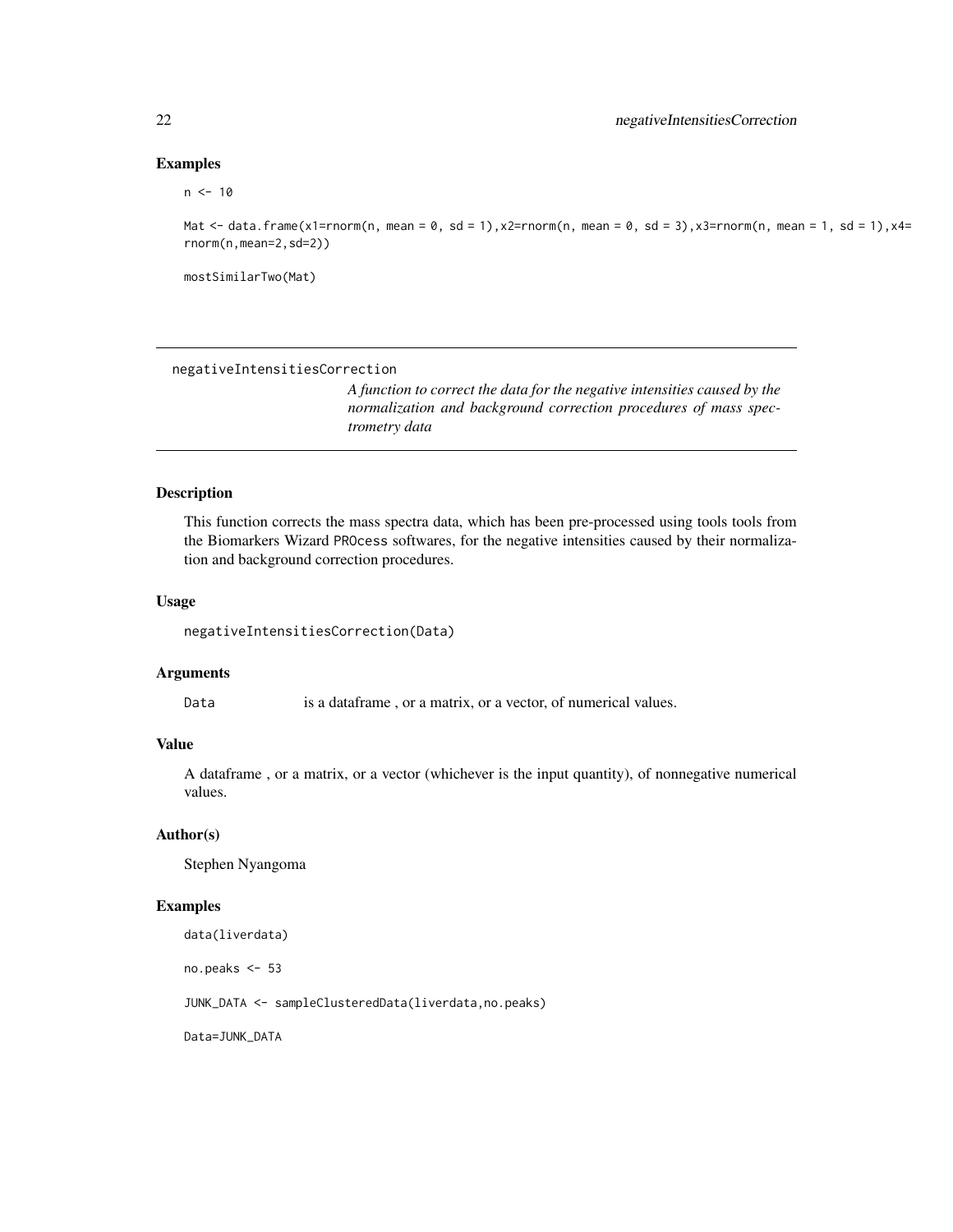## <span id="page-22-0"></span>phenoDataFrame 23

```
Data=JUNK_DATA
Data=Data+1
temp=negativeIntensitiesCorrection(Data)
temp[,1]
Data[,1]
```

| phenoDataFrame | A generic function to set classes for the variables in the dataframe of |
|----------------|-------------------------------------------------------------------------|
|                | <i>phenotypic information.</i>                                          |

#### Description

A function to set classes (e.g. as numeric or factor) to the variables in the dataframe.

#### Usage

phenoDataFrame(PhenoData, variableClass)

## Arguments

| PhenoData     | is the dataframe of phenotypic information extracted from an object of class<br>aclinicalProteomicsData.                                            |
|---------------|-----------------------------------------------------------------------------------------------------------------------------------------------------|
| variableClass | a character vector of length equal to the number of columns of the dataframe of<br>phenotypic information, giving classes of the variables studied. |

#### Value

A dataframe of class-corrected phenotypic variables.

## Author(s)

Stephen Nyangoma

## Examples

data(liverdata)

data(liver\_pheno)

OBJECT=new("aclinicalProteomicsData")

```
OBJECT@rawSELDIdata=as.matrix(liverdata)
OBJECT@covariates=c("tumor" , "sex")
OBJECT@phenotypicData=as.matrix(liver_pheno)
OBJECT@variableClass=c('numeric','factor','factor')
OBJECT@no.peaks=53
```
Data=OBJECT variableClass =Data@variableClass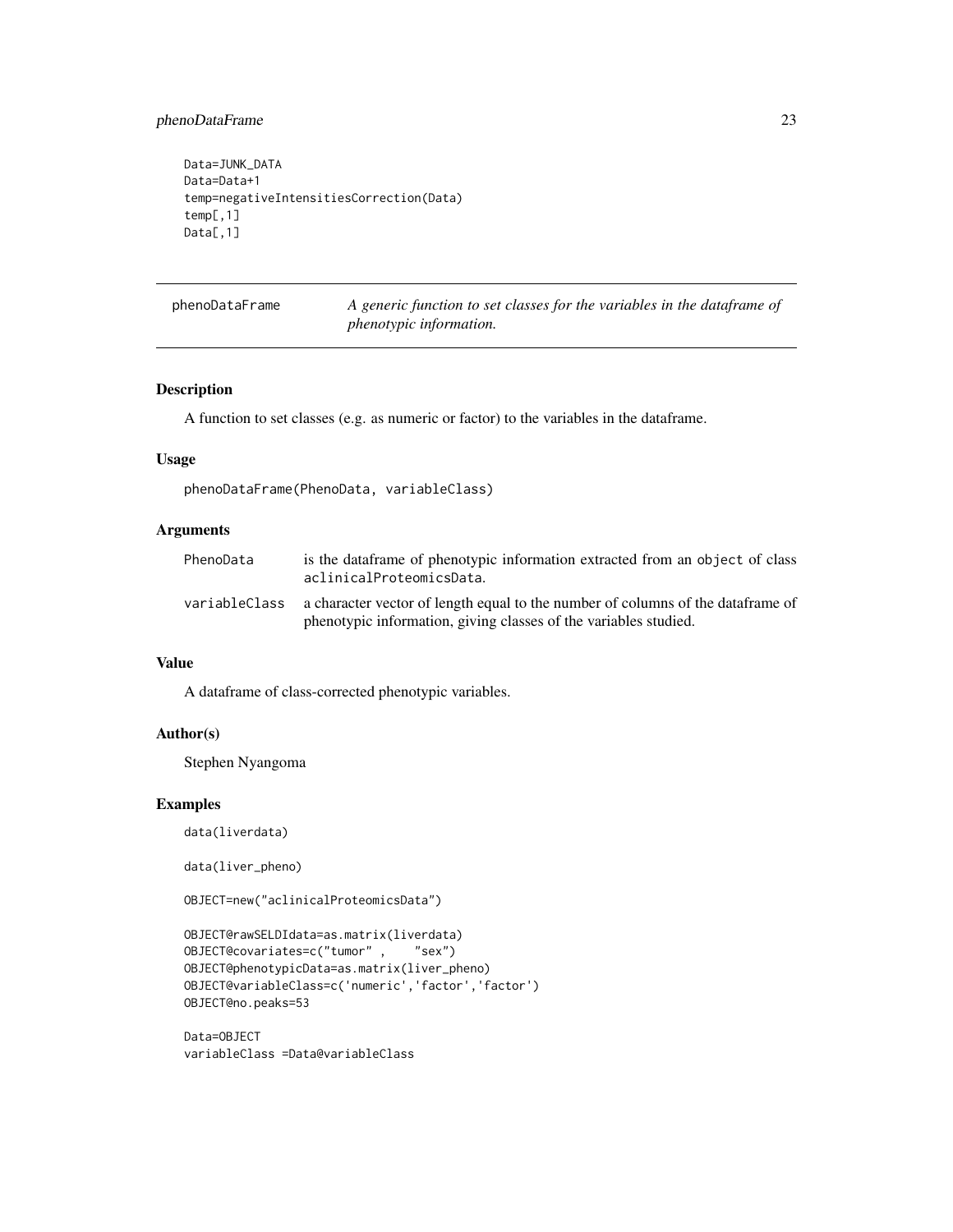```
variables = c("SampleTag","tumor","sex")
PhenoInfo <- data.frame(Data@phenotypicData)
PhenoData <- data.frame(Data@phenotypicData)
pData=phenoDataFrame(PhenoData, variableClass)
class(pData$sex)
class(pData$SampleTag)
class(pData$tumor)
```
#### pheno\_urine *A dataframe of phenotypic information*

#### Description

A dataframe containing the sample phenotypic information.

#### Usage

data(pheno\_urine)

#### Format

A data frame with 167 observations on the following 6 variables.

SpectrumTag a character/numeric vector of sample ID.

Tumor a factor, with levels c and n, describing the sample class

Age a numeric vector of age.

Sex a factor, with levels female and male, indicating gender.

stage a factor, with levels early, late and normal, indicating tumor stage.

Protein\_conc a numeric vector of urine concentration.

#### Source

Ward DG, Nyangoma S, Joy H, Hamilton E, Wei W, Tselepis C, Steven N, Wakelam MJ, Johnson PJ, Ismail T, Martin A: Proteomic profiling of urine for the detection of colon cancer. Proteome Sci. 2008, 16(6):19.

#### References

Ward DG, Nyangoma S, Joy H, Hamilton E, Wei W, Tselepis C, Steven N, Wakelam MJ, Johnson PJ, Ismail T, Martin A: Proteomic profiling of urine for the detection of colon cancer. Proteome Sci. 2008, 16(6):19.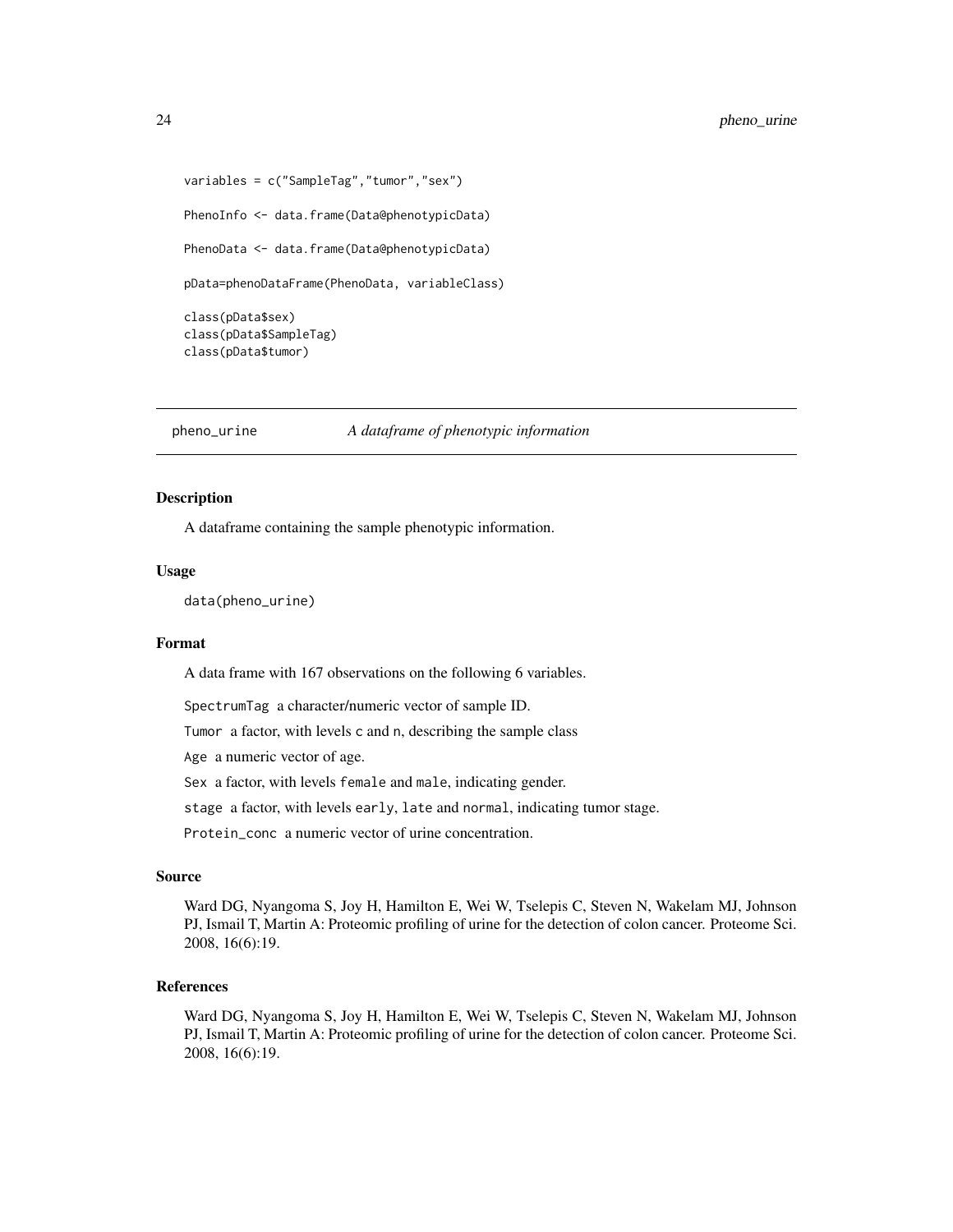## <span id="page-24-0"></span>Examples

data(pheno\_urine)

preProcRepeatedPeakData

*A function to pre-process repeated raw peak data*

#### Description

This function pre-processes repeated peak data from the Biomarker wizard. It identifies, and removes, samples which have no replicates. Then, for the samples with two or more replicates, it selects and returns data for the two replicates with most similar expression pattern. Then, the samples with conflicting peak information may be removed using the function: spectrumFilter. The output is similar to the liverdata, a pre-processed data which is included in this package.

#### Usage

preProcRepeatedPeakData(rawData, no.peaks, no.replicates,threshold)

#### Arguments

| rawData       | the raw data from the Biomarker wizard.                                                                                                                                                                                           |
|---------------|-----------------------------------------------------------------------------------------------------------------------------------------------------------------------------------------------------------------------------------|
| no.peaks      | the number of peaks detected by the Biomarker wizard.                                                                                                                                                                             |
| no.replicates | the intended number of replicates. The departures from this number could be<br>due to mislabelling, quality control (QC) assays, or a few other samples which<br>could have been assayed more times than the majority of samples. |
| threshold     | The threshold for declaring expression patterns between duplicates as being<br>"similar". It is especially needed in the function spectrum Filter, which is<br>used by this function.                                             |

#### Value

It returns a dataframe of duplicate expression data for all peaks in the same format as the ".csv" data from the Biomarker wizard.

#### Author(s)

Stephen Nyangoma

#### References

Ward DG, Nyangoma S, Joy H, Hamilton E, Wei W, Tselepis C, Steven N, Wakelam MJ, Johnson PJ, Ismail T, Martin A: Proteomic profiling of urine for the detection of colon cancer. Proteome Sci. 2008, 16(6):19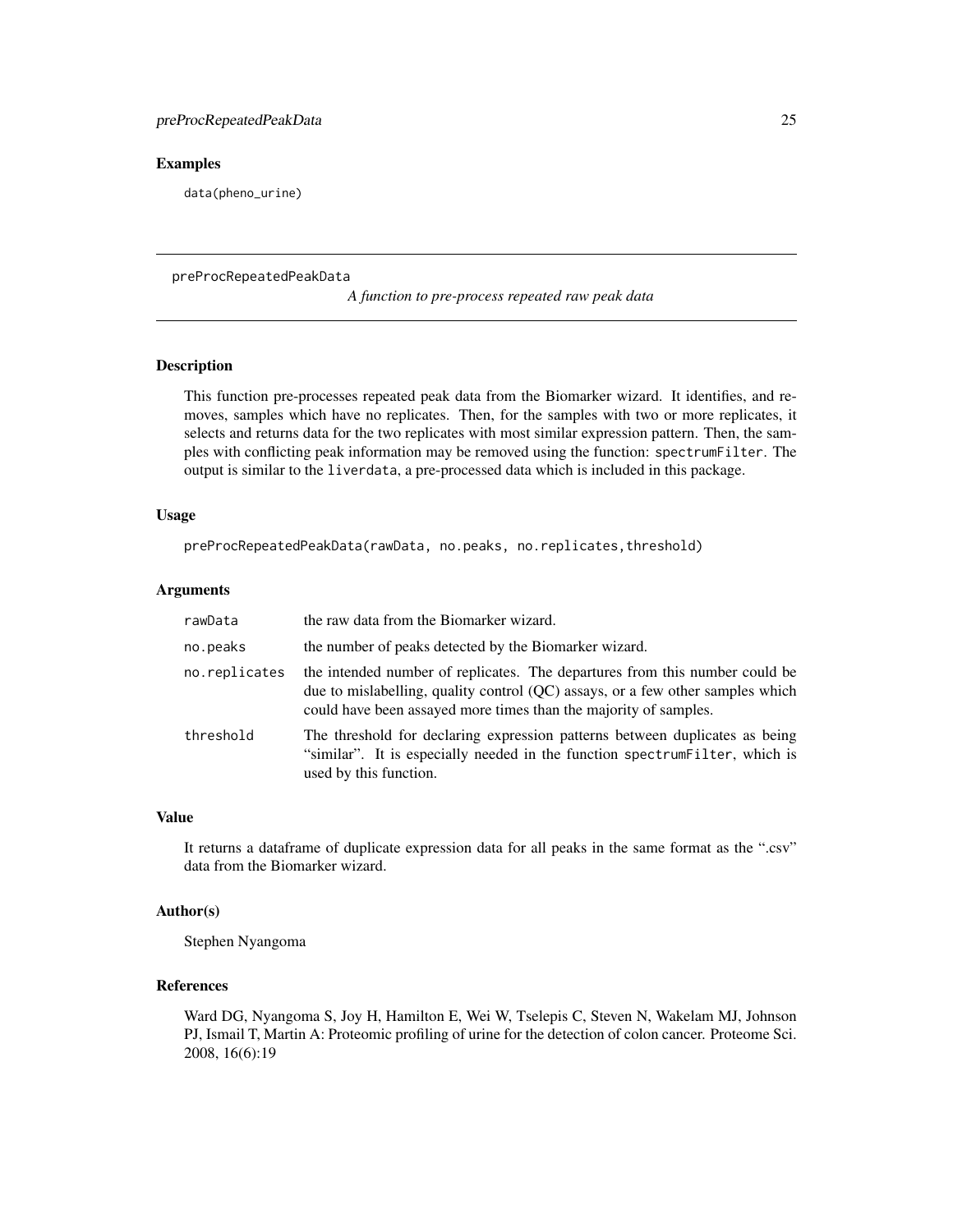#### Examples

```
#######################################################
#######################################################
# a pre-proceesed version of the raw .csv file from the
# Biomarker wizard.
#######################################################
#######################################################
data(liverdata) # allready pre-processed data
data(liverRawData) # raw version of liverdata
############################################################################################
############################################################################################
# These samples pre-processed to:
# (i) discard the information on samples which have no replicate data, and
# (ii) for samples with more than 2 replicate expression data, only duplicates with most
      similar peak information are retained for use in subsequent analyses.
# A wrapper function for executing these two pre-processing steps is preProcRepeatedPeakData
#############################################################################################
#############################################################################################
threshold <-0.80no.replicates <- 2
no.peaks \leq 53
Data <- preProcRepeatedPeakData(liverRawData, no.peaks, no.replicates, threshold)
###########################################################################################
###########################################################################################
# Only sample with ID 250 has no replicates and has been omitted from the data to be used
# in subsequent analyses. This fact may varified by using:
###########################################################################################
###########################################################################################
setdiff(unique(liverRawData$SampleTag),unique(liverdata$SampleTag))
setdiff(unique(Data$SampleTag),unique(liverdata$SampleTag))
#########################################################################
# Now filter out the samples with conflicting replicate peak information
# using the spectrumFilter function:
#########################################################################
#TAGS <- spectrumFilter(Data,threshold,no.peaks)$SampleTag
NewRawData2 <- spectrumFilter(Data,threshold,no.peaks)
dim(Data)
dim(liverdata)
dim(NewRawData2)
#########################################################################################
#########################################################################################
# In the case of this data (the liver data), all technical replicates have coherent peak
```
# information, since no sample information has been discarded by spectra filter.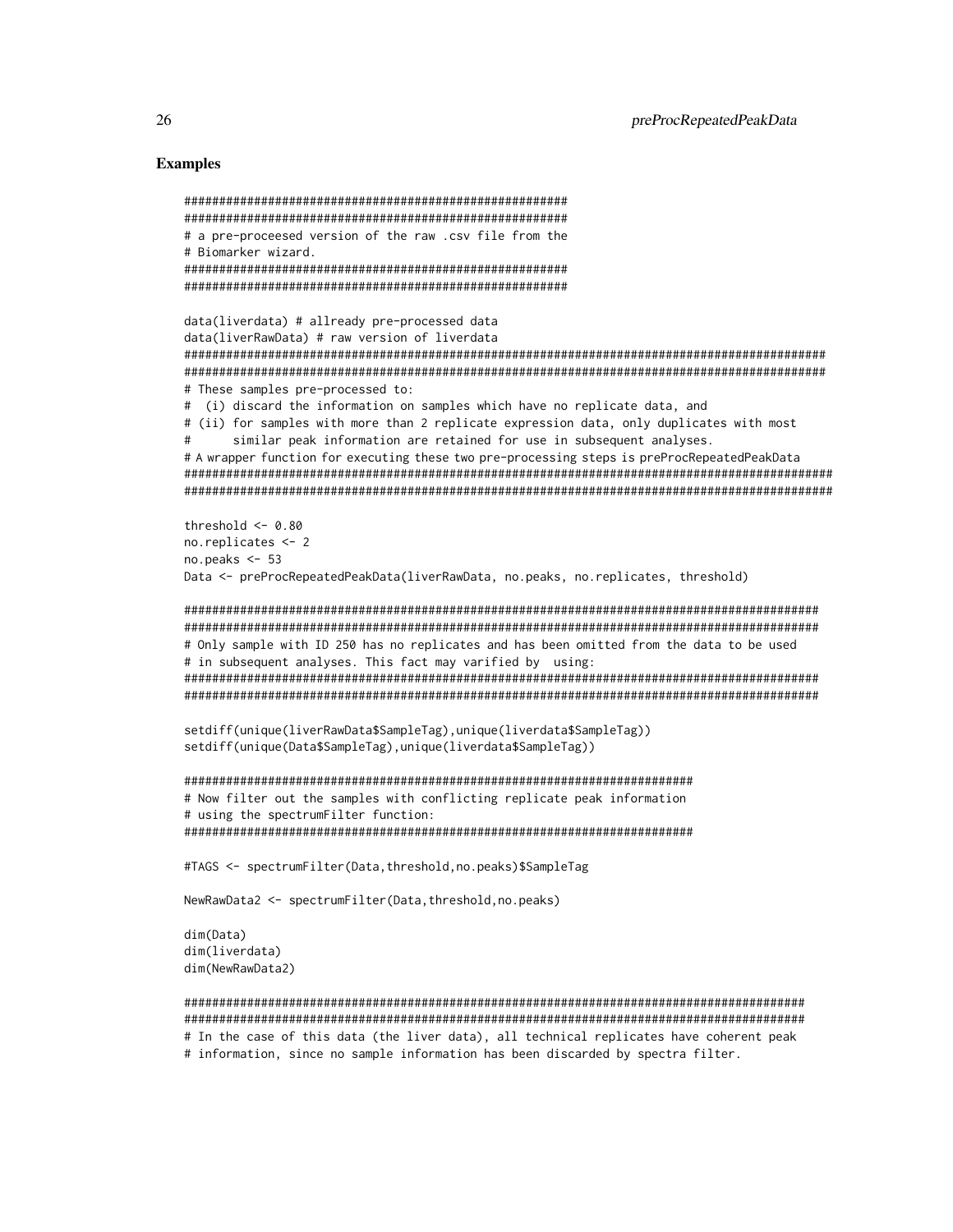```
#########################################################################################
#########################################################################################
##########################################################################################
##########################################################################################
# Let us have a look at what the pre-processing does to samples with more than 2 replicate
# spectra. Both samples with IDs 25 and 40 have more than 2 replicates.
##########################################################################################
##########################################################################################
length(liverRawData[liverRawData$SampleTag == 25,]$Intensity)/no.peaks
length(liverRawData[liverRawData$SampleTag == 40,]$Intensity)/no.peaks
######################################################################################
######################################################################################
# Take correlations of the log-intensities to find which of the 2 replicates have the
# most coherent peak information.
########################################################################################
########################################################################################
Mat1 <- matrix(liverRawData[liverRawData$SampleTag == 25,]$Intensity,53,3)
Mat2 <-matrix(liverRawData[liverRawData$SampleTag == 40,]$Intensity,53,4)
cor(log2(Mat1))
cor(log2(Mat2))
#use mostSimilarTwo function to get duplicate spectra with most coherent peak information
Mat1 <- matrix(liverRawData[liverRawData$SampleTag == 25,]$Intensity,53,3)
Mat2 <-matrix(liverRawData[liverRawData$SampleTag == 40,]$Intensity,53,4)
sort(mostSimilarTwo(cor(log2(Mat1))))
sort(mostSimilarTwo(cor(log2(Mat2))))
#######################################################################################
#######################################################################################
#Next, check that the pre-processed data, \Robject{NewRawData2}, contains similar
# information to liverdata (the allready pre-processed data, included in the clippda).
#######################################################################################
#######################################################################################
names(NewRawData2)
dim(NewRawData2)
names(liverdata)
dim(liverdata)
setdiff(NewRawData2$SampleTag,liverdata$SampleTag)
setdiff(liverdata$SampleTag,NewRawData2$SampleTag)
summary(NewRawData2$Intensity)
summary(liverdata$Intensity)
```
proteomicsExprsData *A generic fuction to extract duplicate SELDI data from an object of aclinicalProteomicsData class in the same format as the data from Biomarkers wizard*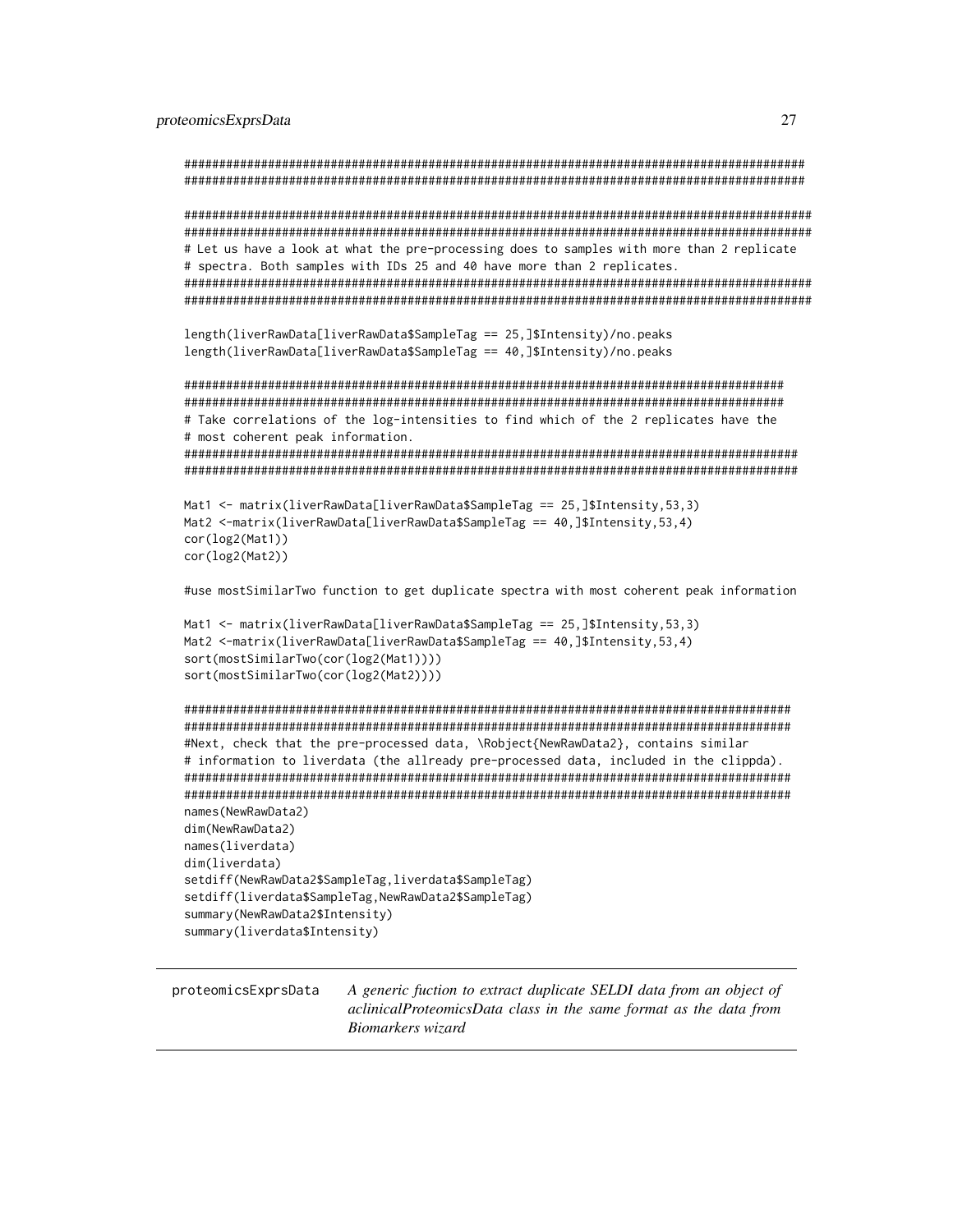#### <span id="page-27-0"></span>Description

This generic function extracts a matrix of duplicate SELDI data from an object of aclinicalProteomicsData class. It then converts it into a dataframe which is in the same format as the data from Biomarkers wizard. In this dataframe, the intensities and the subject mass-to-charge ratio are represented as numeric variables, while the sample-tag is represented as a character variable.

#### Usage

```
proteomicsExprsData(Data, ...)
```
## Arguments

| Data                    | is an object of a aclinical Proteomics Data class.                             |
|-------------------------|--------------------------------------------------------------------------------|
| $\cdot$ $\cdot$ $\cdot$ | means other defined arguments. Currently, we have not defined additional argu- |
|                         | ments.                                                                         |

## Value

A dataframe of expression values, the substance mass, patient labels, and any other defined sample information.

#### Author(s)

S Nyangoma

#### Examples

data(liverdata)

data(liver\_pheno)

```
OBJECT=new("aclinicalProteomicsData")
```

```
OBJECT@rawSELDIdata=as.matrix(liverdata)
OBJECT@covariates=c("tumor" , "sex")
OBJECT@phenotypicData=as.matrix(liver_pheno)
OBJECT@variableClass=c('numeric','factor','factor')
OBJECT@no.peaks=53
```

```
head(proteomicsExprsData(OBJECT))
```
proteomicsExprsData-methods *Methods for Function proteomicsExprsData*

#### **Description**

Methods for function proteomicsExprsData are defined with class "aclinicalProteomicsData" in the signature.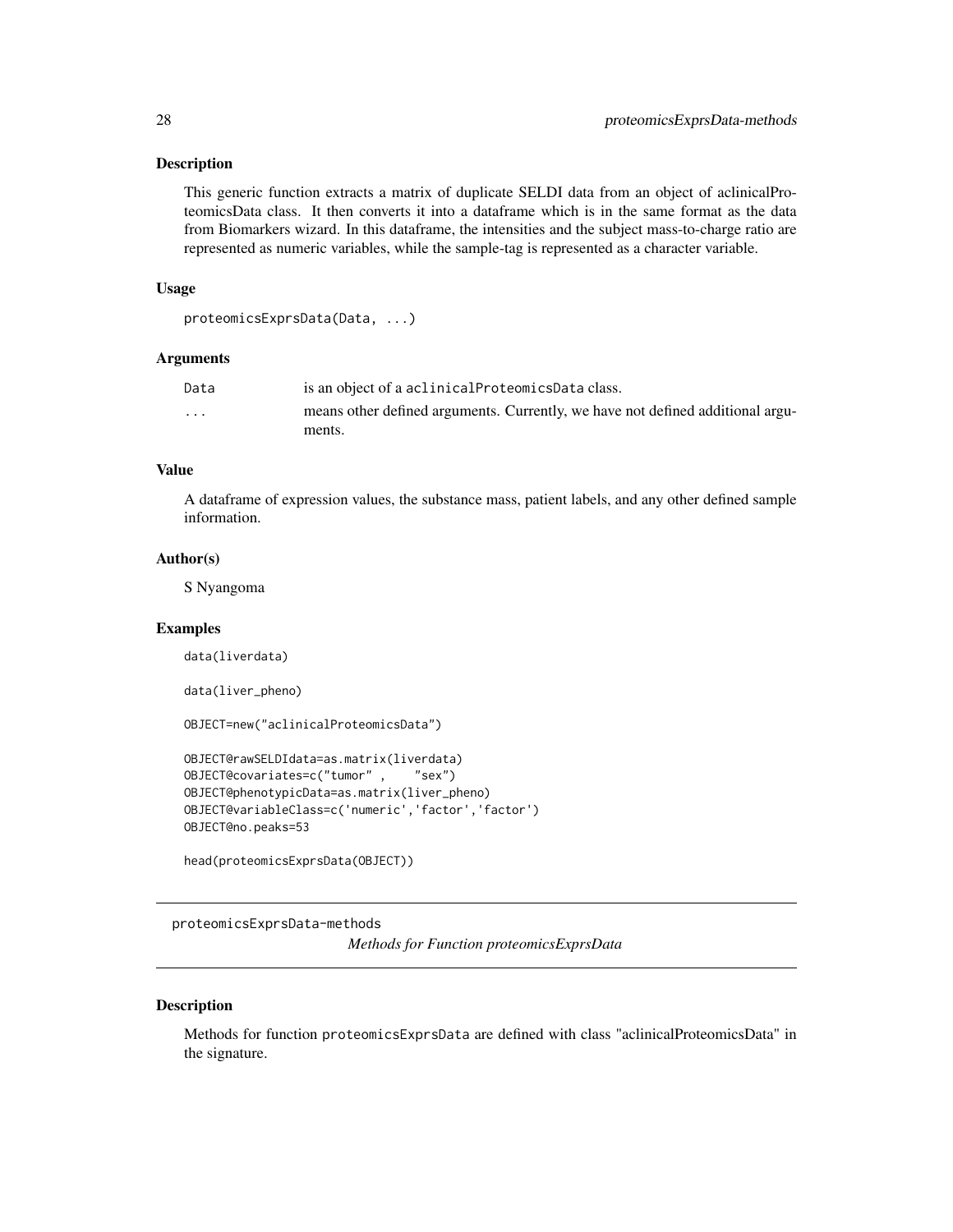## <span id="page-28-0"></span>proteomicspData 29

## Methods

Data = "aclinicalProteomicsData" This is a class object for the mass spectrometry data sets, which are in the same format as the raw data from the Biomarkers wizard software. It has slots of matrices of raw mass spectrometry and phenotypic data sets, a character variable for the classes of all the covariates in the phenotypic data matrix, a character variable for the covariates of interest, and numeric value for the number of peaks of interest. See also aclinicalProteomicsData-class.

proteomicspData *A function to extract a dataframe of phenotypic information from an object of aclinicalProteomicsData class*

## Description

This function takes an object of aclinicalProteomicsData class, extracts a matrix of phenotypic data, and converts it to a dataframe with with variables having defined classes.

### Usage

```
proteomicspData(Data, ...)
```
## Arguments

| Data                 | is an object of aclinical Proteomics Data class.                               |
|----------------------|--------------------------------------------------------------------------------|
| $\ddot{\phantom{0}}$ | means other defined arguments. Currently, we have not defined additional argu- |
|                      | ments.                                                                         |

#### Value

Returns a dataframe with variables having defined classes.

#### Author(s)

S Nyangoma

## Examples

```
########################################
##### the data
########################################
```
data(liverdata)

data(liver\_pheno)

OBJECT=new("aclinicalProteomicsData")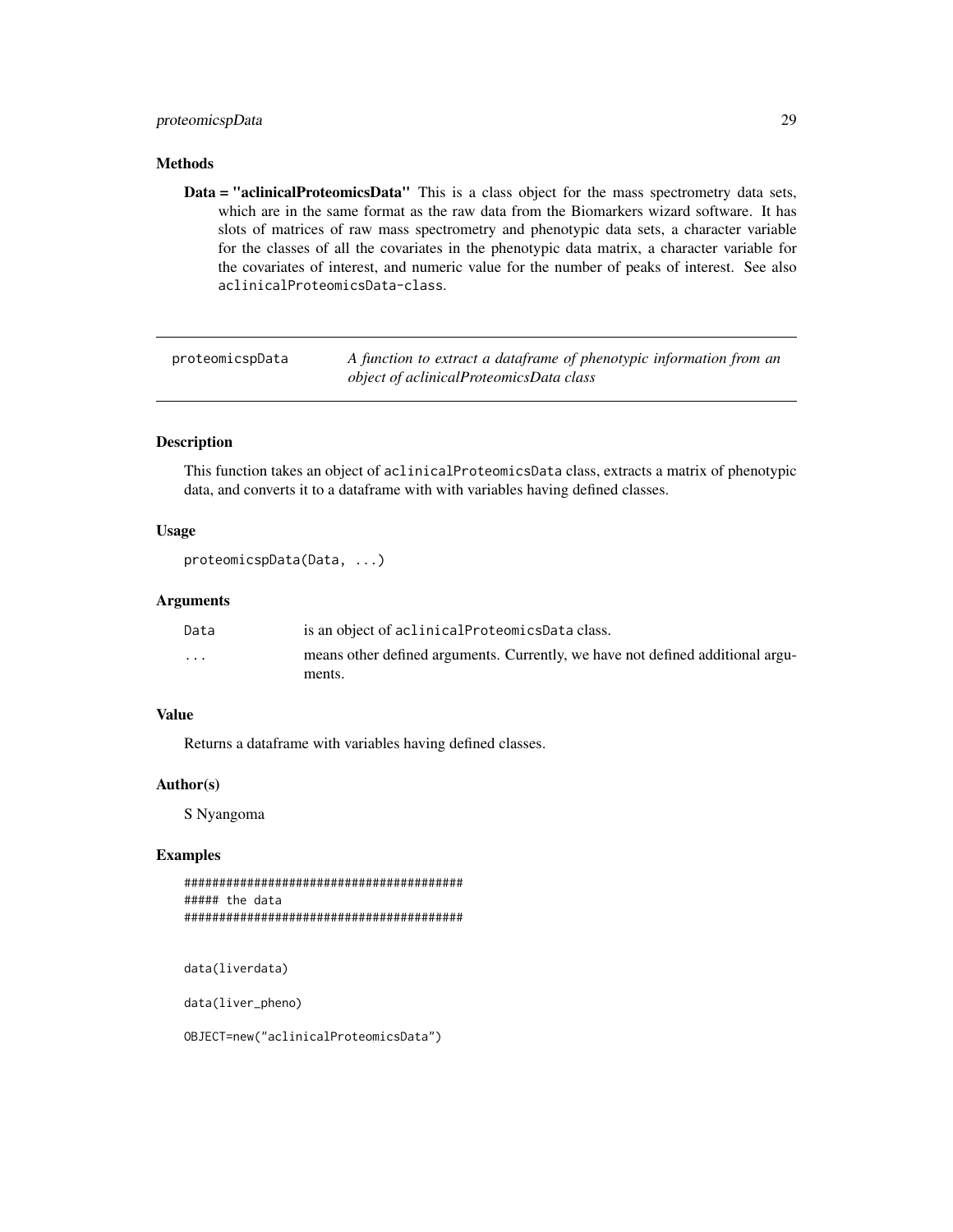```
OBJECT@rawSELDIdata=as.matrix(liverdata)
OBJECT@covariates=c("tumor" , "sex")
OBJECT@phenotypicData=as.matrix(liver_pheno)
OBJECT@variableClass=c('numeric','factor','factor')
OBJECT@no.peaks=53
```

```
head(proteomicspData(OBJECT))
```
proteomicspData-methods

*Methods for Function proteomicspData*

#### Description

Methods for function proteomicspData are defined with class "aclinicalProteomicsData" in the signature.

#### **Methods**

Data = "aclinicalProteomicsData" This is a class object for the mass spectrometry data sets, which are in the same format as the raw data from the Biomarkers wizard software. It has slots of matrices of raw mass spectrometry and phenotypic data sets, a character variable for the classes of all the covariates in the phenotypic data matrix, a character variable for the covariates of interest, and numeric value for the number of peaks of interest. See also aclinicalProteomicsData-class.

replicateCorrelations *A generic function to compute intraclass correlations*

#### Description

This generic function computes intraclass correlations for duplicate peak data.

#### Usage

```
replicateCorrelations(Data, ...)
```
## Arguments

| Data                    | An object of aclinical Proteomics Data class.                                   |
|-------------------------|---------------------------------------------------------------------------------|
| $\cdot$ $\cdot$ $\cdot$ | Some methods for this generic function may take additional, optional arguments. |
|                         | At present none do.                                                             |

<span id="page-29-0"></span>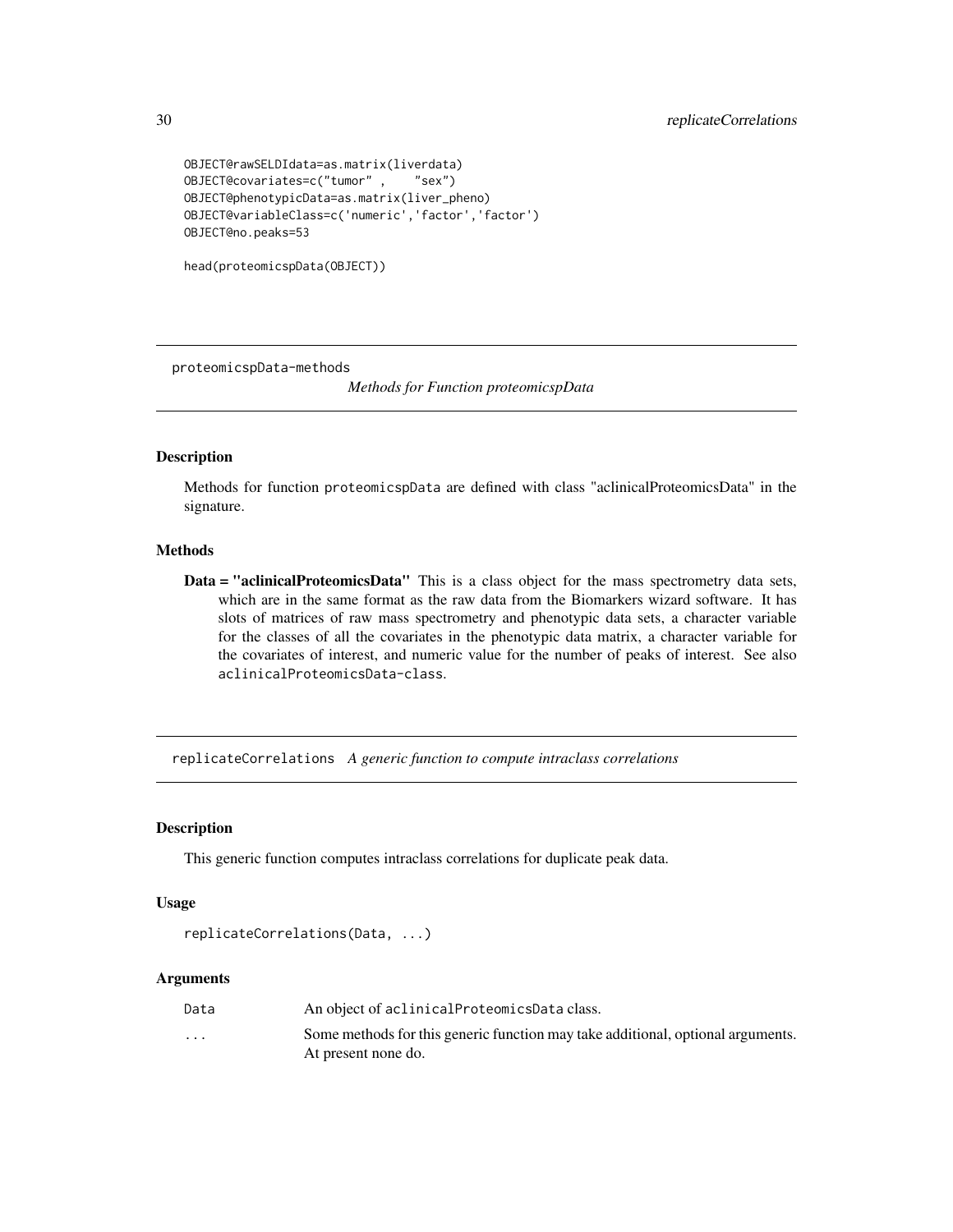## <span id="page-30-0"></span>Value

| consensus:    | consensus intraclass correlation.      |
|---------------|----------------------------------------|
| correlations: | intraclass correlations for each peak. |

#### Author(s)

Stephen Nyangoma

#### References

Nyangoma SO, Ferreira JA, Collins SI, Altman DG, Johnson PJ, and Billingham LJ: Sample size calculations for planning clinical proteomic profiling studies using mass spectrometry. Bioinformatics (Submitted)

Smyth GK, et al.: Use of within-array replicate spots for assessing differential expression in microarray experiments. Bioinformatics 2005, 21, 2067 - 75

Smyth GK: Linear models and emperical Bayes methods for assessing differential expression in microarray experiments. Stat Appl Genet Mol Biol 2004, 3, 1, Article 3

#### Examples

data(liverdata)

data(liver\_pheno)

OBJECT=new("aclinicalProteomicsData")

```
OBJECT@rawSELDIdata=as.matrix(liverdata)
OBJECT@covariates=c("tumor" , "sex")
OBJECT@phenotypicData=as.matrix(liver_pheno)
OBJECT@variableClass=c('numeric','factor','factor')
OBJECT@no.peaks=53
```
replicateCorrelations(OBJECT)

replicateCorrelations-methods

*Methods for Function replicateCorrelations*

## Description

Methods for function replicateCorrelations are defined with class "aclinicalProteomicsData" in the signature.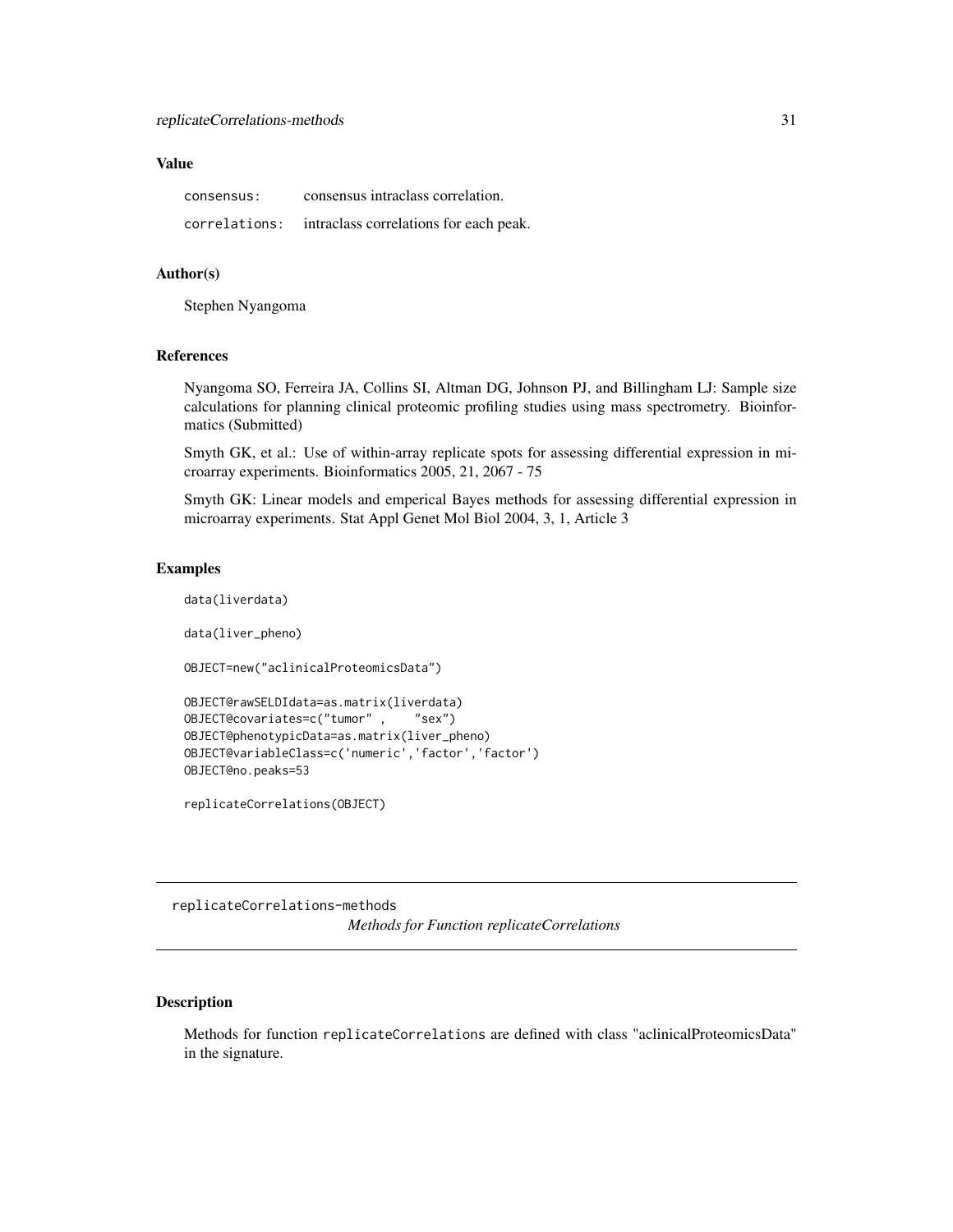## <span id="page-31-0"></span>Methods

Data = "aclinicalProteomicsData" This is a class object for the mass spectrometry data sets, which are in the same format as the raw data from the Biomarkers wizard software. It has slots of matrices of raw mass spectrometry and phenotypic data sets, a character variable for the classes of all the covariates in the phenotypic data matrix, a character variable for the covariates of interest, and numeric value for the number of peaks of interest. See also aclinicalProteomicsData-class.

sampleClusterdData *A function to arrange the data in sample-wise pairs*

## Description

This function arranges the duplicate data, grouped by samples, in a form which can be averaged using the limma function avedups.

## Usage

sampleClusteredData(Data, no.peaks)

## Arguments

| Data     | A data frame of duplicate data from the biomarker wizard. |
|----------|-----------------------------------------------------------|
| no.peaks | The number of peaks detected by the biomarker wizard.     |

## Details

The output is a dataframe of repeated sample expression values, clustered by samples. This data is used as an input to the betweensampleVariance function, and is then averaged and used to compute the biological variance as well as the mean difference in the expression values between cancer and noncancer controls.

## Value

The output is a dataframe of repeated sample expression values, clustered by samples.

## Author(s)

Stephen Nyangoma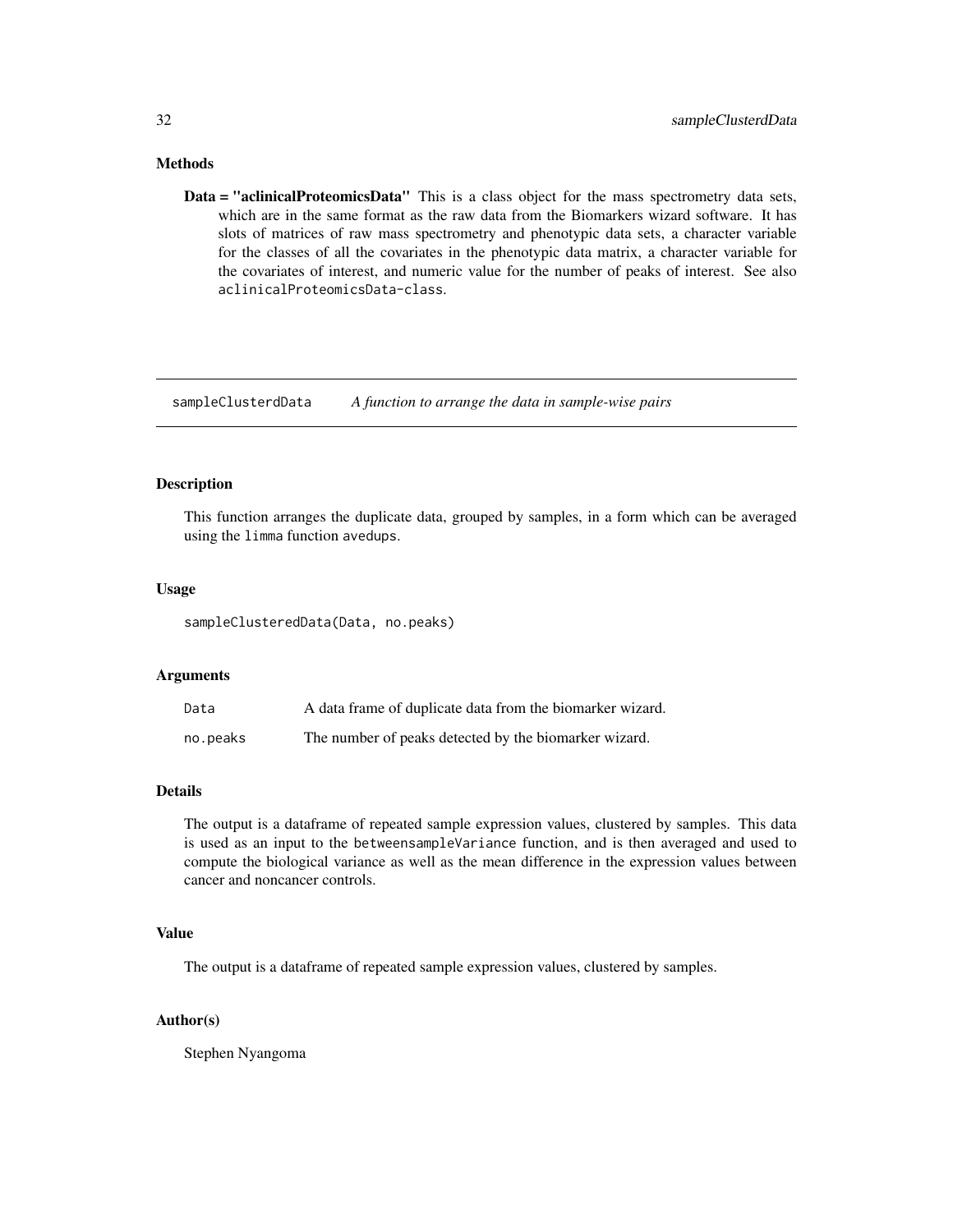## <span id="page-32-0"></span>sampleSize 33

## Examples

# arrange the data in a form which can be averaged by the limma function dupcor # use the function called limmaData

data(liverdata)

no.peaks <- 53

Data <- liverdata

JUNK\_DATA <- sampleClusteredData(Data,no.peaks)

#### sampleSize *A function for sample size calculations*

#### Description

This generic function sampleSize calculates the protein variance and the sample size required to estimate the clinically important differences (DIFF). The input data are the consensus parameters of peaks with medium biological variation.

#### Usage

sampleSize(Data,intraclasscorr,signifcut, ...)

## Arguments

| Data      | An object of aclinical Proteomics Data class.                                                                                             |
|-----------|-------------------------------------------------------------------------------------------------------------------------------------------|
|           | intraclasscorr An object of numeric class. It is a known value of the intraclass correlation, or<br>an estimate from a pilot data.        |
| signifcut | An object of numeric class. It is significance threshold (usually, taken to be<br>0.05 in the analysis of the protein profiling studies). |
| $\cdot$   | Some methods for this generic function may take additional, optional arguments.<br>At present none do.                                    |

## Details

The sample sizes are computed for various combinations of the power with values beta=c(0.90,0.80,0.70) and the significance values, alpha =  $c(0.001, 0.01, 0.05)$ . Note that here we use beta for power rather than the conventional 1-beta.

## Value

protein\_variance consensus protein variance replicate\_correlation consensus intraclass correlation sample\_size the sample size required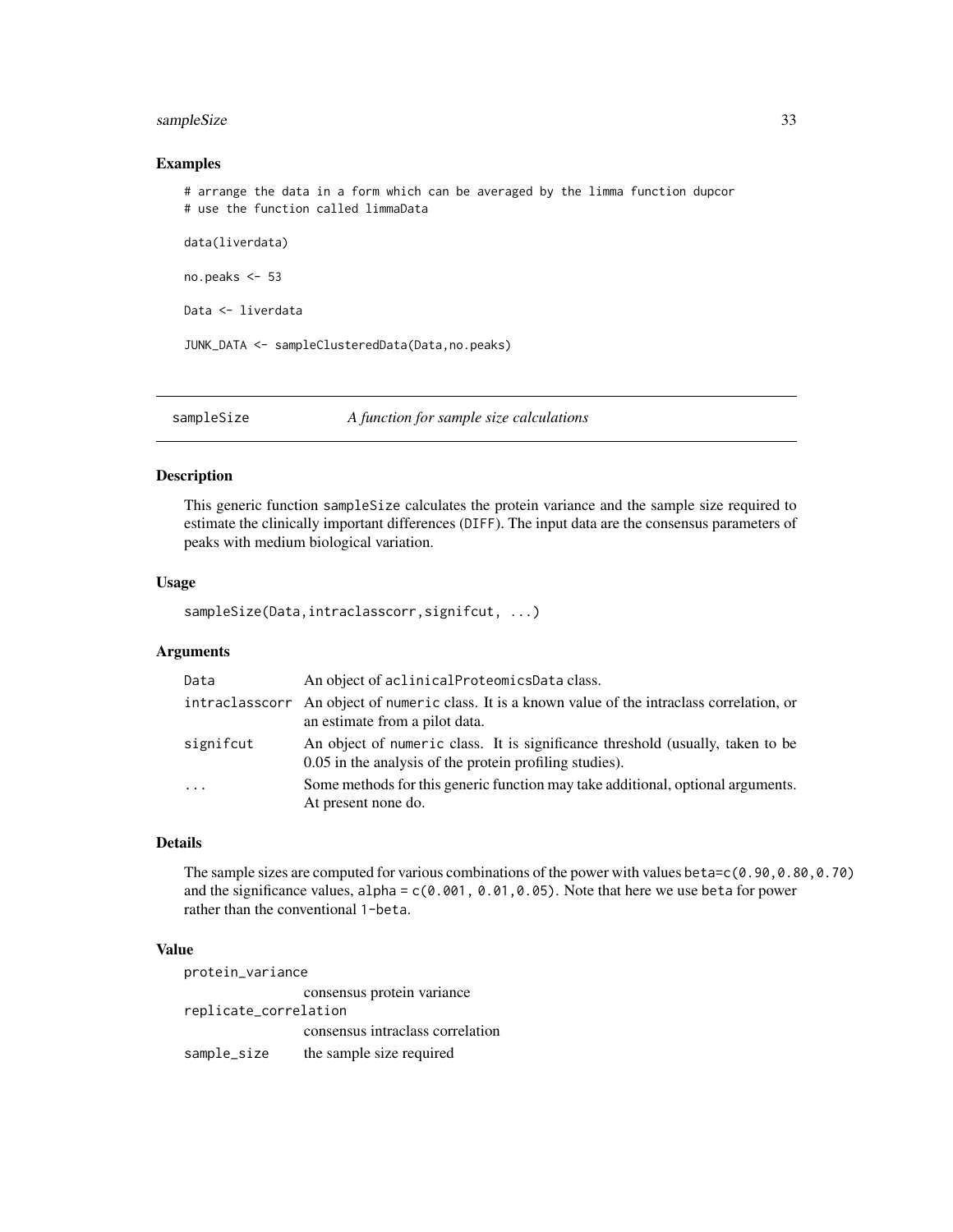#### Author(s)

Stephen Nyangoma

## References

Nyangoma SO, Ferreira JA, Collins SI, Altman DG, Johnson PJ, and Billingham LJ: Sample size calculations for planning clinical proteomic profiling studies using mass spectrometry. Bioinformatics (Submitted)

Smyth GK, et al.: Use of within-array replicate spots for assessing differential expression in microarray experiments. Bioinformatics 2005, 21, 2067 - 75

Smyth GK: Linear models and emperical Bayes methods for assessing differential expression in microarray experiments. Stat Appl Genet Mol Biol 2004, 3, 1, Article 3

## Examples

```
########################################################################
## SAMPLE SIZE
#######################################################################
#The function sampleSize calculates the biological variance, differences.
#These are the consensus values of peaks with median biological variation
# It also gives sample sizes for beta=c(0.90,0.80,0.70) and alpha = c(0.001, 0.01,0.05)
####################################################################
####################################################################
####################################################################
intraclasscorr <- 0.60 #cut-off for intraclass correlation
signifcut <- 0.05 #significance cut-off
data(liverdata)
data(liver_pheno)
OBJECT=new("aclinicalProteomicsData")
OBJECT@rawSELDIdata=as.matrix(liverdata)
OBJECT@covariates=c("tumor" , "sex")
OBJECT@phenotypicData=as.matrix(liver_pheno)
OBJECT@variableClass=c('numeric','factor','factor')
OBJECT@no.peaks=53
sampleSize(OBJECT,intraclasscorr,signifcut)
####################################################################
```
#################################################################### ####################################################################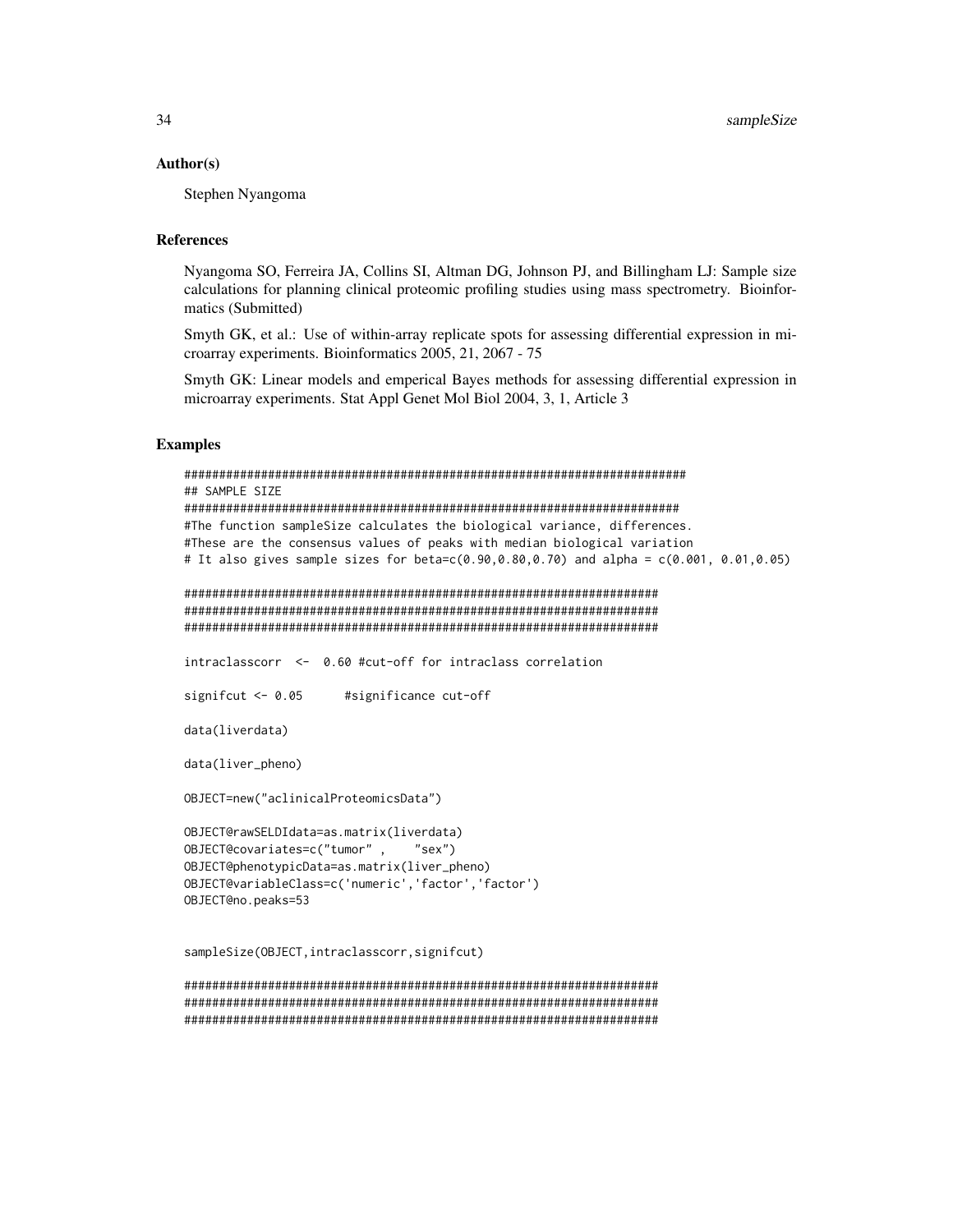<span id="page-34-0"></span>sampleSize-methods *~~ Methods for Function sampleSize*

#### Description

Methods for function sampleSize are defined with: the class object, "aclinicalProteomicsData", intraclasscorr, and signifcut, in the signature.

#### Methods

Data = "aclinicalProteomicsData", intraclasscorr = "numeric", signifcut = "numeric" aclinicalProteomicsData is a class object for the mass spectrometry data sets, which are in the same format as the raw data from the Biomarkers wizard software. It has slots of matrices of raw mass spectrometry and phenotypic data sets, a character variable for the classes of all the covariates in the phenotypic data matrix, a character variable for the covariates of interest, and numeric value for the number of peaks of interest. See also aclinicalProteomicsData-class. intraclasscorr is a numeric variable for intraclass correlation, and significut is the desired significance value for declearing a protein to be differentially expressed.

#### sampleSize3DscatterPlots

*A function for 3D display of sample size in a multi parameter space*

#### Description

Displays the sample sizes computed using the clinically important parameters. This plot complements the contours plot.

#### Usage

sampleSize3DscatterPlots(Z,m,DIFF,VAR,beta,alpha,observedDIFF,observedVAR,observedSampleSize,Angle,

## Arguments

| 7            | the heterogeneity correction factor.                        |
|--------------|-------------------------------------------------------------|
| m            | the number of replicates                                    |
| DIFF         | the clinically important difference.                        |
| <b>VAR</b>   | the protein variance.                                       |
| beta         | the power to estimated the clinically important difference. |
| alpha        | the significance level.                                     |
| observedDIFF | the clinically important difference from your pilot data.   |
| observedVAR  | the clinically important variance from your pilot data.     |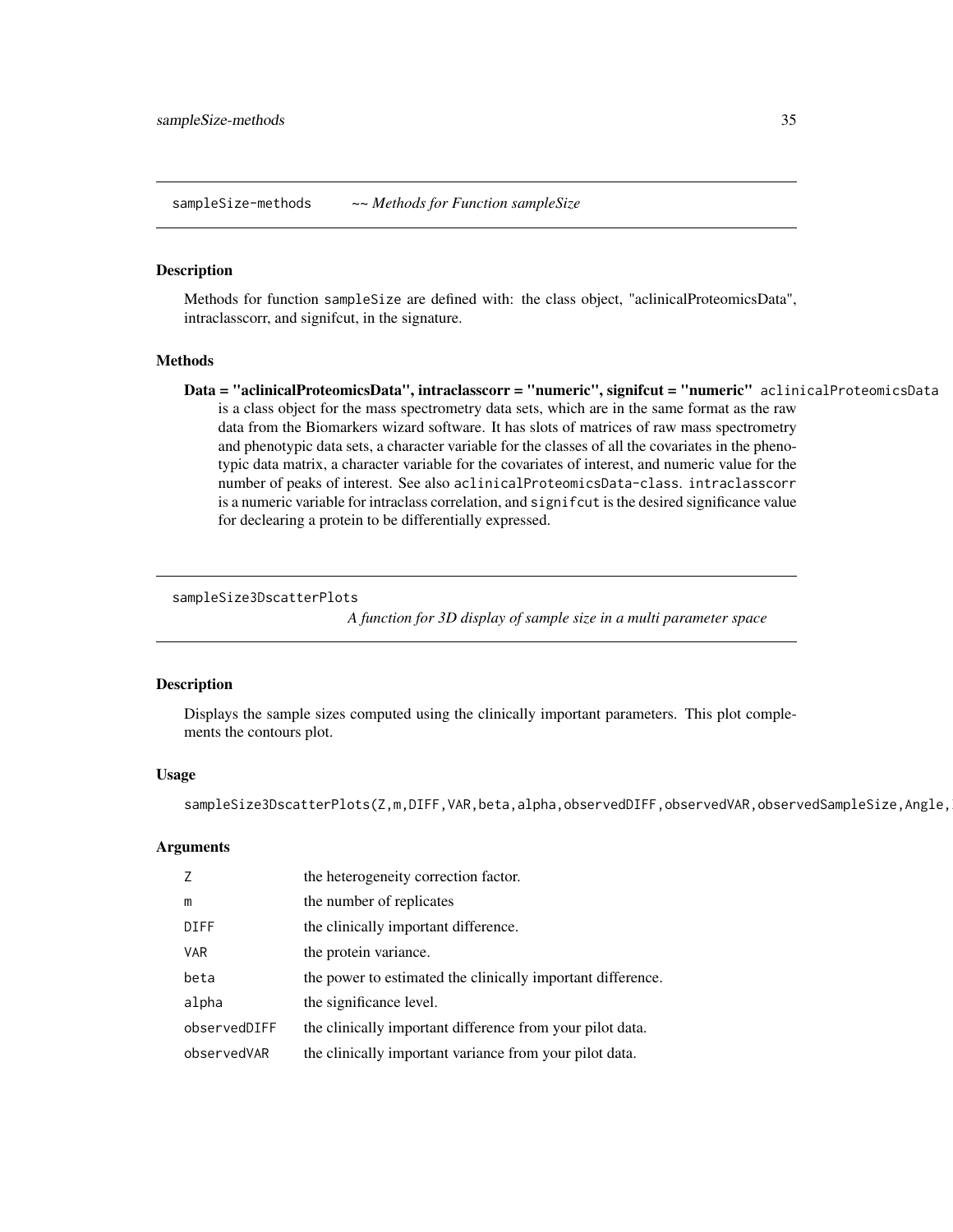| observedSampleSize |                                                                                                                                                                                                                                                                                                                                                          |
|--------------------|----------------------------------------------------------------------------------------------------------------------------------------------------------------------------------------------------------------------------------------------------------------------------------------------------------------------------------------------------------|
|                    | the sample size estimated from your pilot data.                                                                                                                                                                                                                                                                                                          |
| Angle              | the angle for setting the orientation of the 3D-scatterplot.                                                                                                                                                                                                                                                                                             |
| Indicator          | An indicator variable for controlling items to include in the plot. If it takes the<br>value 1, then the parameters and sample size of previous proteomic profiling<br>studies together with the results from your pilot study are plotted as points on<br>the sample size calculation grid. If it is set to 0, then only the latter will be<br>plotted. |

## Value

It returns a 3D plot of sample size against the variance versus differences.

## Author(s)

Stephen Nyangoma

## References

1. Nyangoma SO, Ferreira JA, Collins SI, Altman DG, Johnson PJ, and Billingham LJ: Sample size calculations for planning clinical proteomic profiling studies using mass spectrometry. Bioinformatics, 2009, Submitted

2. Nyangoma SO, Collins SI, Douglas GW, Altman DG, Johnson PJ, and Billingham LJ: Issues in sample size calculations for designing cancer proteomic profiling studies. BMC Bioinformatics, 2009, Submitted

## See Also

sampleSizeContourPlots

## Examples

# the plot will be saved in your working directory

```
Z \leftarrow 2.460018m < - 2######
DIFF <- seq(0.1,0.50,0.01)
VAR < - seq(0.2, 4, 0.1)beta <- c(0.90,0.80,0.70)
alpha \leq -1 - c(0.001, 0.01, 0.05)/2####
observedDIFF <- 0.4
observedVAR <- 1.0
observedSampleSize <- 80
```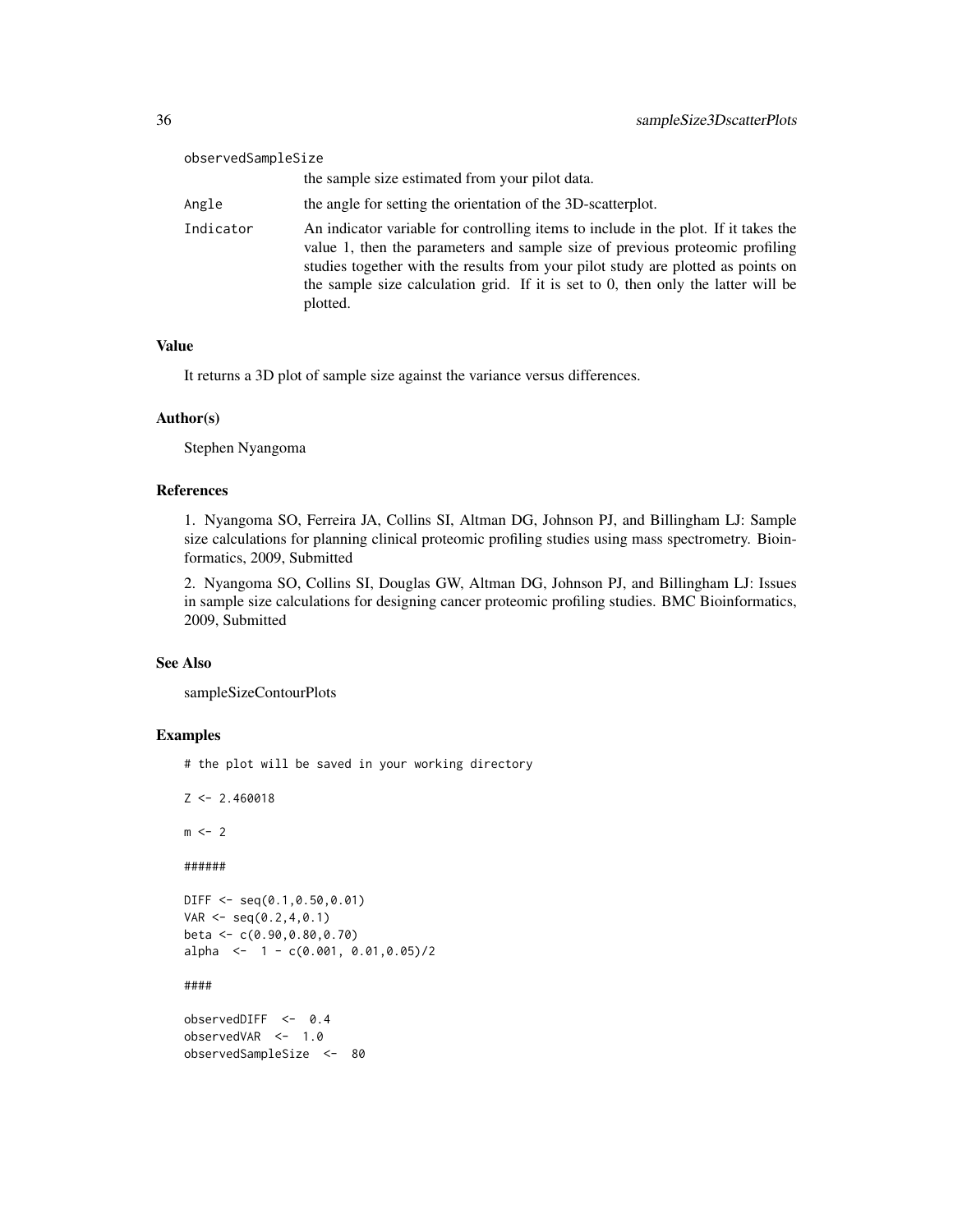#### <span id="page-36-0"></span>#########

# indicator for including results of previous studies on the 3D plot.

Indicator <- 1

# sets the orientation of the 3D plot.

Angle  $<-$  60

sampleSize3DscatterPlots(Z,m,DIFF,VAR,beta,alpha,observedDIFF,observedVAR,observedSampleSize,Angle,Indicator)

sampleSizeContourPlots

*A function to construct a grid with contours for calculating sample size in multi dimensional parameter space*

#### Description

This function draws a grid for calculating the sample size based on the clinically important values of variances versus differences. Based on the analysis of data from past proteomic profiling studies of cancer, we define the clinically important parameters as the summary statistics of the intensities of the peaks with medium biological variation. On the grid, you may display the parameter values from a wide range of real-life data from past proteomic profiling studies, including: data from urine and serum samples of early- and late-stage colorectal cancer patients; serum samples of colorectal cancer patients assayed on four SELDI chip-types (IMAC, H50, Q10 and CM10); plasma samples from Limanda limanda fish; and urine samples of colorectal cancer patients analysed using both SELDI and MALDI sample processing protocols. These values may be used as guidelines for choosing the sample size calculation parameters. If your study involves profiling samples from latestage disease or sera assayed on the IMAC chip, then the sample size is probably a value close to that of the outer left contour. The urine profiling studies require more samples to detect differences and the value of the contours to the right of grid may be used as bounds. You may also display parameters and sample size from your pilot study in this grid by inputting a vector (observedPara) of consensus values of the variance and the corresponding difference, or rbind several vectors of such parameters into a matrix/dataframe if you have multiple pilots.

#### Usage

sampleSizeContourPlots(Z,m,DIFF,VAR,beta,alpha,observedPara,Indicator)

#### Arguments

| 7          | the heterogeneity correction factor.                       |
|------------|------------------------------------------------------------|
| m          | the number of replicates.                                  |
| DIFF       | the clinically important difference.                       |
| <b>VAR</b> | the protein variance.                                      |
| beta       | the power to estimate the clinically important difference. |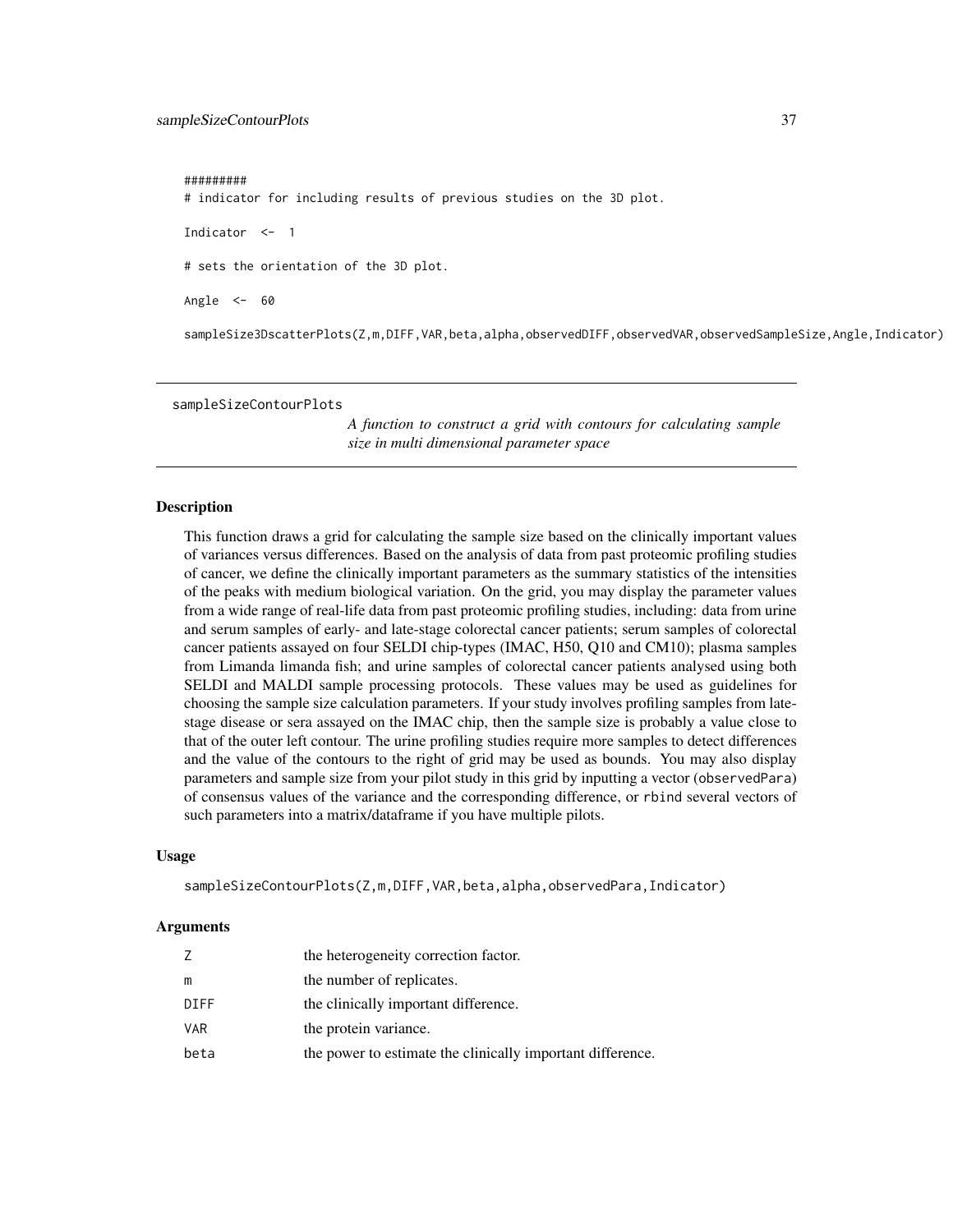| alpha        | the significance level.                                                                                                                                                                                                                                                                                                                                              |
|--------------|----------------------------------------------------------------------------------------------------------------------------------------------------------------------------------------------------------------------------------------------------------------------------------------------------------------------------------------------------------------------|
| observedPara | a vector or a matrix/dataframe (if there is more than one pilot study) containing<br>the variance(s) and the clinically important difference(s) observed from your pi-<br>lot data. The first element (column) of the vector (matrix) contains the observed<br>variances, while the second contains the information on the clinically important<br>$difference(s)$ . |
| Indicator    | an indicator variable. If it is set to 1, then the results of previous proteomic<br>profiling studies together with the results of your pilot study are included in the<br>plot. If it is set to 0, it leads to a plot of only the latter.                                                                                                                           |

## Value

Plots of grids of variance versus the clinically important differences with sample size contours superimposed on it.

## Author(s)

Stephen Nyangoma

## References

1. Nyangoma SO, Ferreira JA, Collins SI, Altman DG, Johnson PJ, and Billingham LJ: Sample size calculations for planning clinical proteomic profiling studies using mass spectrometry. Bioinformatics, 2009, Submitted

2. Nyangoma SO, Collins SI, Douglas GW, Altman DG, Johnson PJ, and Billingham LJ: Issues in sample size calculations for designing cancer proteomic profiling studies. BMC Bioinformatics, 2009, Submitted

#### Examples

```
# The plot will be saved in your working directory.
# On the grid, we have plotted a number of sample sizes we computed from real life data.
#From these values you can gauge how many samples you may need.
# Fewer samples than 50, will not result in any meaningful estimation of differences.
# For late-stage cancer you need the fewest samples, even from a very variable sample such as urine.
# You need more samples, over 200, to estimate differences between early stage cancer and
#noncancer controls.
#etc.
m < - 2DIFF <- seq(0.1,0.50,0.01) # 0.01
VAR < -seq(0.2, 4, 0.1)beta <- c(0.90,0.80,0.70)
alpha \leq -1 - c(0.001, 0.01, 0.05)/2
```
Corr <- c(0.70,0.90) #intraclass correlation also fixed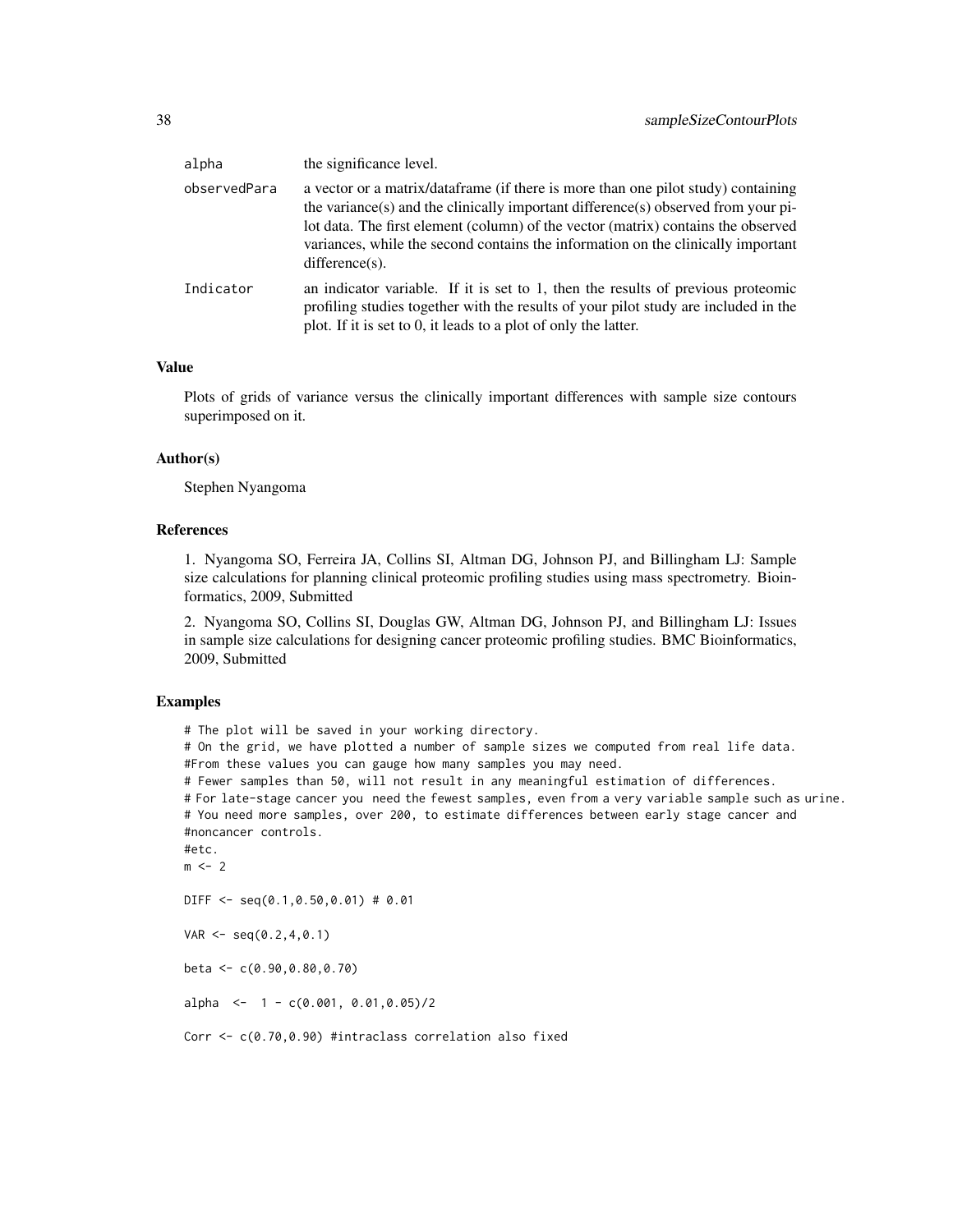```
Z \le -2.6 # fix at 2.6 or use FisherInformation(???)
# You may input parameters from your pilot study. Suppose they are:
#observedPara=c(1,0.4) #the variance you computed from pilot data
observedPara <- data.frame(var=c(0.7,0.5,1.5),DIFF=c(0.37,0.33,0.43))
# you may set these values to 0, if you do not have pilot data
#observedVAR=0
#observedDIFF=0
# in this case the values computed from my pilot studies (dotted on the plot)
# may be used as guidelines.
Indicator <- 0 #1
sampleSizeContourPlots(Z,m,DIFF, VAR, beta, alpha, observedPara, Indicator)
```
sampleSizeParameters *A generic function to calculate sample size parameters*

## Description

This generic function computes input parameters for the sample size calculation function.

## Usage

```
sampleSizeParameters(Data,intraclasscorr,signifcut, ...)
```
## Arguments

| Data      | An object of aclinical Proteomics Data class.                                                                                             |
|-----------|-------------------------------------------------------------------------------------------------------------------------------------------|
|           | intraclasscorr An object of numeric class. It is a known value of the intraclass correlation, or<br>an estimate from a pilot data.        |
| signifcut | An object of numeric class. It is significance threshold (usually, taken to be<br>0.05 in the analysis of the protein profiling studies). |
| $\ddots$  | Some methods for this generic function may take additional, optional arguments.<br>At present none do.                                    |

## Value

A list of parameters:

| Corr        | the intraclass correlation from your pilot data.          |
|-------------|-----------------------------------------------------------|
| techVar     | the technical variance from your pilot data.              |
| bioVar      | the biological variance from your pilot data.             |
| <b>DIFF</b> | the clinically important difference from your pilot data. |
| no.peaks    | the number of peaks detected by the Biomarker wizard.     |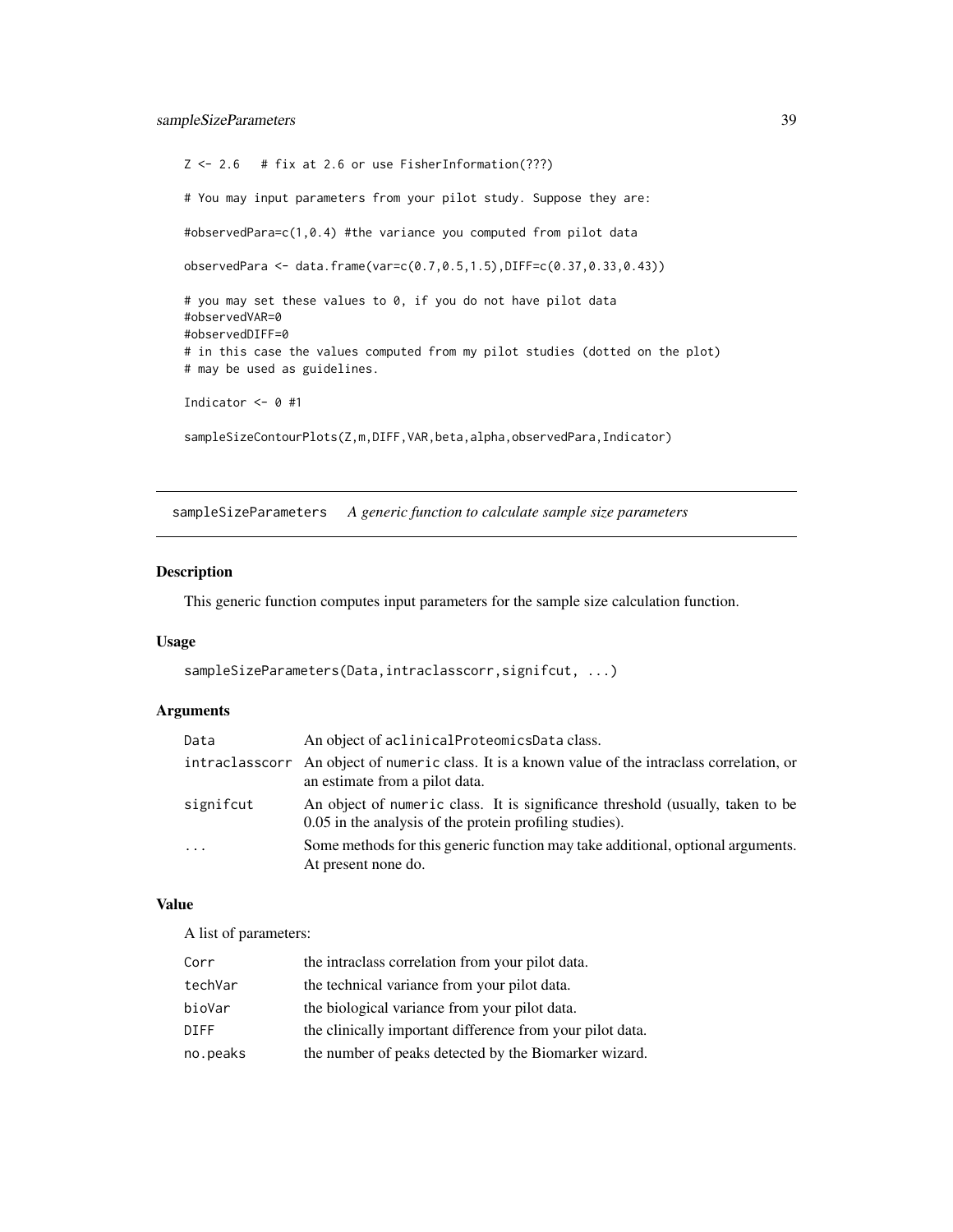#### <span id="page-39-0"></span>Author(s)

Stephen Nyangoma

#### References

Nyangoma SO, Ferreira JA, Collins SI, Altman DG, Johnson PJ, and Billingham LJ: Sample size calculations for planning clinical proteomic profiling studies using mass spectrometry. Bioinformatics, 2009, Submitted

Smyth GK, et al.: Use of within-array replicate spots for assessing differential expression in microarray experiments. Bioinformatics 2005, 21, 2067 - 75

Smyth GK: Linear models and emperical Bayes methods for assessing differential expression in microarray experiments. Stat Appl Genet Mol Biol 2004, 3, 1, Article 3

## Examples

```
intraclasscorr <- 0.60 #cut-off for intraclass correlation
signifcut <- 0.05 #significance cut-off
data(liverdata)
data(liver_pheno)
OBJECT=new("aclinicalProteomicsData")
OBJECT@rawSELDIdata=as.matrix(liverdata)<br>OBJECT@covariates=c("tumor", "sex")
OBJECT@covariates=c("tumor",
OBJECT@phenotypicData=as.matrix(liver_pheno)
OBJECT@variableClass=c('numeric','factor','factor')
OBJECT@no.peaks=53
```
sampleSizeParameters(OBJECT,intraclasscorr,signifcut)

sampleSizeParameters-methods *~~ Methods for Function sampleSizeParameters*

## **Description**

Methods for function sampleSize are defined with: the class object, "aclinicalProteomicsData", intraclasscorr, and signifcut, in the signature.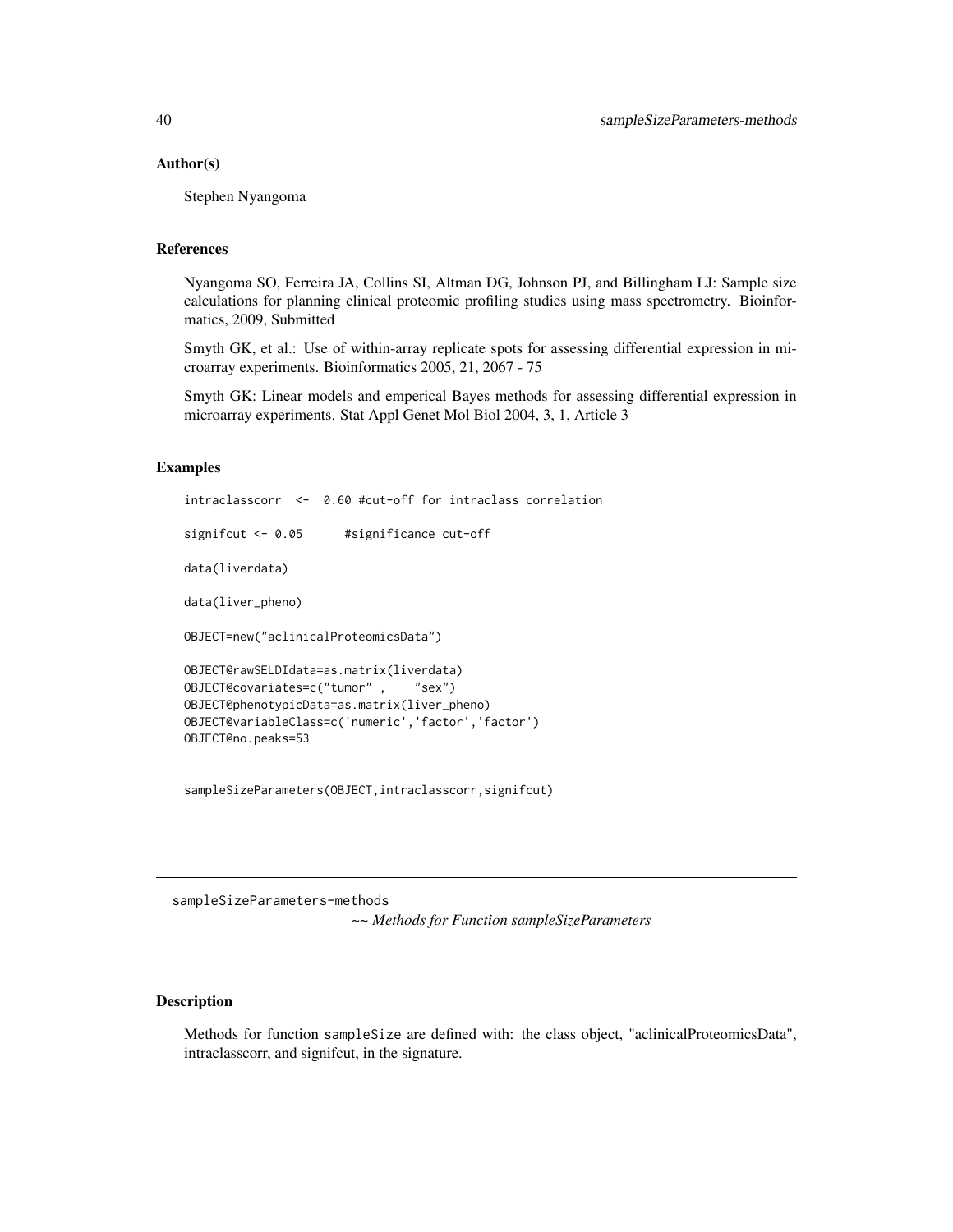#### <span id="page-40-0"></span>**Methods**

Data = "aclinicalProteomicsData", intraclasscorr = "numeric", signifcut = "numeric" aclinicalProteomicsData is a class object for the mass spectrometry data sets, which are in the same format as the raw data from the Biomarkers wizard software. It has slots of matrices of raw mass spectrometry and phenotypic data sets, a character variable for the classes of all the covariates in the phenotypic data matrix, a character variable for the covariates of interest, and numeric value for the number of peaks of interest. See also aclinicalProteomicsData-class. intraclasscorr is a numeric variable for intraclass correlation, and signifcut is the desired significance value for declearing a protein to be differentially expressed.

sample\_technicalVariance

*A generic function for computing the technical variance*

## Description

This generic function computes the within-sample (technical) variance. It fits a simple regression model for repeated measures using the mixedModel2 function in the statmod package. The technical variance is the block component of the varcomp output.

#### Usage

```
sample_technicalVariance(Data, ...)
```
## Arguments

| Data                 | An object of aclinical Proteomics Data class.                                                          |
|----------------------|--------------------------------------------------------------------------------------------------------|
| $\ddot{\phantom{0}}$ | Some methods for this generic function may take additional, optional arguments.<br>At present none do. |

## Value

It returns a vector of the within-sample variances, one for each peak.

#### Author(s)

Stephen Nyangoma

## Examples

```
#arrange the data in a form that can be averaged by limma function dupcor
# use the function called limmaData
data(liverdata)
```
data(liver\_pheno)

OBJECT=new("aclinicalProteomicsData")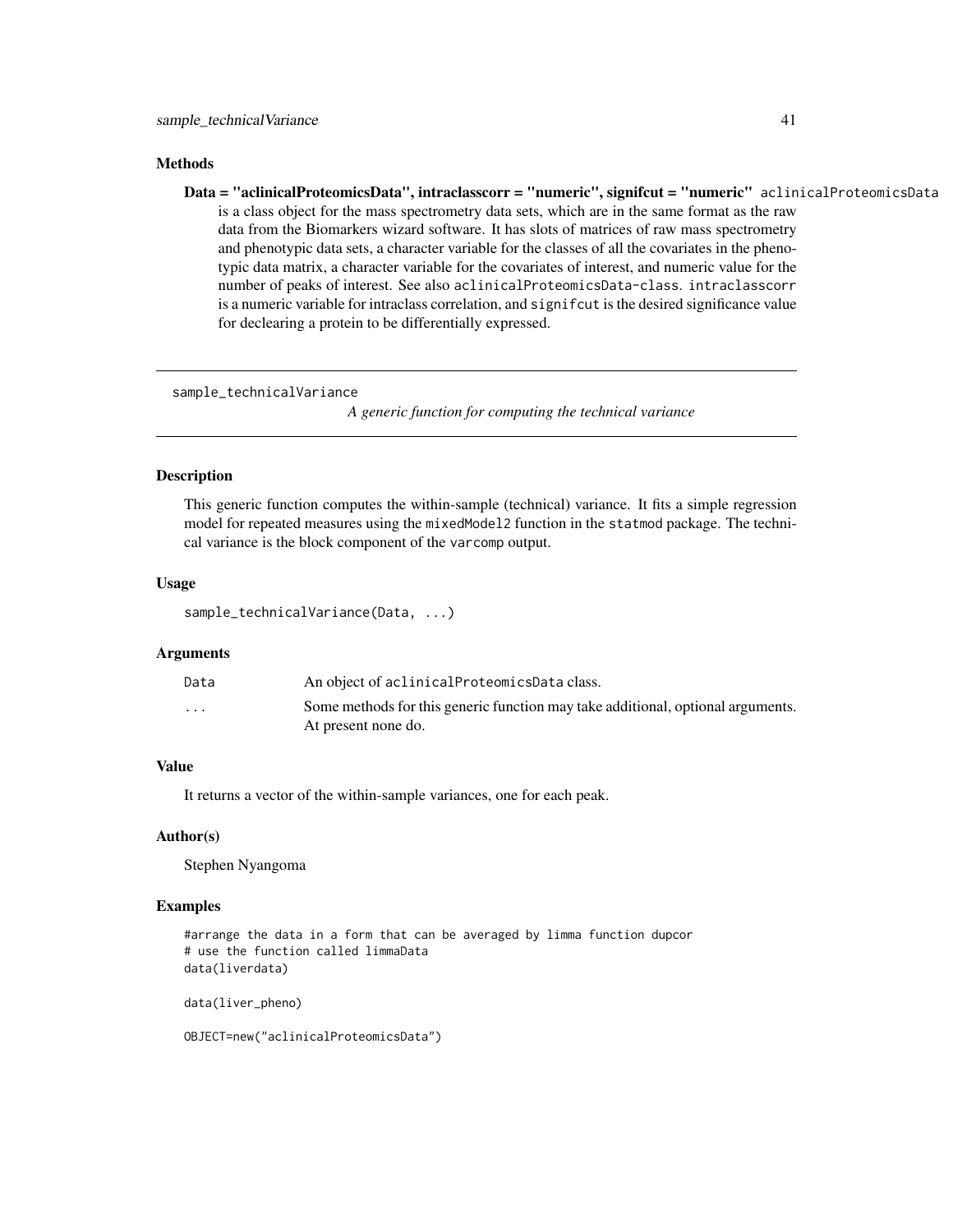```
OBJECT@rawSELDIdata=as.matrix(liverdata)
OBJECT@covariates=c("tumor" , "sex")
OBJECT@phenotypicData=as.matrix(liver_pheno)
OBJECT@variableClass=c('numeric','factor','factor')
OBJECT@no.peaks=53
```

```
sample_technicalVariance(OBJECT)
```
sample\_technicalVariance-methods

*Methods for Function sample\_technicalVariance*

## **Description**

Methods for function sample\_technicalVariance are defined with class "aclinicalProteomics-Data" in the signature.

## **Methods**

Data = "aclinicalProteomicsData" This is a class object for the mass spectrometry data sets, which are in the same format as the raw data from the Biomarkers wizard software. It has slots of matrices of raw mass spectrometry and phenotypic data sets, a character variable for the classes of all the covariates in the phenotypic data matrix, a character variable for the covariates of interest, and numeric value for the number of peaks of interest. See also aclinicalProteomicsData-class.

show-methods *Methods for Function show in Package 'methods'*

#### Description

Methods for function show in Package 'methods'.

#### Methods

object = "aclinicalProteomicsData" This is a class object for the mass spectrometry data sets, which are in the same format as the raw data from the Biomarkers wizard software. It has slots of matrices of raw mass spectrometry and phenotypic data sets, a character variable for the classes of all the covariates in the phenotypic data matrix, a character variable for the covariates of interest, and numeric value for the number of peaks of interest.

<span id="page-41-0"></span>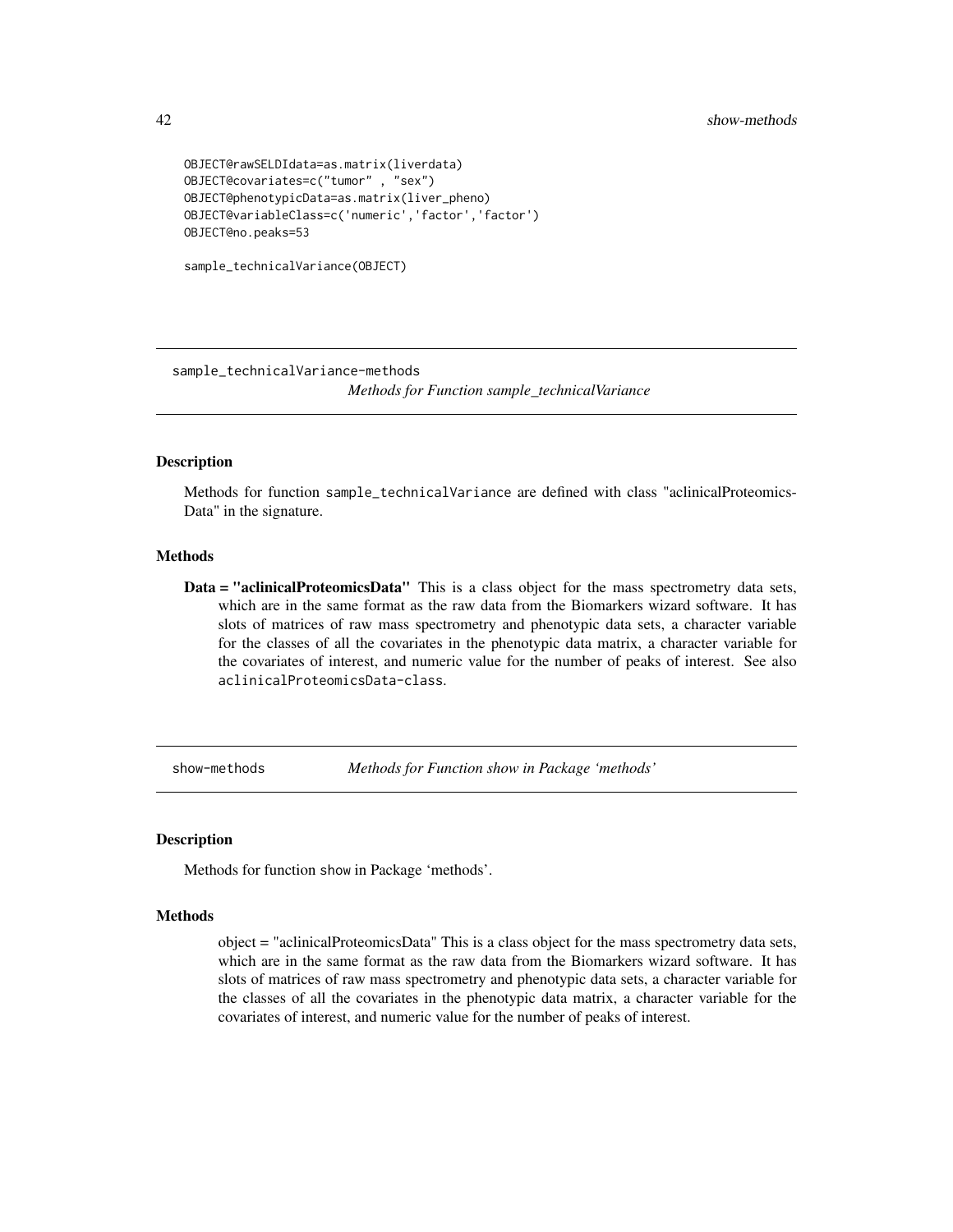<span id="page-42-0"></span>spectrumFilter *A function to filter out samples with conflicting pair-wise compound information*

#### Description

This function filters out samples whose spectra have poor pairwise correlations. These samples give conflicting TIC information.

## Usage

spectrumFilter(Data,threshold,no.peaks)

#### Arguments

| Data      | a data frame of duplicate peak data, in the format of "raw .csv" data from the                         |
|-----------|--------------------------------------------------------------------------------------------------------|
|           | Biomarker wizard. The original data frame to have the following columns:                               |
|           | SampleTag, CancerType, Spectrum., Peak. Intensity and Substance. Mass.                                 |
| threshold | indicates the threshold for rejecting samples whose spectra contain conflicting<br>signal information. |
| no.peaks  | the number of peaks.                                                                                   |

## Value

A data frame with two columns: the first contains the IDs of the samples meeting the threshold and the second contains the corresponding correlations (i.e. similarities in peak information across spectra).

#### Author(s)

Stephen Nyangoma

## References

Ward DG, Nyangoma S, Joy H, Hamilton E, Wei W, Tselepis C, Steven N, Wakelam MJ, Johnson PJ, Ismail T, Martin A: Proteomic profiling of urine for the detection of colon cancer. Proteome Sci. 2008, 16(6):19

## Examples

```
#######################################################
#######################################################
data(liverRawData) # raw version of liverdata
############################################################################################
############################################################################################
# These samples pre-processed to:
```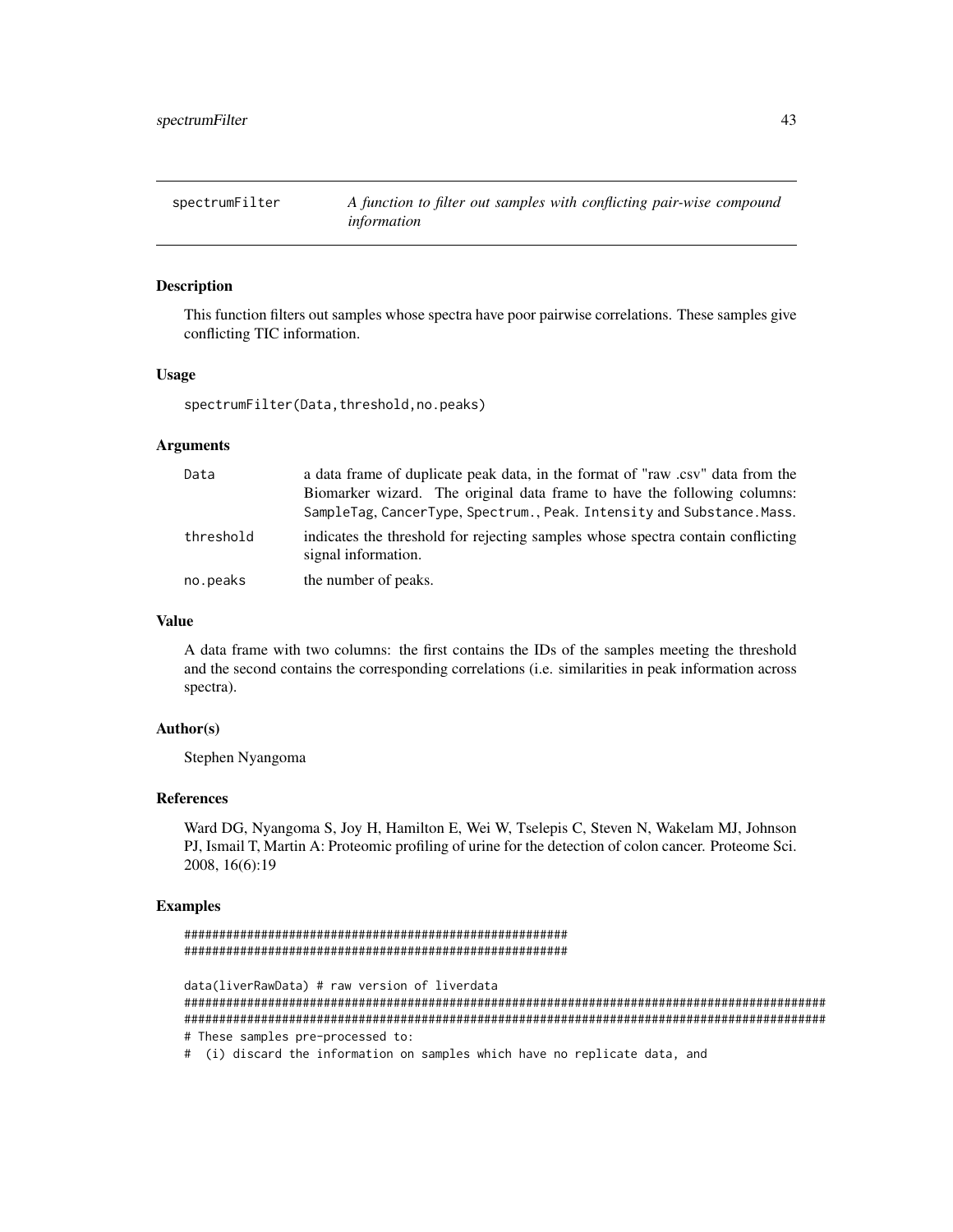```
# (ii) for samples with more than 2 replicate expression data, only duplicates with most
# similar peak information are retained for use in subsequent analyses.
# A wrapper function for executing these two pre-processing steps is preProcRepeatedPeakData
#############################################################################################
#############################################################################################
threshold <- 0.80
```

```
no.replicates <- 2
no.peaks <- 53
Data <- preProcRepeatedPeakData(liverRawData, no.peaks, no.replicates, threshold)
```
head(spectrumFilter(Data,threshold,no.peaks))

ztwo *A function to compute Z values when there are no covariates other than the cancer class*

## **Description**

This function computes the effects of covariates (Z values) needed when designing a study in simple cases where the only covariate available is the cancer class. The Z values computed may, however, be used in more complex setups, when additional covariates are expected.

#### Usage

ztwo(x, y)

#### Arguments

| expected proportion of cases    |
|---------------------------------|
| expected proportion of controls |

#### Value

produces the Z value

## Author(s)

Stephen Nyangoma

## References

Nyangoma SO, Ferreira JA, Collins SI, Altman DG, Johnson PJ, and Billingham LJ: Sample size calculations for planning clinical proteomic profiling studies using mass spectrometry. (Working paper)

## See Also

function ZvaluescasesVcontrolsPlots

<span id="page-43-0"></span>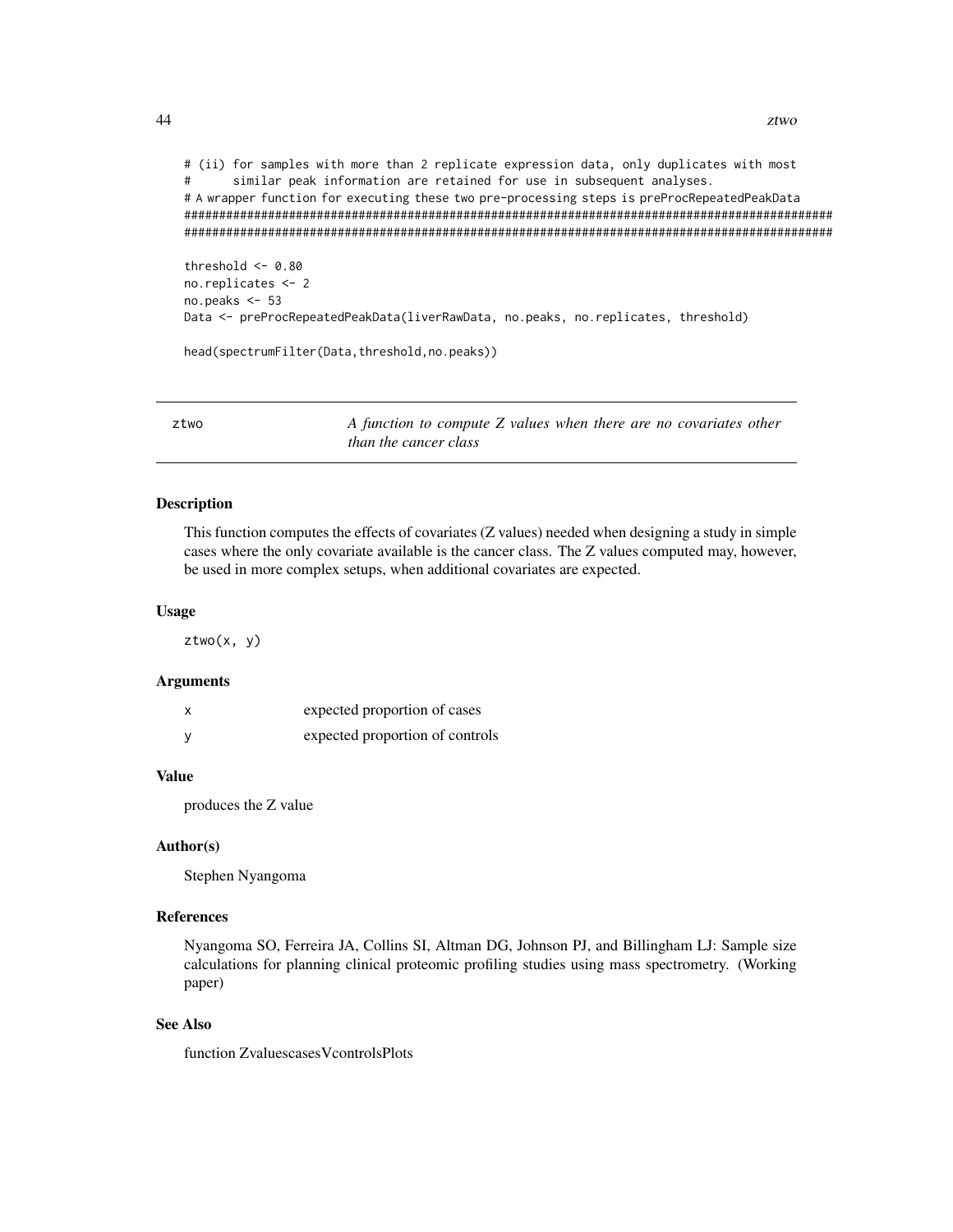#### <span id="page-44-0"></span>Examples

 $x=1/3$ ;  $y=1-x$ ztwo(x,y)

### ZvaluescasesVcontrolsPlots

*A function for ploting the odds of being a case vs control and their effects on adjustments for confounders*

## **Description**

A function for ploting the odds of being a case vs control and their effects on adjustments for confounders. It may be useful in cases when it is envisaged that no confounders are expected. It automatically plots the values of Z for the common experimental designs (e.g. 1:1, 1:3 and 1:4). You input alarge number of hypothetical ratios of proportions of cases to controls. It uses another function (ztwo), which computes the Z values.

## Usage

ZvaluescasesVcontrolsPlots(probs)

#### Arguments

probs A vector of a large number of hypothetical ratios of proportions of cases to controls.

## Value

It returns a pdf plot of the odds of being a case vs control and their effects on adjustments for confounders.

## Author(s)

Stephen Nyangoma

## References

Nyangoma SO, Ferreira JA, Collins SI, Altman DG, Johnson PJ, and Billingham LJ: Sample size calculations for planning clinical proteomic profiling studies using mass spectrometry. (Working paper)

#### See Also

function ztwo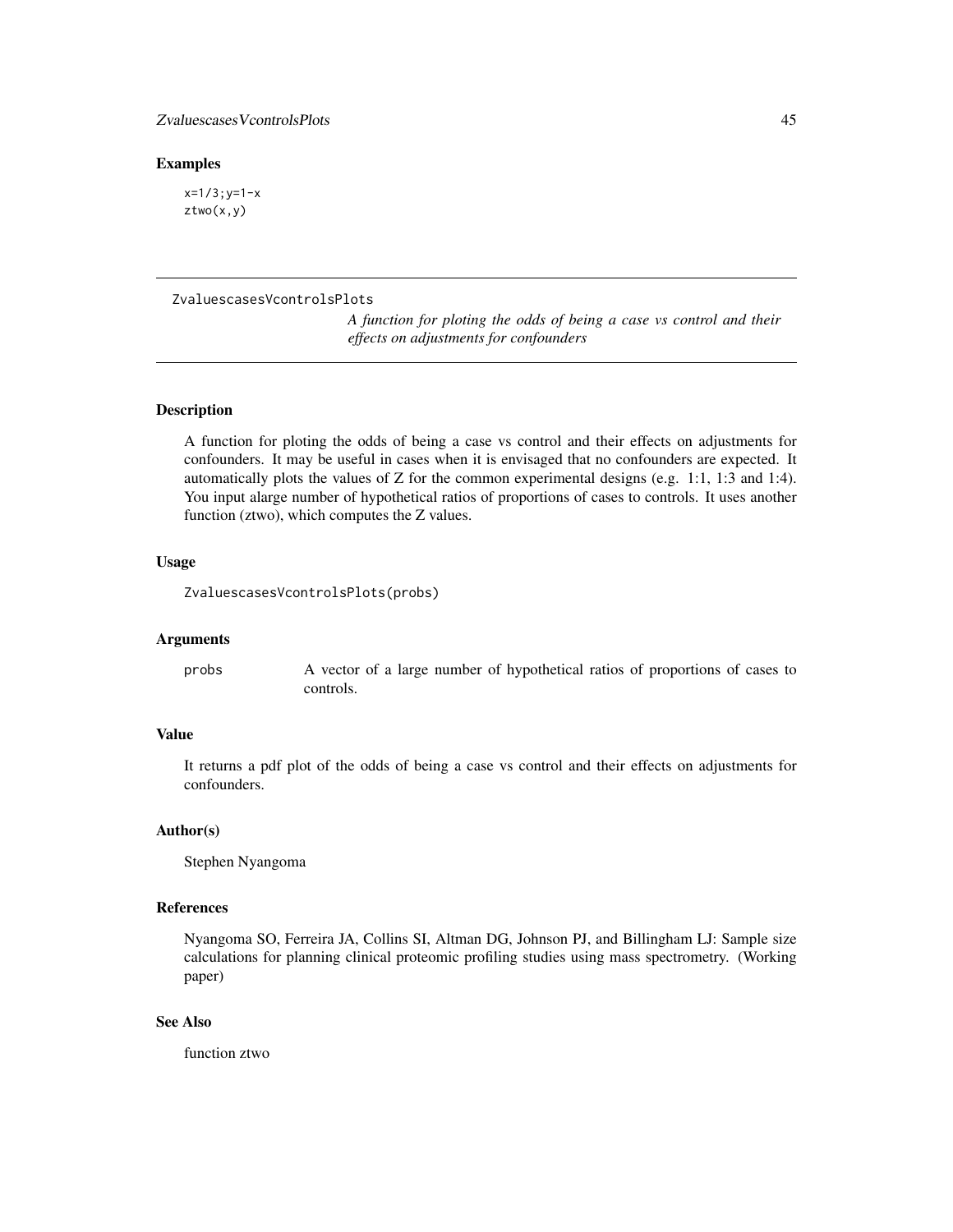## Examples

# provide hypothetical proportions of cases vs controls probs=seq(0,1,0.01) ZvaluescasesVcontrolsPlots(probs)

ZvaluesfrommultinomPlots

*A generic functon to plot Density of Z values from a simulation from a multinomial population using the balanced and unbalanced studies and a 3D representaion of the Z values*

## Description

A functon to plot Density of Z values from a simulation from a multinomial population using the balanced and unbalanced studies and a 3D representaion of the Z values. These plots are useful as visual tools for the confounding effects. The median values are indicated on these plots and these can be used as the consesus values of the effects of covariates in sample size calculations.

## Usage

ZvaluesfrommultinomPlots(nsim,nobs,proposeddesign,balanceddesign,...)

#### Arguments

| nsim     | number of simulations to be done                                                               |
|----------|------------------------------------------------------------------------------------------------|
| nobs     | number of multinomial observation                                                              |
|          | proposed design a numeric vector with four elements indicating the design weights              |
|          | balanceddesign a numeric vector with all the four elements being one, indicating equal weights |
| $\cdots$ | other arguments                                                                                |

#### Details

This function generates saples from a given four cell multinomial populaton then uses the resulting multinomial probabilities in calculating the effect of covariates (Z values). Currently we implement a design arising from a proteomics study in which there is a binary confounder and a binary exposure. The cross-tabulation of the categories of these covariates results into a 4-cell multinomial categories.

#### Value

density plot Density plot of the Z values 3D plot of Z values 3D plot of the Z values against a two dimensional subspace of the 3-D space of

multinomial probabilities

<span id="page-45-0"></span>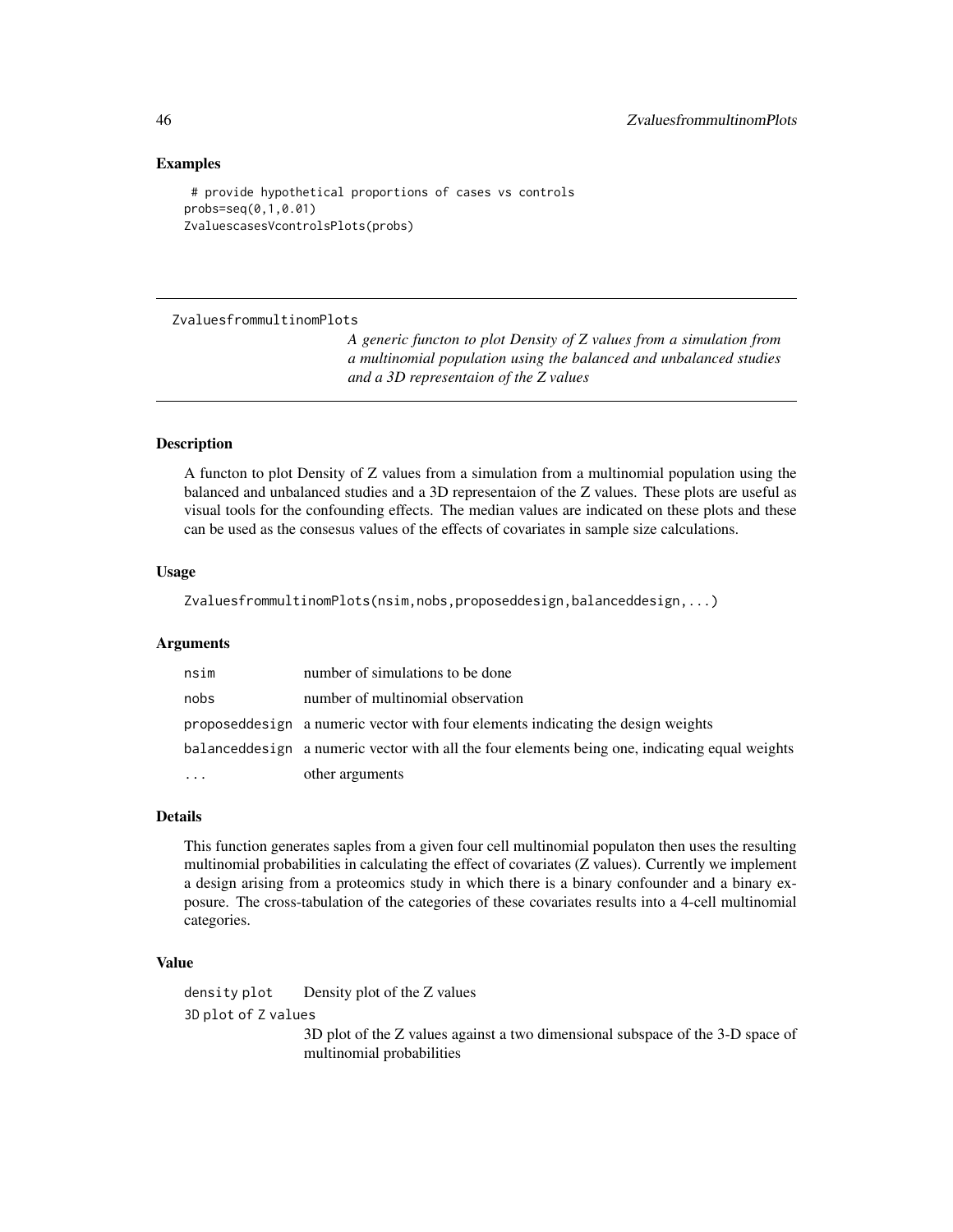## Author(s)

Stephen Nyangoma

#### References

Nyangoma SO, Ferreira JA, Collins SI, Altman DG, Johnson PJ, and Billingham LJ: Sample size calculations for planning clinical proteomic profiling studies using mass spectrometry. (Working paper)

## See Also

Also see the function f.

## Examples

```
#density plots
```

```
nsim=10000;nobs=300;proposeddesign=c(1,2,1,7);balanceddesign=c(1,1,1,1)
```

```
f=function (x,y,z) {
Z=(1-x-z)*(x+y)/(2*((1-x-z)*(1-x-y)*(1-y-z))-(1-x-y-z)^2)Z
}
```

```
mul_1=rmultinom(nsim, nobs, prob = proposeddesign)/nobs
mul_1=t(mul_1)
```

```
mul_1=data.frame(mul_1)
```

```
names(mul_1)=c('x','y','z')
```

```
x=mul_1$x
y=mul_1$y
```
z=mul\_1\$z # compute Z values (see Nyangoma et al. 2009)  $Z=f(x,y,z)$  $x1=x$ 

 $y1=y$ 

z1=Z

```
#########################################
##### pr=c(1,1,1,1)# balanced design
```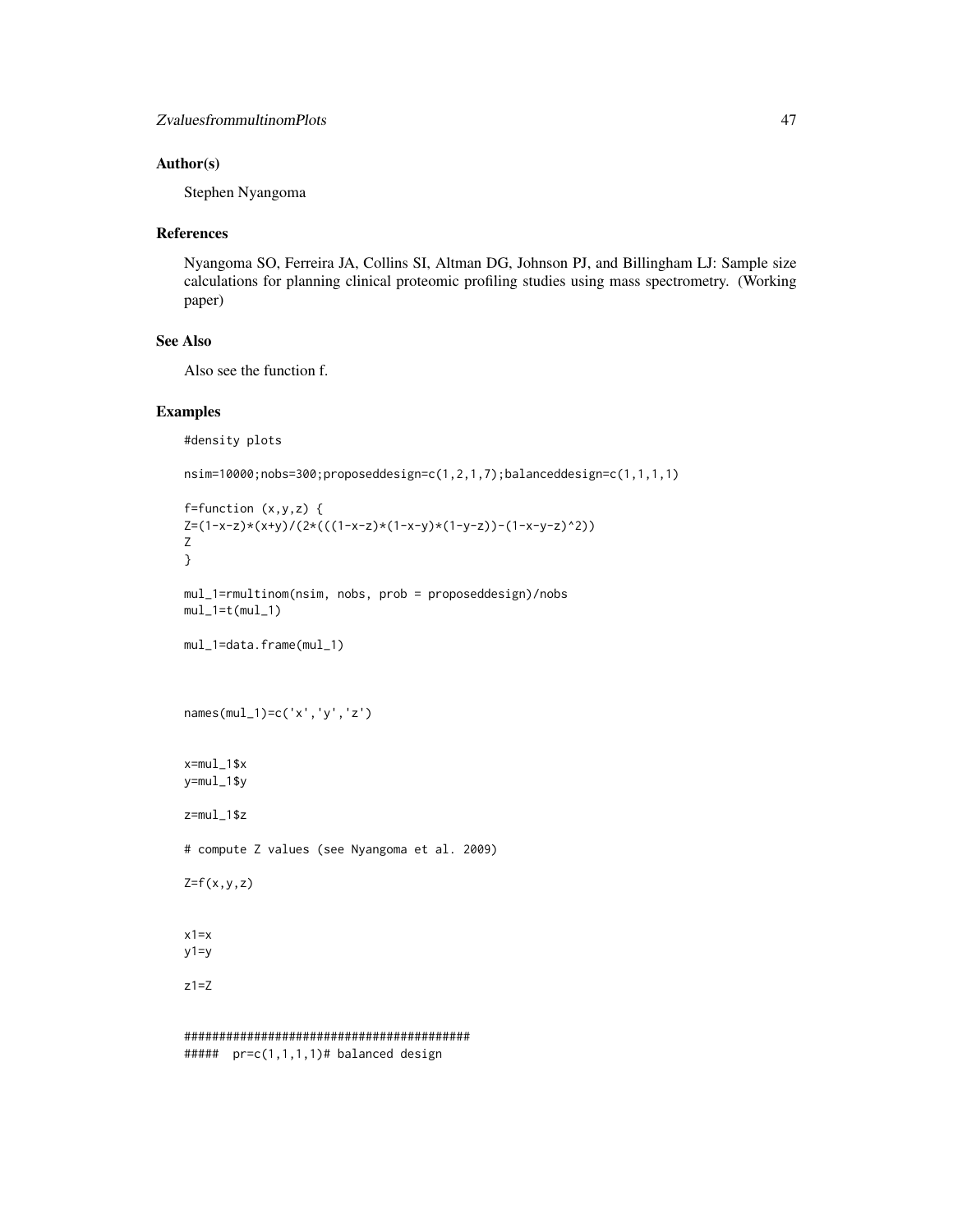```
#########################################
mul_2=rmultinom(nsim, nobs, prob = balanceddesign)/nobs
mul_2=t(mul_2)mul_2=data.frame(mul_2)
names(mul_2)=c('x','y','z')
x=mul_2$x
y=mul_2$y
z=mul_2$z
Zb=f(x,y,z)x2=xy2=y
z2=Zb
#####################################
#####################################
#summary(Zb)
pdf('ZvaluesDensityPlots.pdf')
densityZ=density(Z,bw=0.1)
densityZb=density(Zb,bw=0.1)
plot(density(Zb,bw=0.1),xlim=c(min(c(densityZ$x,densityZb$x)),max(c(densityZ$x,densityZb$x))),
ylim=c(min(c(densityZ$y,densityZb$y)),max(c(densityZ$y,densityZb$y))),col='blue',lwd=2,lty=1,xlab='confounding
lines(density(Z,bw=0.1),lwd=2,xlab='',main='')
abline(v=median(Z),lty=2,col='red')
abline(v=median(Zb),lty=2,col='green')
legend(max(c(densityZ$x,densityZb$x)) - 2, max(c(densityZ$y,densityZb$y)) - 0.2, legend=c("blanced","unblanced")
dev.off()
####################################
####################################
library(lattice)
library(rgl)
library(scatterplot3d)
a=c(x1,x2)
b=c(y1,y2)
Z1=c(z1,z2)
group=c(rep(1,10000),rep(2,10000))
Data=data.frame(a,b,Z=Z1,group)
```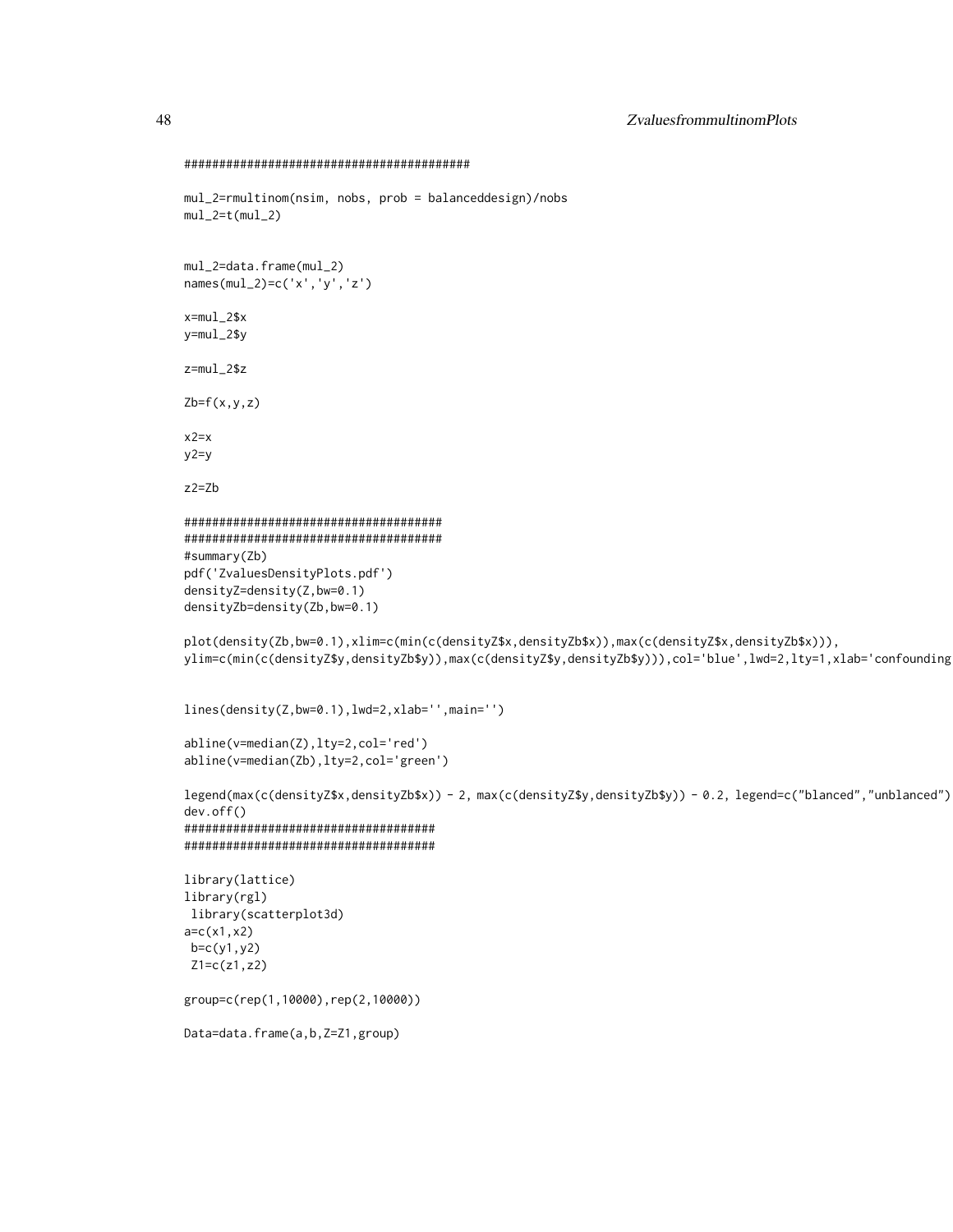## ZvaluesfrommultinomPlots 49

Data\$group=as.factor(Data\$group)

Plot3D=cloud(b ~ a\*Z, scales = list(arrows = FALSE), data=Data, group=group, screen = list(x = 30, y = -60),ylim=c(0,

Plot3D

nsim=10000;nobs=300;proposeddesign=c(1,2,1,7);balanceddesign=c(1,1,1,1) ZvaluesfrommultinomPlots(nsim,nobs,proposeddesign,balanceddesign)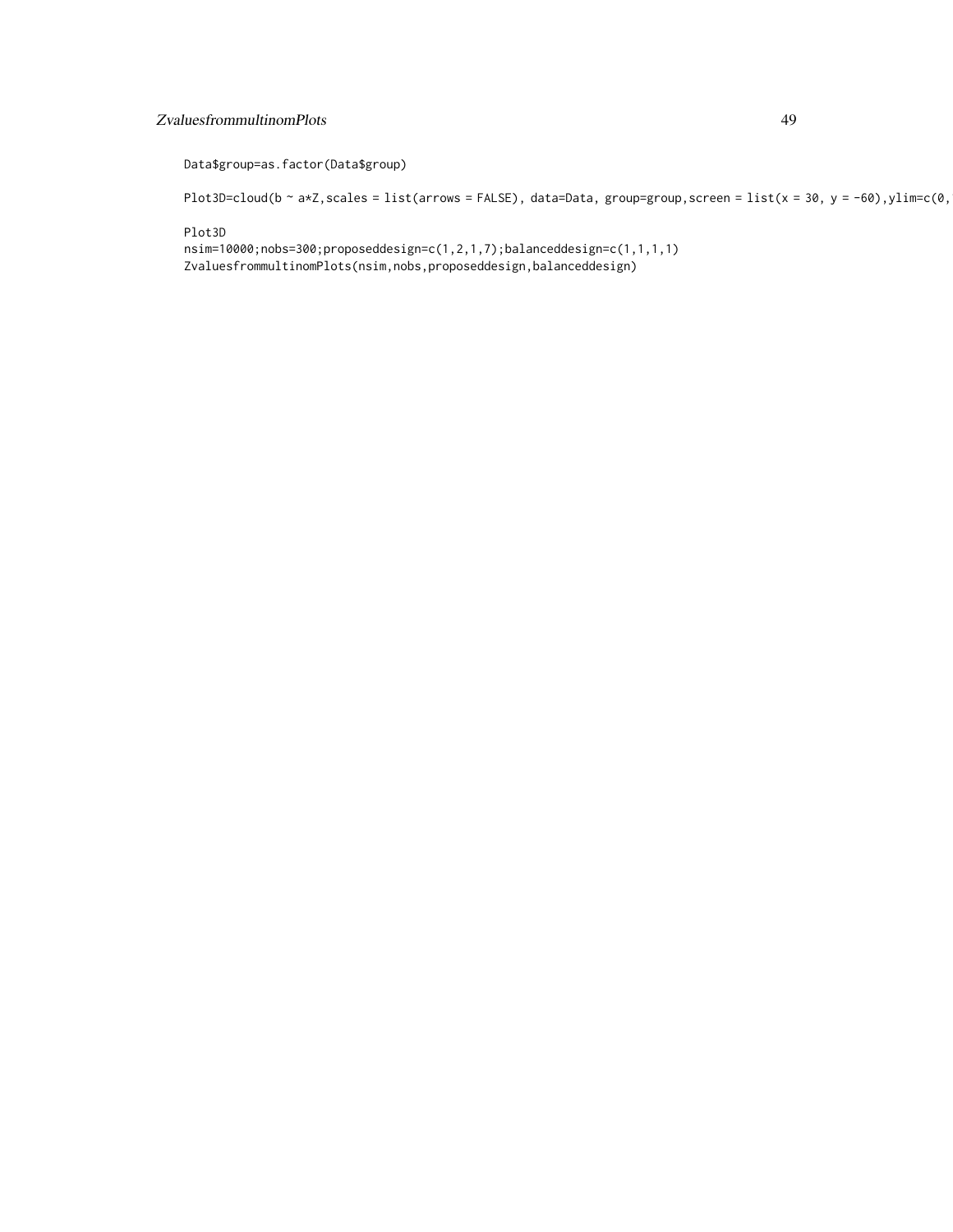# <span id="page-49-0"></span>**Index**

```
∗ Z values
    ztwo, 44
∗ classes
    aclinicalProteomicsData-class, 6
∗ confounders
    44∗ datasets
    liverdata, 16
∗ generic
    ZvaluesfrommultinomPlots, 46
∗ methods
    betweensampleVariance-methods, 10
    fisherInformation-methods, 15
    proteomicsExprsData-methods, 28
    proteomicspData-methods, 30
    replicateCorrelations-methods, 31
    sample_technicalVariance-methods,
        42
    sampleSize-methods, 35
    sampleSizeParameters-methods, 40
    show-methods, 42
∗ package
    clippda-package, 3
∗ plot
    ZvaluescasesVcontrolsPlots, 45
aclinicalProteomicsData
        (aclinicalProteomicsData-class),
        6
aclinicalProteomicsData-class, 6
aclinicalProteomicsData-methods, 7
betweensampleVariance, 8
        (betweensampleVariance-methods),
        10
betweensampleVariance-methods, 10
biologicalVariance
```
checkNo.replicates, [11](#page-10-0) clippda *(*clippda-package*)*, [3](#page-2-0) clippda-package, [3](#page-2-0)

## f, [12](#page-11-0)

fisherInformation, [13](#page-12-0) fisherInformation,aclinicalProteomicsData-method *(*fisherInformation-methods*)*, [15](#page-14-0) fisherInformation-methods, [15](#page-14-0)

intraclassCorrelations *(*replicateCorrelations*)*, [30](#page-29-0)

liver\_pheno, [20](#page-19-0) liverdata, [16](#page-15-0) liverRawData, [18](#page-17-0)

mostSimilarTwo, [21](#page-20-0)

negativeIntensitiesCorrection, [22](#page-21-0)

pheno\_urine, [24](#page-23-0) phenoDataFrame, [23](#page-22-0) preProcRepeatedPeakData, [25](#page-24-0) proteomicsExprsData, [27](#page-26-0) proteomicsExprsData,aclinicalProteomicsData-method *(*proteomicsExprsData-methods*)*, [28](#page-27-0) proteomicsExprsData-methods, [28](#page-27-0) proteomicspData, [29](#page-28-0) proteomicspData,aclinicalProteomicsData-method

*(*proteomicspData-methods*)*, [30](#page-29-0) proteomicspData-methods, [30](#page-29-0)

```
betweensampleVariance,aclinicalProteomicsData<del>r</del>meth@ateCorrelations,aclinicalProteomicsData-method
        (betweensampleVariance), 8
                                                replicateCorrelations, 30
                                                         (replicateCorrelations-methods),
                                                         31
                                                replicateCorrelations-methods, 31
                                                sample_technicalVariance, 41
```